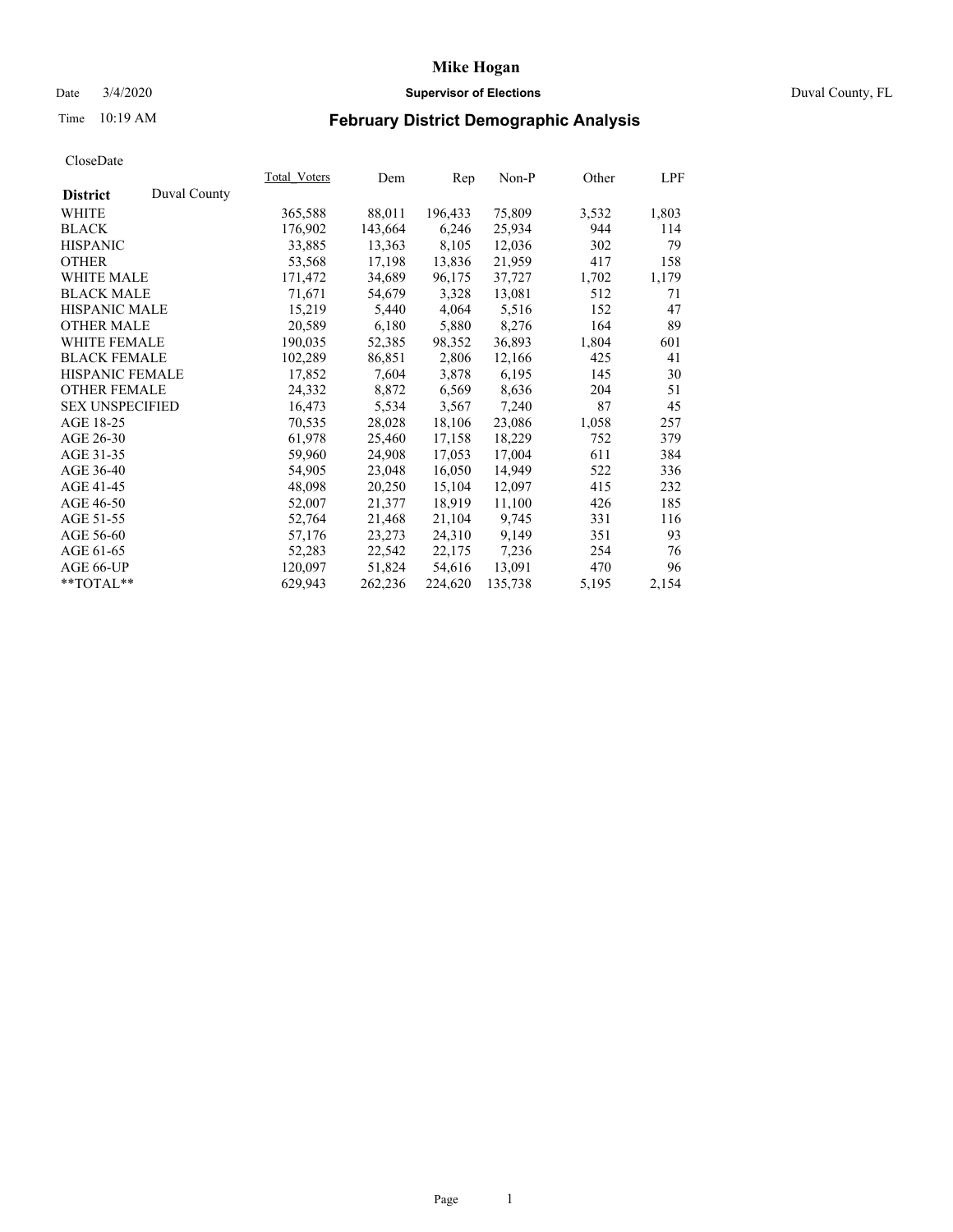## Date 3/4/2020 **Supervisor of Elections** Duval County, FL

# Time 10:19 AM **February District Demographic Analysis**

|                                            | Total Voters | Dem    | Rep    | Non-P | Other          | LPF            |
|--------------------------------------------|--------------|--------|--------|-------|----------------|----------------|
| City Council District 1<br><b>District</b> |              |        |        |       |                |                |
| WHITE                                      | 20,957       | 5,246  | 10,910 | 4,531 | 184            | 86             |
| <b>BLACK</b>                               | 14,112       | 11,078 | 540    | 2,401 | 84             | 9              |
| <b>HISPANIC</b>                            | 3,065        | 1,282  | 649    | 1,103 | 27             | $\overline{4}$ |
| <b>OTHER</b>                               | 3,705        | 1,276  | 824    | 1,572 | 21             | 12             |
| WHITE MALE                                 | 9,741        | 2,042  | 5,298  | 2,260 | 86             | 55             |
| <b>BLACK MALE</b>                          | 5,620        | 4,115  | 284    | 1,168 | 47             | 6              |
| <b>HISPANIC MALE</b>                       | 1,330        | 512    | 316    | 486   | 14             | 2              |
| <b>OTHER MALE</b>                          | 1,329        | 424    | 360    | 532   | 6              | 7              |
| <b>WHITE FEMALE</b>                        | 10,950       | 3,142  | 5,484  | 2,199 | 96             | 29             |
| <b>BLACK FEMALE</b>                        | 8,191        | 6,753  | 243    | 1,155 | 37             | 3              |
| HISPANIC FEMALE                            | 1,648        | 734    | 315    | 584   | 13             | $\overline{c}$ |
| <b>OTHER FEMALE</b>                        | 1,673        | 661    | 370    | 625   | 13             | $\overline{4}$ |
| <b>SEX UNSPECIFIED</b>                     | 1,355        | 498    | 253    | 597   | $\overline{4}$ | 3              |
| AGE 18-25                                  | 5,276        | 2,307  | 1,046  | 1,837 | 65             | 21             |
| AGE 26-30                                  | 4,237        | 1,961  | 877    | 1,340 | 43             | 16             |
| AGE 31-35                                  | 4,143        | 1,979  | 890    | 1,221 | 37             | 16             |
| AGE 36-40                                  | 3,562        | 1,634  | 866    | 1,015 | 34             | 13             |
| AGE 41-45                                  | 3,083        | 1,429  | 810    | 807   | 26             | 11             |
| AGE 46-50                                  | 3,302        | 1,570  | 974    | 726   | 22             | 10             |
| AGE 51-55                                  | 3,464        | 1,542  | 1,232  | 655   | 26             | 9              |
| AGE 56-60                                  | 3,802        | 1,660  | 1,464  | 641   | 30             | 7              |
| AGE 61-65                                  | 3,426        | 1,561  | 1,324  | 523   | 15             | 3              |
| AGE 66-UP                                  | 7,536        | 3,235  | 3,440  | 838   | 18             | 5              |
| **TOTAL**                                  | 41,839       | 18,882 | 12,923 | 9,607 | 316            | 111            |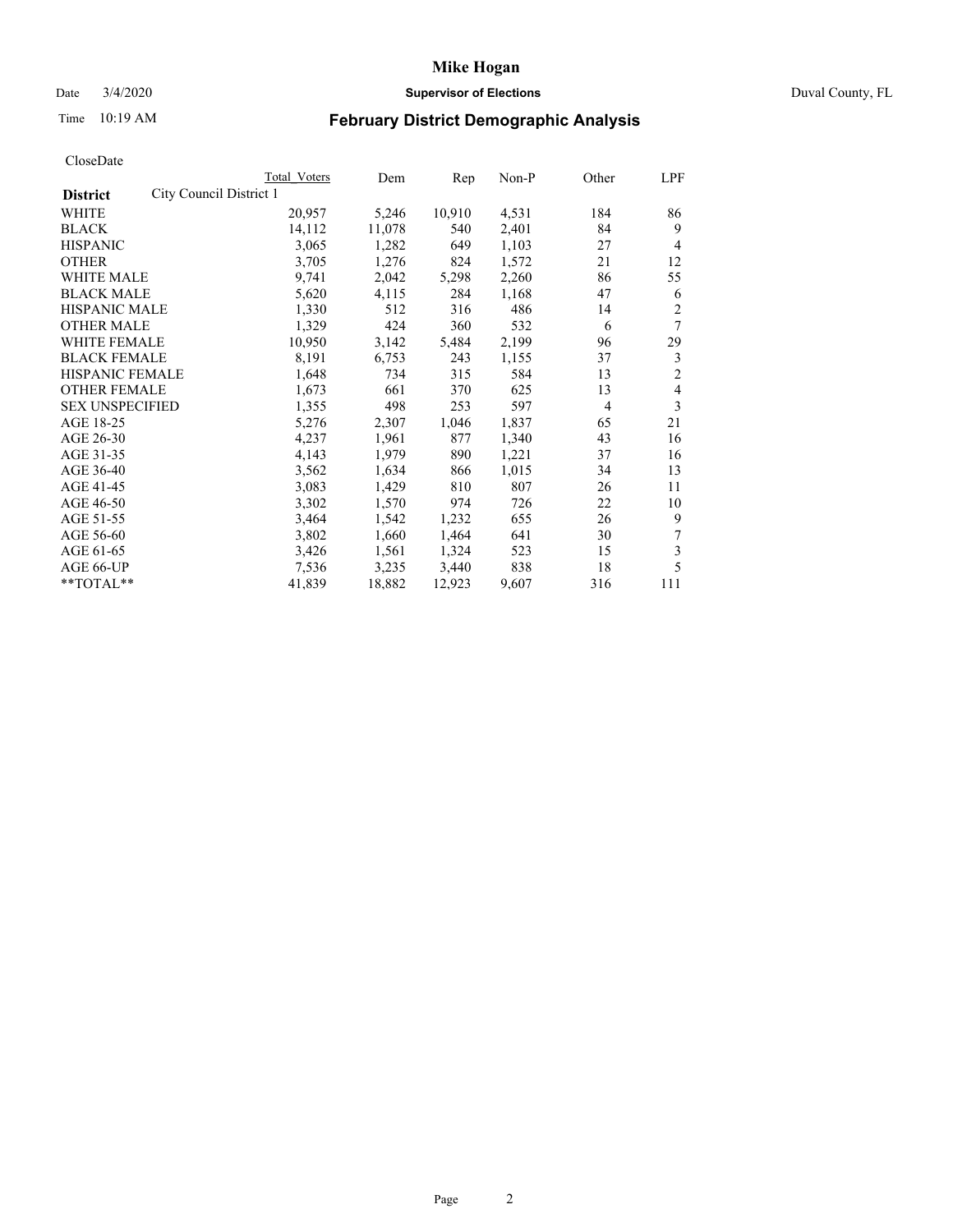## Date 3/4/2020 **Supervisor of Elections** Duval County, FL

# Time 10:19 AM **February District Demographic Analysis**

|                                            | Total Voters | Dem    | Rep    | Non-P  | Other          | LPF            |
|--------------------------------------------|--------------|--------|--------|--------|----------------|----------------|
| City Council District 2<br><b>District</b> |              |        |        |        |                |                |
| WHITE                                      | 32,820       | 6,347  | 19,766 | 6,299  | 280            | 128            |
| <b>BLACK</b>                               | 8,874        | 6,829  | 421    | 1,546  | 71             | 7              |
| <b>HISPANIC</b>                            | 2,673        | 973    | 776    | 907    | 14             | 3              |
| <b>OTHER</b>                               | 4,139        | 1,090  | 1,404  | 1,600  | 32             | 13             |
| <b>WHITE MALE</b>                          | 15,681       | 2,552  | 9,735  | 3,171  | 145            | 78             |
| <b>BLACK MALE</b>                          | 3,898        | 2,765  | 238    | 848    | 40             | 7              |
| <b>HISPANIC MALE</b>                       | 1,260        | 407    | 400    | 443    | 8              | 2              |
| <b>OTHER MALE</b>                          | 1,676        | 417    | 607    | 632    | 13             | 7              |
| <b>WHITE FEMALE</b>                        | 16,798       | 3,735  | 9,849  | 3,030  | 134            | 50             |
| <b>BLACK FEMALE</b>                        | 4,855        | 3,977  | 182    | 666    | 30             | $\theta$       |
| HISPANIC FEMALE                            | 1,352        | 545    | 358    | 442    | 6              | 1              |
| <b>OTHER FEMALE</b>                        | 1,879        | 567    | 649    | 640    | 19             | 4              |
| <b>SEX UNSPECIFIED</b>                     | 1,107        | 274    | 349    | 480    | $\overline{c}$ | $\overline{2}$ |
| AGE 18-25                                  | 5,153        | 1,595  | 1,837  | 1,620  | 84             | 17             |
| AGE 26-30                                  | 4,265        | 1,350  | 1,547  | 1,290  | 51             | 27             |
| AGE 31-35                                  | 4,481        | 1,344  | 1,737  | 1,333  | 47             | 20             |
| AGE 36-40                                  | 4,545        | 1,469  | 1,696  | 1,304  | 42             | 34             |
| AGE 41-45                                  | 4,074        | 1,330  | 1,666  | 1,031  | 28             | 19             |
| AGE 46-50                                  | 4,344        | 1,454  | 1,993  | 854    | 32             | 11             |
| AGE 51-55                                  | 4,443        | 1,409  | 2,218  | 779    | 30             | 7              |
| AGE 56-60                                  | 4,531        | 1,323  | 2,510  | 663    | 28             | 7              |
| AGE 61-65                                  | 3,973        | 1,222  | 2,201  | 526    | 23             | 1              |
| AGE 66-UP                                  | 8,679        | 2,736  | 4,959  | 944    | 32             | 8              |
| **TOTAL**                                  | 48,506       | 15,239 | 22,367 | 10,352 | 397            | 151            |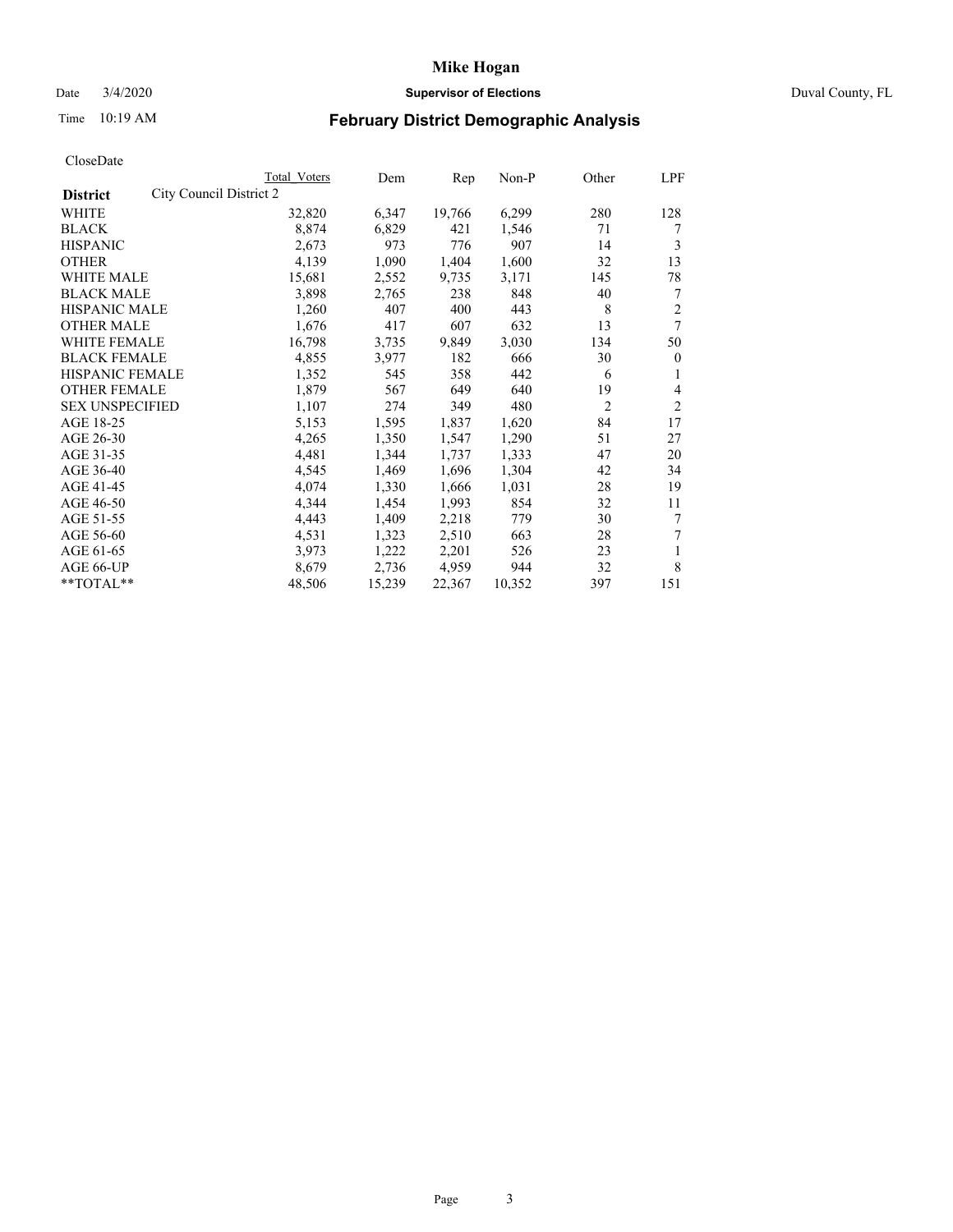## Date 3/4/2020 **Supervisor of Elections** Duval County, FL

# Time 10:19 AM **February District Demographic Analysis**

|                                            | Total Voters | Dem    | Rep    | Non-P  | Other | LPF |
|--------------------------------------------|--------------|--------|--------|--------|-------|-----|
| City Council District 3<br><b>District</b> |              |        |        |        |       |     |
| <b>WHITE</b>                               | 34,896       | 7,456  | 19,191 | 7,748  | 320   | 181 |
| <b>BLACK</b>                               | 4,619        | 3,452  | 239    | 889    | 33    | 6   |
| <b>HISPANIC</b>                            | 3,039        | 1,073  | 887    | 1,046  | 30    | 3   |
| <b>OTHER</b>                               | 5,954        | 1,610  | 1,914  | 2,379  | 40    | 11  |
| WHITE MALE                                 | 16,388       | 2,781  | 9,513  | 3,813  | 159   | 122 |
| <b>BLACK MALE</b>                          | 2,140        | 1,475  | 144    | 497    | 19    | 5   |
| HISPANIC MALE                              | 1,343        | 411    | 415    | 498    | 18    |     |
| <b>OTHER MALE</b>                          | 2,422        | 620    | 803    | 976    | 17    | 6   |
| <b>WHITE FEMALE</b>                        | 18,107       | 4,585  | 9,499  | 3,808  | 160   | 55  |
| <b>BLACK FEMALE</b>                        | 2,413        | 1,935  | 90     | 373    | 14    | 1   |
| HISPANIC FEMALE                            | 1,620        | 637    | 459    | 512    | 10    | 2   |
| <b>OTHER FEMALE</b>                        | 2,826        | 850    | 940    | 1,014  | 19    | 3   |
| <b>SEX UNSPECIFIED</b>                     | 1,248        | 297    | 368    | 570    | 7     | 6   |
| AGE 18-25                                  | 5,124        | 1,534  | 1,769  | 1,718  | 80    | 23  |
| AGE 26-30                                  | 4,537        | 1,330  | 1,725  | 1,402  | 48    | 32  |
| AGE 31-35                                  | 4,464        | 1,276  | 1,650  | 1,451  | 49    | 38  |
| AGE 36-40                                  | 4,505        | 1,269  | 1,776  | 1,376  | 51    | 33  |
| AGE 41-45                                  | 3,896        | 1,093  | 1,599  | 1,147  | 31    | 26  |
| AGE 46-50                                  | 4,153        | 1,106  | 1,978  | 1,009  | 40    | 20  |
| AGE 51-55                                  | 4,232        | 1,108  | 2,158  | 930    | 25    | 11  |
| AGE 56-60                                  | 4,445        | 1,154  | 2,356  | 903    | 25    | 7   |
| AGE 61-65                                  | 3,951        | 1,122  | 2,067  | 728    | 28    | 6   |
| AGE 66-UP                                  | 9,194        | 2,594  | 5,151  | 1,398  | 46    | 5   |
| **TOTAL**                                  | 48,508       | 13,591 | 22,231 | 12,062 | 423   | 201 |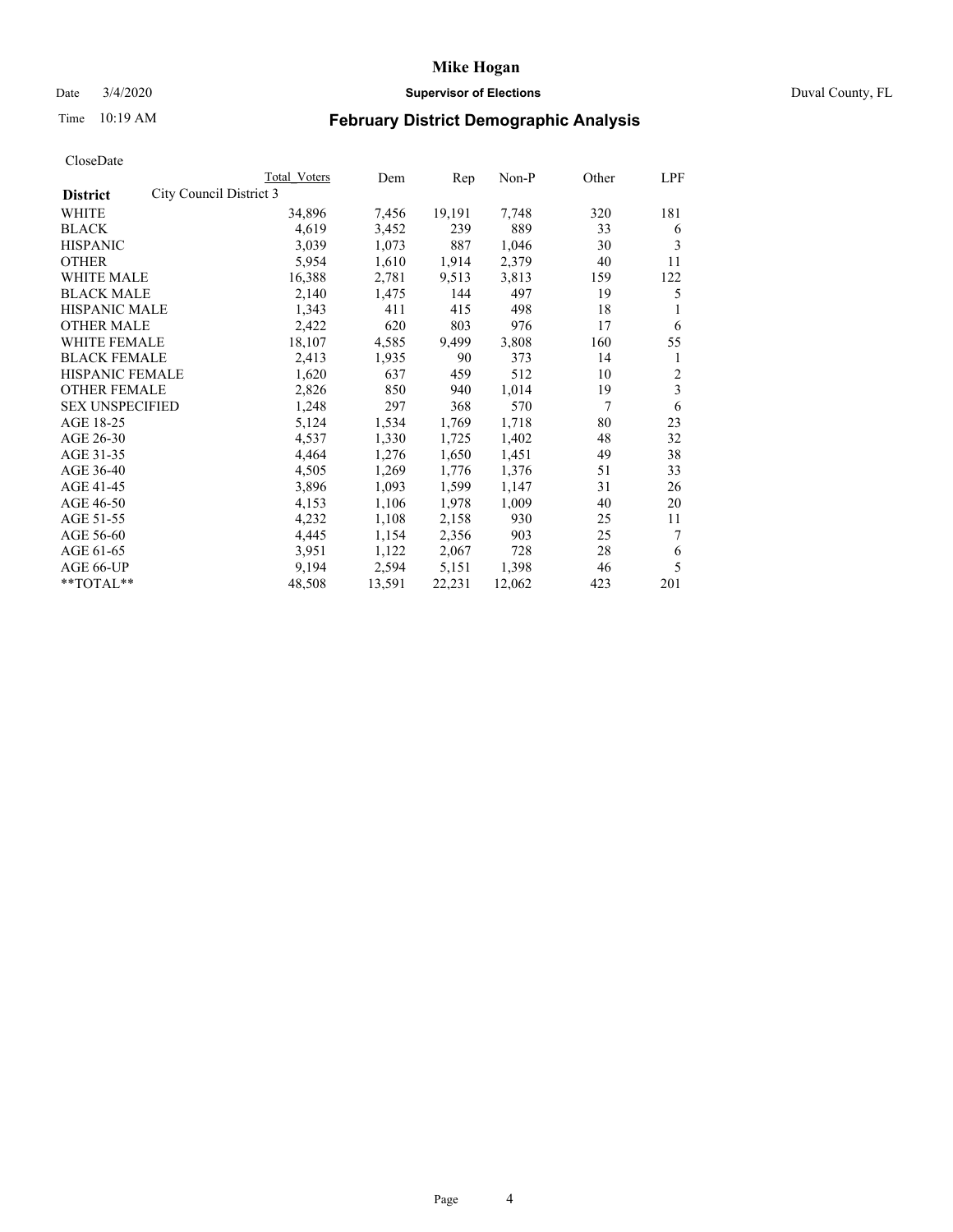## Date 3/4/2020 **Supervisor of Elections** Duval County, FL

# Time 10:19 AM **February District Demographic Analysis**

|                                            | Total Voters | Dem    | Rep    | Non-P  | Other | LPF |
|--------------------------------------------|--------------|--------|--------|--------|-------|-----|
| City Council District 4<br><b>District</b> |              |        |        |        |       |     |
| <b>WHITE</b>                               | 26,383       | 6,599  | 13,365 | 5,972  | 289   | 158 |
| <b>BLACK</b>                               | 7,423        | 5,651  | 329    | 1,380  | 56    | 7   |
| <b>HISPANIC</b>                            | 3,722        | 1,514  | 779    | 1,390  | 32    | 7   |
| <b>OTHER</b>                               | 4,983        | 1,580  | 1,190  | 2,175  | 27    | 11  |
| WHITE MALE                                 | 12,383       | 2,630  | 6,550  | 2,953  | 149   | 101 |
| <b>BLACK MALE</b>                          | 3,041        | 2,145  | 163    | 698    | 29    | 6   |
| HISPANIC MALE                              | 1,619        | 610    | 392    | 600    | 15    | 2   |
| <b>OTHER MALE</b>                          | 2,003        | 597    | 510    | 874    | 16    | 6   |
| <b>WHITE FEMALE</b>                        | 13,670       | 3,889  | 6,669  | 2,919  | 138   | 55  |
| <b>BLACK FEMALE</b>                        | 4,270        | 3,429  | 159    | 654    | 27    | 1   |
| HISPANIC FEMALE                            | 2,006        | 873    | 363    | 748    | 17    | 5   |
| <b>OTHER FEMALE</b>                        | 2,233        | 807    | 558    | 853    | 11    | 4   |
| <b>SEX UNSPECIFIED</b>                     | 1,286        | 364    | 299    | 618    | 2     | 3   |
| AGE 18-25                                  | 4,910        | 1,768  | 1,270  | 1,767  | 88    | 17  |
| AGE 26-30                                  | 4,890        | 1,705  | 1,414  | 1,672  | 66    | 33  |
| AGE 31-35                                  | 4,342        | 1,595  | 1,231  | 1,442  | 48    | 26  |
| AGE 36-40                                  | 3,647        | 1,367  | 1,084  | 1,120  | 47    | 29  |
| AGE 41-45                                  | 3,109        | 1,137  | 965    | 951    | 31    | 25  |
| AGE 46-50                                  | 3,295        | 1,165  | 1,237  | 839    | 35    | 19  |
| AGE 51-55                                  | 3,462        | 1,211  | 1,471  | 753    | 19    | 8   |
| AGE 56-60                                  | 3,849        | 1,326  | 1,695  | 791    | 24    | 13  |
| AGE 61-65                                  | 3,410        | 1,202  | 1,606  | 575    | 21    | 6   |
| AGE 66-UP                                  | 7.588        | 2,864  | 3,688  | 1,005  | 24    | 7   |
| **TOTAL**                                  | 42,511       | 15,344 | 15,663 | 10,917 | 404   | 183 |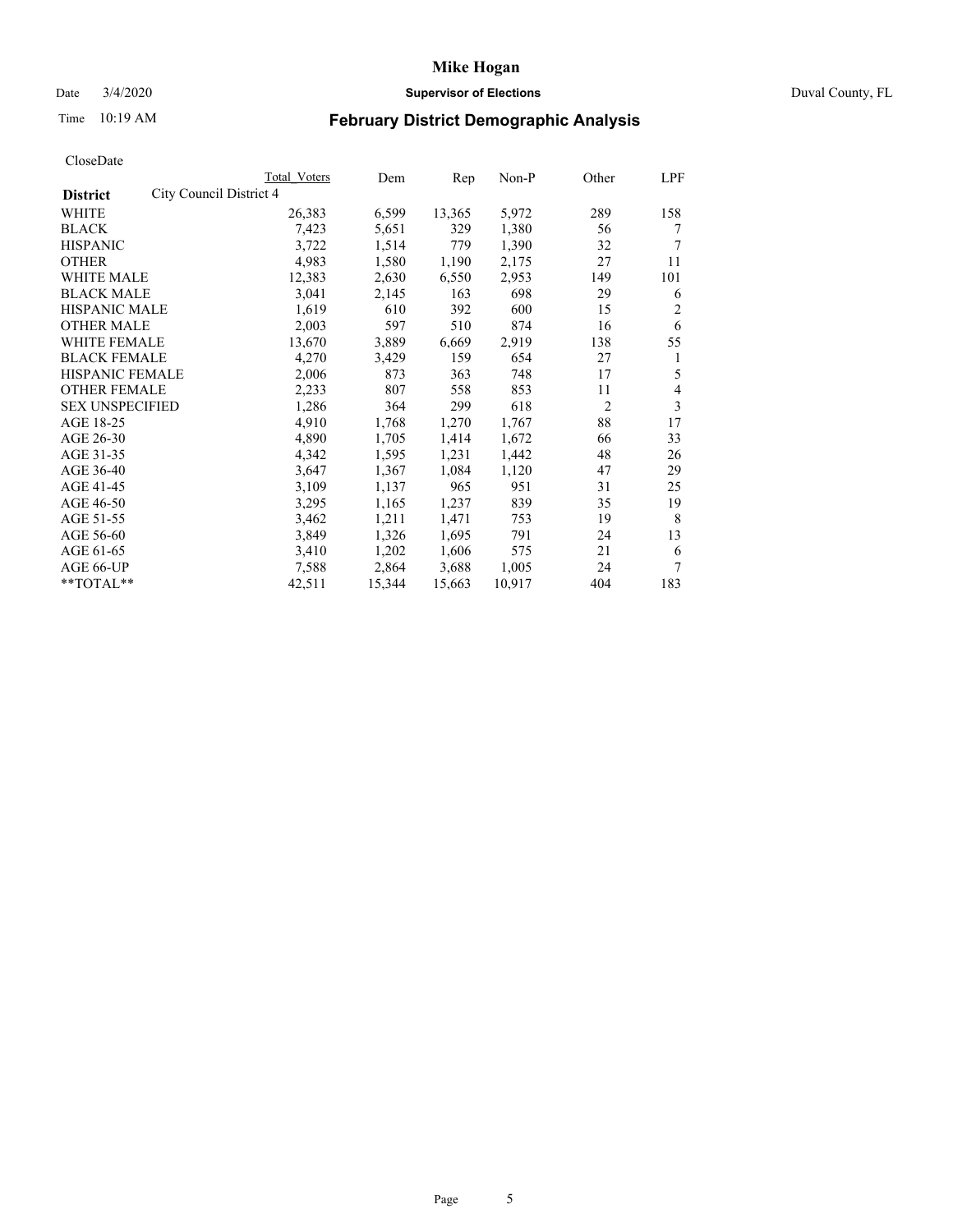## Date 3/4/2020 **Supervisor of Elections** Duval County, FL

# Time 10:19 AM **February District Demographic Analysis**

|                                            | Total Voters | Dem    | Rep    | Non-P | Other | LPF |
|--------------------------------------------|--------------|--------|--------|-------|-------|-----|
| City Council District 5<br><b>District</b> |              |        |        |       |       |     |
| WHITE                                      | 27,909       | 8,041  | 14,193 | 5,341 | 199   | 135 |
| <b>BLACK</b>                               | 6,640        | 5,169  | 266    | 1,157 | 39    | 9   |
| <b>HISPANIC</b>                            | 2,533        | 1,039  | 584    | 891   | 13    | 6   |
| <b>OTHER</b>                               | 3,251        | 1,009  | 862    | 1,344 | 29    | 7   |
| WHITE MALE                                 | 12,850       | 3,236  | 6,758  | 2,671 | 94    | 91  |
| <b>BLACK MALE</b>                          | 2,725        | 1,975  | 138    | 587   | 19    | 6   |
| <b>HISPANIC MALE</b>                       | 1,137        | 440    | 297    | 390   | 5     | 5   |
| <b>OTHER MALE</b>                          | 1,250        | 359    | 398    | 480   | 10    | 3   |
| <b>WHITE FEMALE</b>                        | 14,742       | 4,715  | 7,309  | 2,573 | 104   | 41  |
| <b>BLACK FEMALE</b>                        | 3,813        | 3,120  | 126    | 545   | 19    | 3   |
| <b>HISPANIC FEMALE</b>                     | 1,326        | 574    | 273    | 470   | 8     | 1   |
| <b>OTHER FEMALE</b>                        | 1,415        | 511    | 374    | 515   | 12    | 3   |
| <b>SEX UNSPECIFIED</b>                     | 1,073        | 327    | 232    | 501   | 9     | 4   |
| AGE 18-25                                  | 3,869        | 1,454  | 1,104  | 1,242 | 57    | 12  |
| AGE 26-30                                  | 3,843        | 1,429  | 1,126  | 1,202 | 48    | 38  |
| AGE 31-35                                  | 3,872        | 1,537  | 1,208  | 1,075 | 28    | 24  |
| AGE 36-40                                  | 3,284        | 1,231  | 1,044  | 961   | 28    | 20  |
| AGE 41-45                                  | 2,812        | 1,029  | 952    | 783   | 29    | 19  |
| AGE 46-50                                  | 3,127        | 1,125  | 1,238  | 739   | 12    | 13  |
| AGE 51-55                                  | 3,229        | 1,118  | 1,422  | 665   | 15    | 9   |
| AGE 56-60                                  | 3,644        | 1,352  | 1,667  | 591   | 25    | 9   |
| AGE 61-65                                  | 3,615        | 1,450  | 1,654  | 496   | 12    | 3   |
| AGE 66-UP                                  | 9,031        | 3,528  | 4,488  | 979   | 26    | 10  |
| **TOTAL**                                  | 40,333       | 15,258 | 15,905 | 8,733 | 280   | 157 |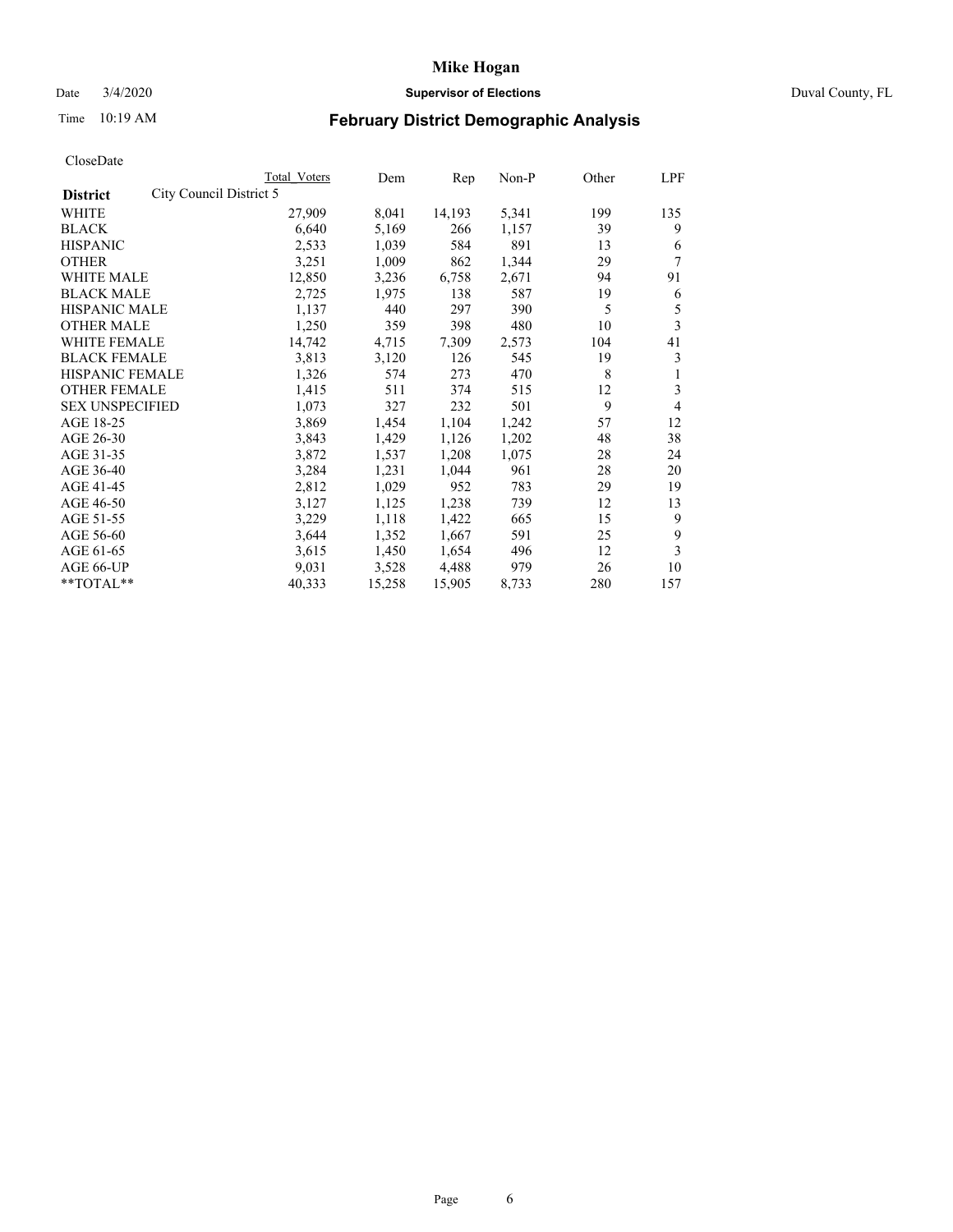## Date 3/4/2020 **Supervisor of Elections** Duval County, FL

# Time 10:19 AM **February District Demographic Analysis**

|                                            | Total Voters | Dem    | Rep    | Non-P  | Other | LPF            |
|--------------------------------------------|--------------|--------|--------|--------|-------|----------------|
| City Council District 6<br><b>District</b> |              |        |        |        |       |                |
| WHITE                                      | 41,157       | 9,056  | 23,903 | 7,689  | 309   | 200            |
| <b>BLACK</b>                               | 3,602        | 2,685  | 209    | 679    | 26    | 3              |
| <b>HISPANIC</b>                            | 2,818        | 953    | 874    | 954    | 30    | 7              |
| <b>OTHER</b>                               | 4,198        | 1,150  | 1,405  | 1,596  | 33    | 14             |
| WHITE MALE                                 | 19,345       | 3,525  | 11,644 | 3,913  | 131   | 132            |
| <b>BLACK MALE</b>                          | 1,616        | 1,120  | 126    | 354    | 16    | $\mathbf{0}$   |
| HISPANIC MALE                              | 1,275        | 389    | 440    | 424    | 16    | 6              |
| <b>OTHER MALE</b>                          | 1,712        | 435    | 601    | 655    | 13    | 8              |
| <b>WHITE FEMALE</b>                        | 21,449       | 5,456  | 12,066 | 3,684  | 176   | 67             |
| <b>BLACK FEMALE</b>                        | 1,944        | 1,534  | 81     | 316    | 10    | 3              |
| HISPANIC FEMALE                            | 1,489        | 547    | 426    | 501    | 14    | 1              |
| <b>OTHER FEMALE</b>                        | 1,939        | 618    | 663    | 638    | 15    | 5              |
| <b>SEX UNSPECIFIED</b>                     | 1,006        | 220    | 344    | 433    | 7     | $\overline{c}$ |
| AGE 18-25                                  | 5,116        | 1,274  | 2,150  | 1,603  | 70    | 19             |
| AGE 26-30                                  | 3,965        | 1,060  | 1,671  | 1,145  | 56    | 33             |
| AGE 31-35                                  | 4,306        | 1,158  | 1,838  | 1,236  | 29    | 45             |
| AGE 36-40                                  | 4,044        | 1,070  | 1,732  | 1,151  | 51    | 40             |
| AGE 41-45                                  | 3,748        | 974    | 1,686  | 1,034  | 28    | 26             |
| AGE 46-50                                  | 4,213        | 1,043  | 2,170  | 946    | 36    | 18             |
| AGE 51-55                                  | 4,474        | 1,039  | 2,511  | 887    | 23    | 14             |
| AGE 56-60                                  | 4,983        | 1,226  | 2,877  | 851    | 25    | $\overline{4}$ |
| AGE 61-65                                  | 4,814        | 1,392  | 2,727  | 660    | 22    | 13             |
| AGE 66-UP                                  | 12,095       | 3,606  | 7,022  | 1,398  | 57    | 12             |
| **TOTAL**                                  | 51,775       | 13,844 | 26,391 | 10,918 | 398   | 224            |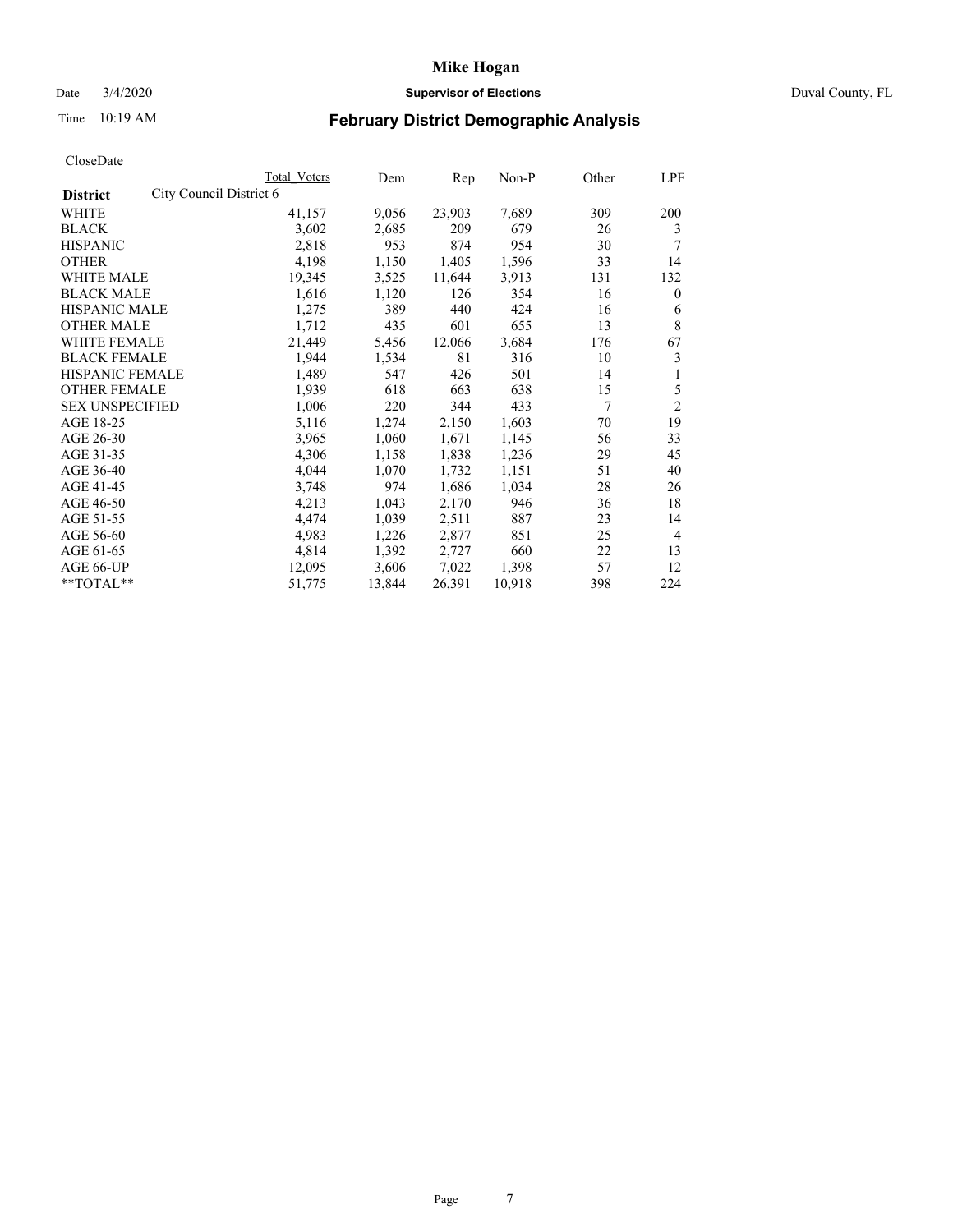## Date 3/4/2020 **Supervisor of Elections** Duval County, FL

# Time 10:19 AM **February District Demographic Analysis**

|                                            | Total Voters | Dem    | Rep   | Non-P | Other | LPF            |
|--------------------------------------------|--------------|--------|-------|-------|-------|----------------|
| City Council District 7<br><b>District</b> |              |        |       |       |       |                |
| WHITE                                      | 12,665       | 3,549  | 5,896 | 2,960 | 176   | 84             |
| <b>BLACK</b>                               | 25,181       | 21,199 | 779   | 3,086 | 103   | 14             |
| <b>HISPANIC</b>                            | 1,392        | 628    | 240   | 500   | 15    | 9              |
| <b>OTHER</b>                               | 2,838        | 1,268  | 376   | 1,161 | 19    | 14             |
| WHITE MALE                                 | 6,248        | 1,513  | 3,073 | 1,515 | 87    | 60             |
| <b>BLACK MALE</b>                          | 10,293       | 8,236  | 418   | 1,581 | 49    | 9              |
| HISPANIC MALE                              | 634          | 264    | 126   | 231   | 6     | 7              |
| <b>OTHER MALE</b>                          | 1,001        | 432    | 149   | 407   | 6     | 7              |
| <b>WHITE FEMALE</b>                        | 6,258        | 1,991  | 2,759 | 1,396 | 88    | 24             |
| <b>BLACK FEMALE</b>                        | 14,468       | 12,659 | 349   | 1,404 | 52    | 4              |
| <b>HISPANIC FEMALE</b>                     | 728          | 352    | 111   | 254   | 9     | 2              |
| <b>OTHER FEMALE</b>                        | 1,228        | 647    | 179   | 389   | 7     | 6              |
| <b>SEX UNSPECIFIED</b>                     | 1,217        | 550    | 127   | 529   | 9     | $\overline{c}$ |
| AGE 18-25                                  | 4,908        | 2,698  | 592   | 1,550 | 51    | 17             |
| AGE 26-30                                  | 4,182        | 2,440  | 613   | 1,067 | 37    | 25             |
| AGE 31-35                                  | 4,063        | 2,426  | 605   | 958   | 46    | 28             |
| AGE 36-40                                  | 3,839        | 2,392  | 581   | 817   | 38    | 11             |
| AGE 41-45                                  | 3,455        | 2,118  | 596   | 715   | 14    | 12             |
| AGE 46-50                                  | 3,749        | 2,249  | 782   | 685   | 27    | 6              |
| AGE 51-55                                  | 3,653        | 2,350  | 761   | 507   | 28    | 7              |
| AGE 56-60                                  | 3,794        | 2,485  | 779   | 496   | 29    | 5              |
| AGE 61-65                                  | 3,541        | 2,481  | 653   | 384   | 17    | 6              |
| AGE 66-UP                                  | 6,882        | 5,002  | 1,329 | 522   | 25    | 4              |
| **TOTAL**                                  | 42,076       | 26,644 | 7,291 | 7,707 | 313   | 121            |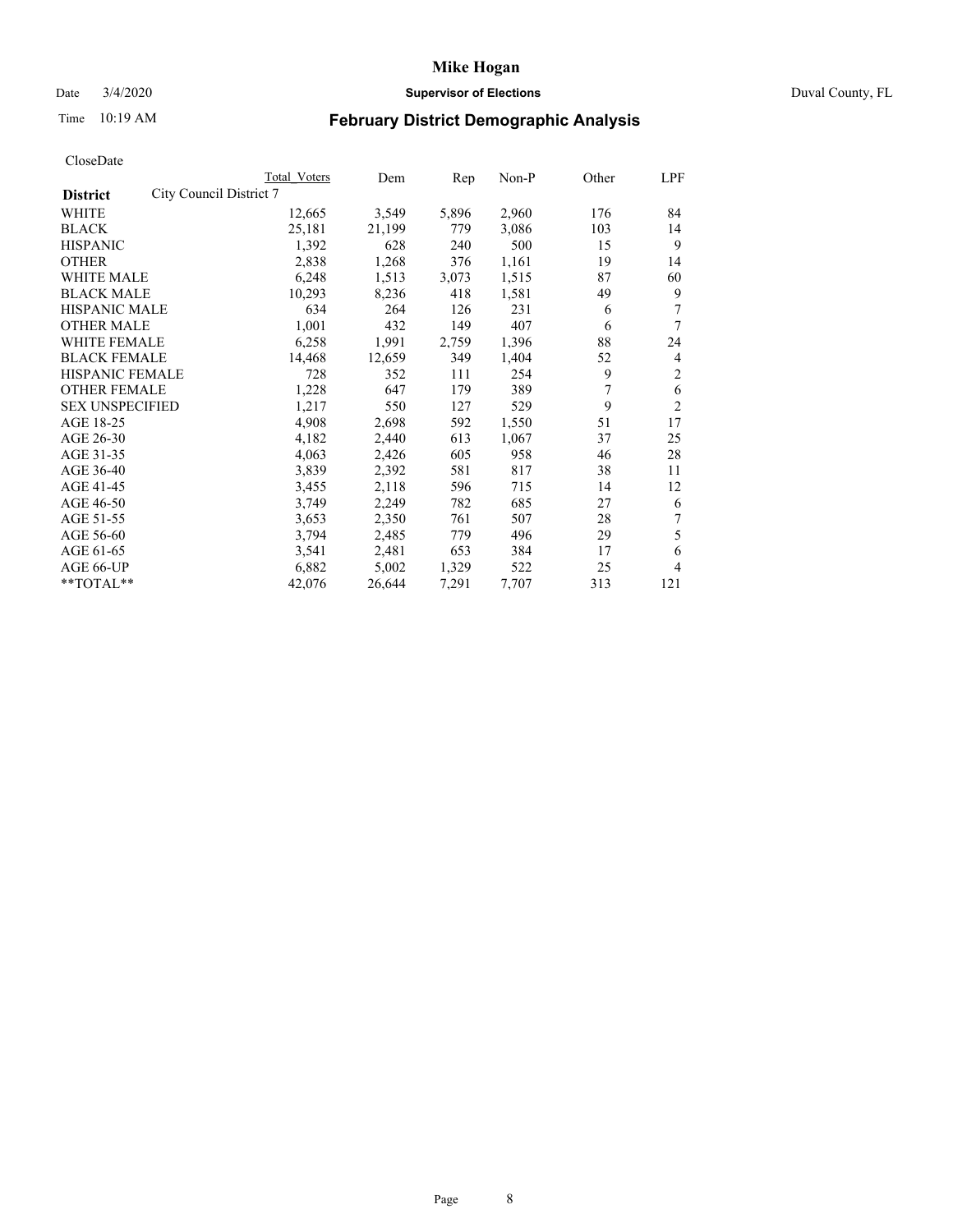## Date 3/4/2020 **Supervisor of Elections** Duval County, FL

# Time 10:19 AM **February District Demographic Analysis**

|                                            | Total Voters | Dem    | Rep   | Non-P | Other          | LPF          |
|--------------------------------------------|--------------|--------|-------|-------|----------------|--------------|
| City Council District 8<br><b>District</b> |              |        |       |       |                |              |
| <b>WHITE</b>                               | 10,926       | 2,380  | 6,366 | 2,068 | 69             | 43           |
| <b>BLACK</b>                               | 28,323       | 24,373 | 696   | 3,167 | 76             | 11           |
| <b>HISPANIC</b>                            | 748          | 318    | 166   | 257   | 6              | 1            |
| <b>OTHER</b>                               | 2,337        | 1,001  | 274   | 1,051 | 7              | 4            |
| <b>WHITE MALE</b>                          | 5,138        | 953    | 3,148 | 974   | 33             | 30           |
| <b>BLACK MALE</b>                          | 11,199       | 9,194  | 368   | 1,579 | 51             | 7            |
| HISPANIC MALE                              | 346          | 137    | 90    | 117   | 1              | 1            |
| <b>OTHER MALE</b>                          | 781          | 334    | 117   | 325   | $\overline{c}$ | 3            |
| <b>WHITE FEMALE</b>                        | 5,652        | 1,401  | 3,150 | 1,052 | 36             | 13           |
| <b>BLACK FEMALE</b>                        | 16,663       | 14,831 | 319   | 1,484 | 25             | 4            |
| <b>HISPANIC FEMALE</b>                     | 384          | 177    | 71    | 131   | 5              | $\mathbf{0}$ |
| <b>OTHER FEMALE</b>                        | 921          | 477    | 119   | 322   | $\overline{c}$ | 1            |
| <b>SEX UNSPECIFIED</b>                     | 1,250        | 568    | 120   | 559   | 3              | $\mathbf{0}$ |
| AGE 18-25                                  | 5,267        | 3,010  | 612   | 1,603 | 35             | 7            |
| AGE 26-30                                  | 3,819        | 2,392  | 485   | 920   | 12             | 10           |
| AGE 31-35                                  | 3,707        | 2,336  | 538   | 808   | 14             | 11           |
| AGE 36-40                                  | 3,516        | 2,324  | 521   | 646   | 15             | 10           |
| AGE 41-45                                  | 3,173        | 2,192  | 466   | 491   | 21             | 3            |
| AGE 46-50                                  | 3,482        | 2,352  | 626   | 487   | 12             | 5            |
| AGE 51-55                                  | 3,553        | 2,382  | 733   | 413   | 19             | 6            |
| AGE 56-60                                  | 4,001        | 2,697  | 876   | 412   | 13             | 3            |
| AGE 61-65                                  | 3,758        | 2,612  | 812   | 328   | 5              | 1            |
| AGE 66-UP                                  | 8,045        | 5,772  | 1,831 | 427   | 12             | 3            |
| **TOTAL**                                  | 42,334       | 28,072 | 7,502 | 6,543 | 158            | 59           |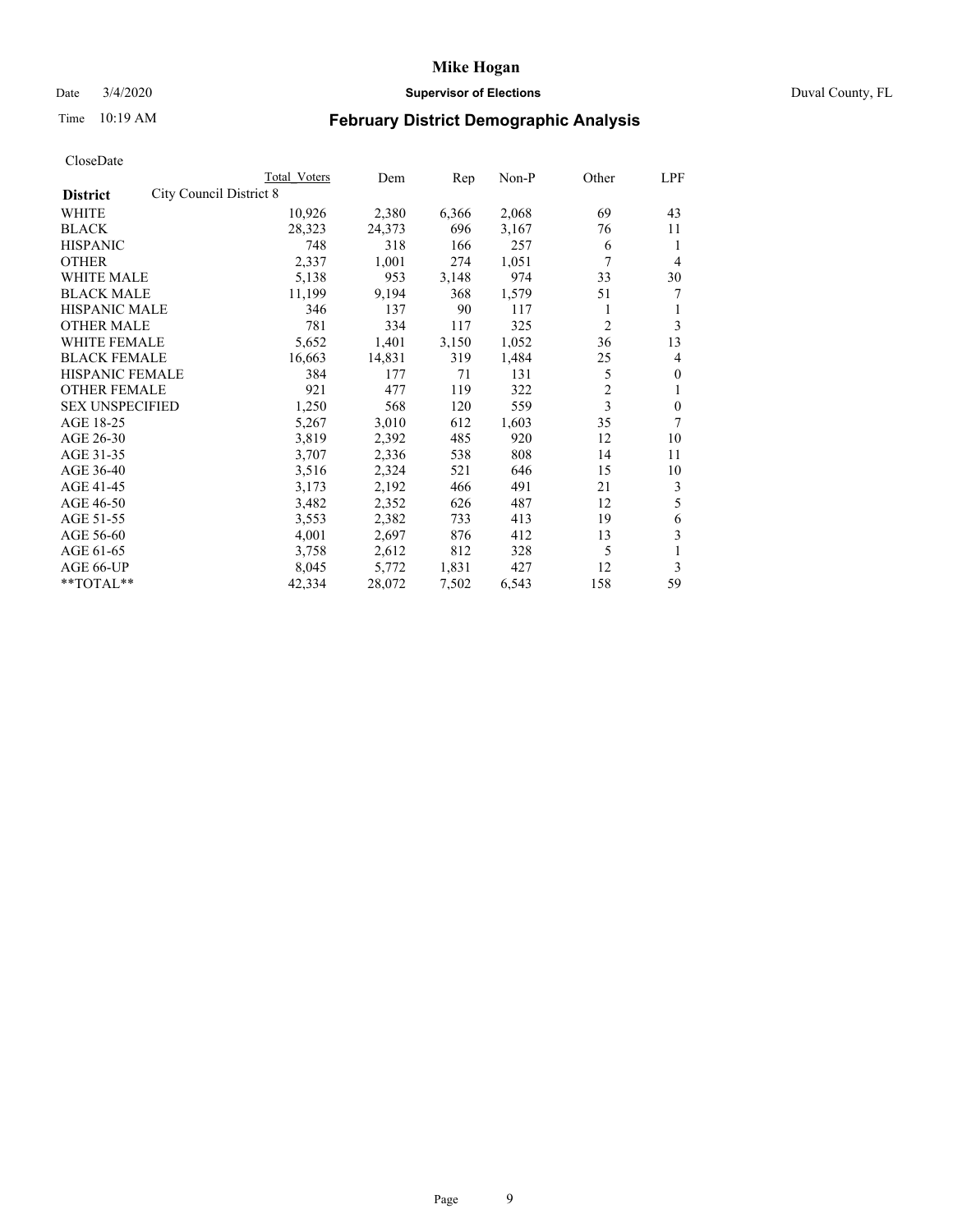## Date 3/4/2020 **Supervisor of Elections** Duval County, FL

# Time 10:19 AM **February District Demographic Analysis**

|                                            | Total Voters | Dem    | Rep   | Non-P | Other | LPF            |
|--------------------------------------------|--------------|--------|-------|-------|-------|----------------|
| City Council District 9<br><b>District</b> |              |        |       |       |       |                |
| <b>WHITE</b>                               | 11,575       | 3,465  | 5,129 | 2,753 | 158   | 70             |
| <b>BLACK</b>                               | 21,928       | 18,065 | 684   | 3,068 | 96    | 15             |
| <b>HISPANIC</b>                            | 1,678        | 707    | 257   | 692   | 19    | 3              |
| <b>OTHER</b>                               | 3,009        | 1,154  | 493   | 1,323 | 31    | 8              |
| WHITE MALE                                 | 5,323        | 1,376  | 2,531 | 1,289 | 83    | 44             |
| <b>BLACK MALE</b>                          | 8,439        | 6,597  | 316   | 1,466 | 51    | 9              |
| HISPANIC MALE                              | 735          | 283    | 139   | 302   | 10    |                |
| <b>OTHER MALE</b>                          | 1,046        | 391    | 192   | 452   | 9     | $\overline{c}$ |
| <b>WHITE FEMALE</b>                        | 6,097        | 2,039  | 2,548 | 1,412 | 73    | 25             |
| <b>BLACK FEMALE</b>                        | 13,088       | 11,176 | 349   | 1,512 | 45    | 6              |
| <b>HISPANIC FEMALE</b>                     | 892          | 401    | 114   | 369   | 6     | 2              |
| <b>OTHER FEMALE</b>                        | 1,364        | 589    | 255   | 496   | 20    | 4              |
| <b>SEX UNSPECIFIED</b>                     | 1,206        | 539    | 119   | 538   | 7     | 3              |
| AGE 18-25                                  | 4,780        | 2,586  | 493   | 1,619 | 70    | 12             |
| AGE 26-30                                  | 4,340        | 2,544  | 530   | 1,201 | 41    | 24             |
| AGE 31-35                                  | 3.961        | 2,419  | 426   | 1,052 | 49    | 15             |
| AGE 36-40                                  | 3,444        | 2,093  | 479   | 827   | 32    | 13             |
| AGE 41-45                                  | 2,872        | 1,765  | 433   | 637   | 27    | 10             |
| AGE 46-50                                  | 3,013        | 1,860  | 524   | 603   | 20    | 6              |
| AGE 51-55                                  | 2,999        | 1,871  | 584   | 521   | 19    | 4              |
| AGE 56-60                                  | 3,345        | 2,132  | 751   | 440   | 18    | 4              |
| AGE 61-65                                  | 3,024        | 1,937  | 688   | 384   | 11    | 4              |
| AGE 66-UP                                  | 6,405        | 4,179  | 1,655 | 550   | 17    | 4              |
| **TOTAL**                                  | 38,190       | 23,391 | 6,563 | 7,836 | 304   | 96             |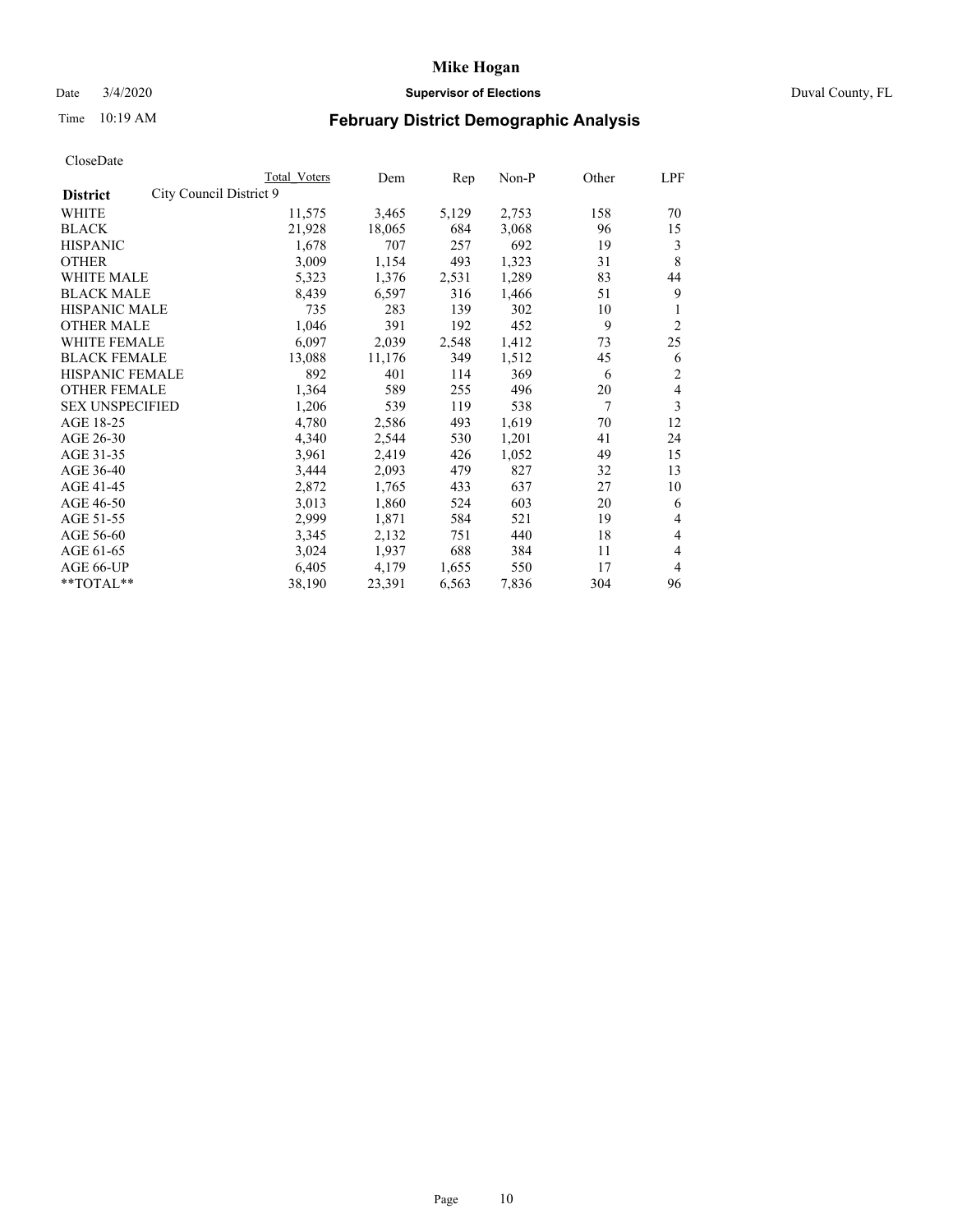### Date 3/4/2020 **Supervisor of Elections** Duval County, FL

# Time 10:19 AM **February District Demographic Analysis**

|                                             | <b>Total Voters</b> | Dem    | Rep   | Non-P | Other | LPF          |
|---------------------------------------------|---------------------|--------|-------|-------|-------|--------------|
| City Council District 10<br><b>District</b> |                     |        |       |       |       |              |
| WHITE                                       | 11,949              | 2,922  | 6,230 | 2,624 | 119   | 54           |
| <b>BLACK</b>                                | 25,647              | 21,765 | 706   | 3,065 | 101   | 10           |
| <b>HISPANIC</b>                             | 1,859               | 802    | 345   | 690   | 16    | 6            |
| <b>OTHER</b>                                | 3,197               | 1,176  | 667   | 1,330 | 19    | 5            |
| WHITE MALE                                  | 5,502               | 1,158  | 3,015 | 1,237 | 52    | 40           |
| <b>BLACK MALE</b>                           | 10,039              | 8,109  | 378   | 1,494 | 52    | 6            |
| <b>HISPANIC MALE</b>                        | 847                 | 310    | 185   | 336   | 11    | 5            |
| <b>OTHER MALE</b>                           | 1,174               | 411    | 273   | 482   | 5     | 3            |
| <b>WHITE FEMALE</b>                         | 6,306               | 1,729  | 3,156 | 1,342 | 65    | 14           |
| <b>BLACK FEMALE</b>                         | 15,208              | 13,349 | 316   | 1,492 | 47    | 4            |
| <b>HISPANIC FEMALE</b>                      | 969                 | 474    | 152   | 337   | 5     | 1            |
| <b>OTHER FEMALE</b>                         | 1,432               | 585    | 331   | 502   | 12    | 2            |
| <b>SEX UNSPECIFIED</b>                      | 1,175               | 540    | 142   | 487   | 6     | $\mathbf{0}$ |
| AGE 18-25                                   | 5,028               | 2,696  | 595   | 1,671 | 57    | 9            |
| AGE 26-30                                   | 4,049               | 2,344  | 577   | 1,075 | 34    | 19           |
| AGE 31-35                                   | 3,782               | 2,283  | 546   | 910   | 30    | 13           |
| AGE 36-40                                   | 3,486               | 2,189  | 501   | 771   | 20    | 5            |
| AGE 41-45                                   | 3,247               | 2,047  | 532   | 639   | 24    | 5            |
| AGE 46-50                                   | 3,484               | 2,185  | 660   | 609   | 20    | 10           |
| AGE 51-55                                   | 3,451               | 2,202  | 694   | 533   | 17    | 5            |
| AGE 56-60                                   | 3,855               | 2,414  | 901   | 518   | 22    | $\mathbf{0}$ |
| AGE 61-65                                   | 3,541               | 2,255  | 869   | 402   | 14    | 1            |
| AGE 66-UP                                   | 8,712               | 6,041  | 2,072 | 575   | 16    | 8            |
| **TOTAL**                                   | 42,652              | 26,665 | 7,948 | 7,709 | 255   | 75           |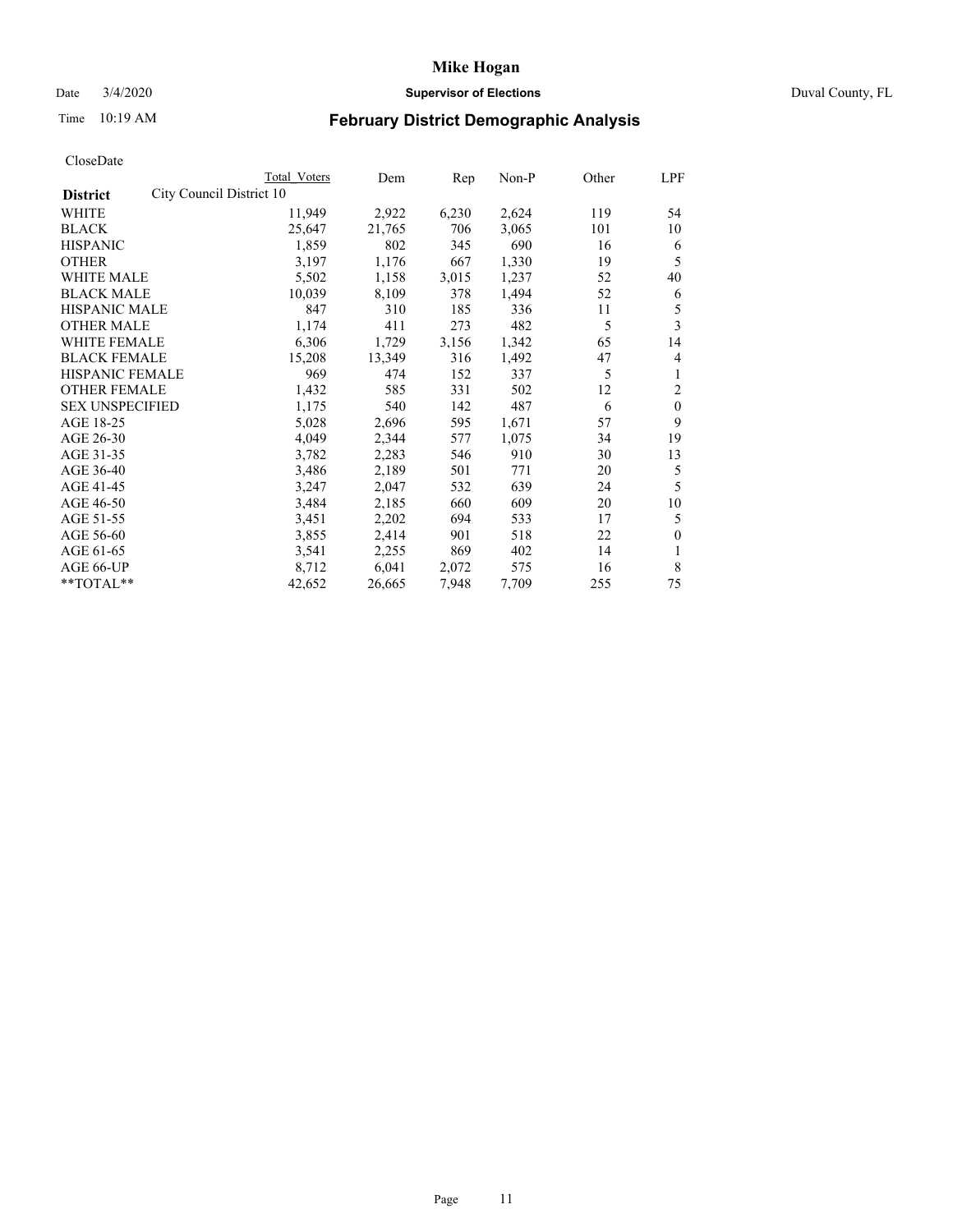## Date 3/4/2020 **Supervisor of Elections** Duval County, FL

# Time 10:19 AM **February District Demographic Analysis**

|                                             | Total Voters | Dem    | Rep    | Non-P  | Other | LPF |
|---------------------------------------------|--------------|--------|--------|--------|-------|-----|
| City Council District 11<br><b>District</b> |              |        |        |        |       |     |
| <b>WHITE</b>                                | 35,187       | 8,396  | 18,232 | 7,920  | 467   | 172 |
| <b>BLACK</b>                                | 7.915        | 5,815  | 342    | 1,650  | 101   | 7   |
| <b>HISPANIC</b>                             | 3,899        | 1,505  | 959    | 1,388  | 33    | 14  |
| <b>OTHER</b>                                | 6,463        | 2,099  | 1,534  | 2,748  | 64    | 18  |
| WHITE MALE                                  | 16,046       | 3,222  | 8,653  | 3,849  | 212   | 110 |
| <b>BLACK MALE</b>                           | 3,222        | 2,125  | 188    | 859    | 49    | 1   |
| HISPANIC MALE                               | 1,718        | 611    | 431    | 652    | 16    | 8   |
| <b>OTHER MALE</b>                           | 2,633        | 782    | 668    | 1,146  | 23    | 14  |
| <b>WHITE FEMALE</b>                         | 18,728       | 5,076  | 9,415  | 3,929  | 249   | 59  |
| <b>BLACK FEMALE</b>                         | 4,573        | 3,600  | 148    | 768    | 51    | 6   |
| HISPANIC FEMALE                             | 2,095        | 855    | 512    | 706    | 17    | 5   |
| <b>OTHER FEMALE</b>                         | 3,074        | 1,127  | 746    | 1,162  | 36    | 3   |
| <b>SEX UNSPECIFIED</b>                      | 1,375        | 417    | 306    | 635    | 12    | 5   |
| AGE 18-25                                   | 7,308        | 2,615  | 2,208  | 2,289  | 154   | 42  |
| AGE 26-30                                   | 6,577        | 2,386  | 2,042  | 1,989  | 127   | 33  |
| AGE 31-35                                   | 5,481        | 1,855  | 1,775  | 1,736  | 72    | 43  |
| AGE 36-40                                   | 4,662        | 1,645  | 1,458  | 1,492  | 38    | 29  |
| AGE 41-45                                   | 4,152        | 1,452  | 1,435  | 1,195  | 49    | 21  |
| AGE 46-50                                   | 4,460        | 1,407  | 1,785  | 1,190  | 63    | 15  |
| AGE 51-55                                   | 4,132        | 1,295  | 1,821  | 975    | 34    | 7   |
| AGE 56-60                                   | 4,115        | 1,231  | 2,000  | 846    | 34    | 4   |
| AGE 61-65                                   | 3,477        | 1,099  | 1,714  | 626    | 31    | 7   |
| AGE 66-UP                                   | 9,099        | 2,829  | 4,829  | 1,368  | 63    | 10  |
| **TOTAL**                                   | 53,464       | 17,815 | 21,067 | 13,706 | 665   | 211 |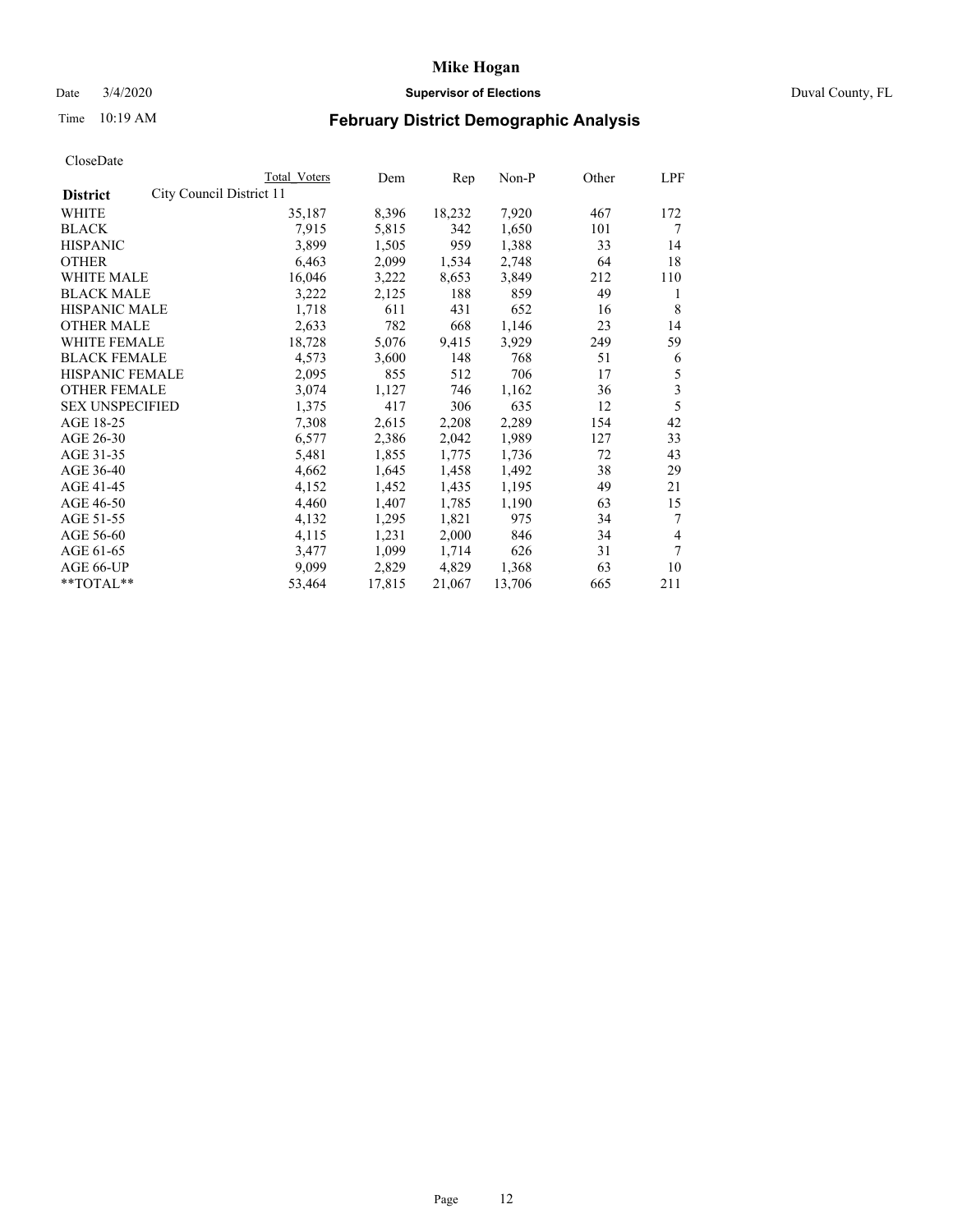## Date 3/4/2020 **Supervisor of Elections** Duval County, FL

# Time 10:19 AM **February District Demographic Analysis**

|                                             | Total Voters | Dem    | Rep    | $Non-P$ | Other | LPF            |
|---------------------------------------------|--------------|--------|--------|---------|-------|----------------|
| City Council District 12<br><b>District</b> |              |        |        |         |       |                |
| WHITE                                       | 25,246       | 4,543  | 15,779 | 4,609   | 209   | 106            |
| <b>BLACK</b>                                | 12,929       | 10,232 | 546    | 2,058   | 87    | 6              |
| <b>HISPANIC</b>                             | 2,400        | 921    | 549    | 901     | 27    | $\overline{c}$ |
| <b>OTHER</b>                                | 3,304        | 960    | 1,021  | 1,288   | 28    | 7              |
| <b>WHITE MALE</b>                           | 11,836       | 1,805  | 7,644  | 2,220   | 104   | 63             |
| <b>BLACK MALE</b>                           | 5,380        | 4,004  | 299    | 1,023   | 50    | 4              |
| <b>HISPANIC MALE</b>                        | 1,134        | 402    | 297    | 423     | 12    | 0              |
| <b>OTHER MALE</b>                           | 1,221        | 341    | 413    | 450     | 13    | 4              |
| <b>WHITE FEMALE</b>                         | 13,095       | 2,688  | 7,949  | 2,312   | 104   | 42             |
| <b>BLACK FEMALE</b>                         | 7,316        | 6,070  | 234    | 973     | 37    | $\overline{c}$ |
| HISPANIC FEMALE                             | 1,208        | 489    | 242    | 460     | 15    | $\overline{c}$ |
| <b>OTHER FEMALE</b>                         | 1,531        | 500    | 495    | 524     | 10    | $\overline{c}$ |
| <b>SEX UNSPECIFIED</b>                      | 1,155        | 357    | 321    | 469     | 6     | $\overline{2}$ |
| AGE 18-25                                   | 5,028        | 1,716  | 1,569  | 1,661   | 70    | 12             |
| AGE 26-30                                   | 3,902        | 1,401  | 1,267  | 1,160   | 52    | 22             |
| AGE 31-35                                   | 3,903        | 1,461  | 1,347  | 1,044   | 36    | 15             |
| AGE 36-40                                   | 3,813        | 1,504  | 1,325  | 927     | 35    | 22             |
| AGE 41-45                                   | 3,604        | 1,476  | 1,269  | 822     | 27    | 10             |
| AGE 46-50                                   | 3,967        | 1,609  | 1,574  | 726     | 45    | 13             |
| AGE 51-55                                   | 4,162        | 1,680  | 1,756  | 698     | 21    | 7              |
| AGE 56-60                                   | 4,402        | 1,686  | 2,069  | 620     | 21    | 6              |
| AGE 61-65                                   | 3,678        | 1,421  | 1,785  | 453     | 10    | 9              |
| AGE 66-UP                                   | 7,410        | 2,697  | 3,933  | 741     | 34    | 5              |
| **TOTAL**                                   | 43,879       | 16,656 | 17,895 | 8,856   | 351   | 121            |
|                                             |              |        |        |         |       |                |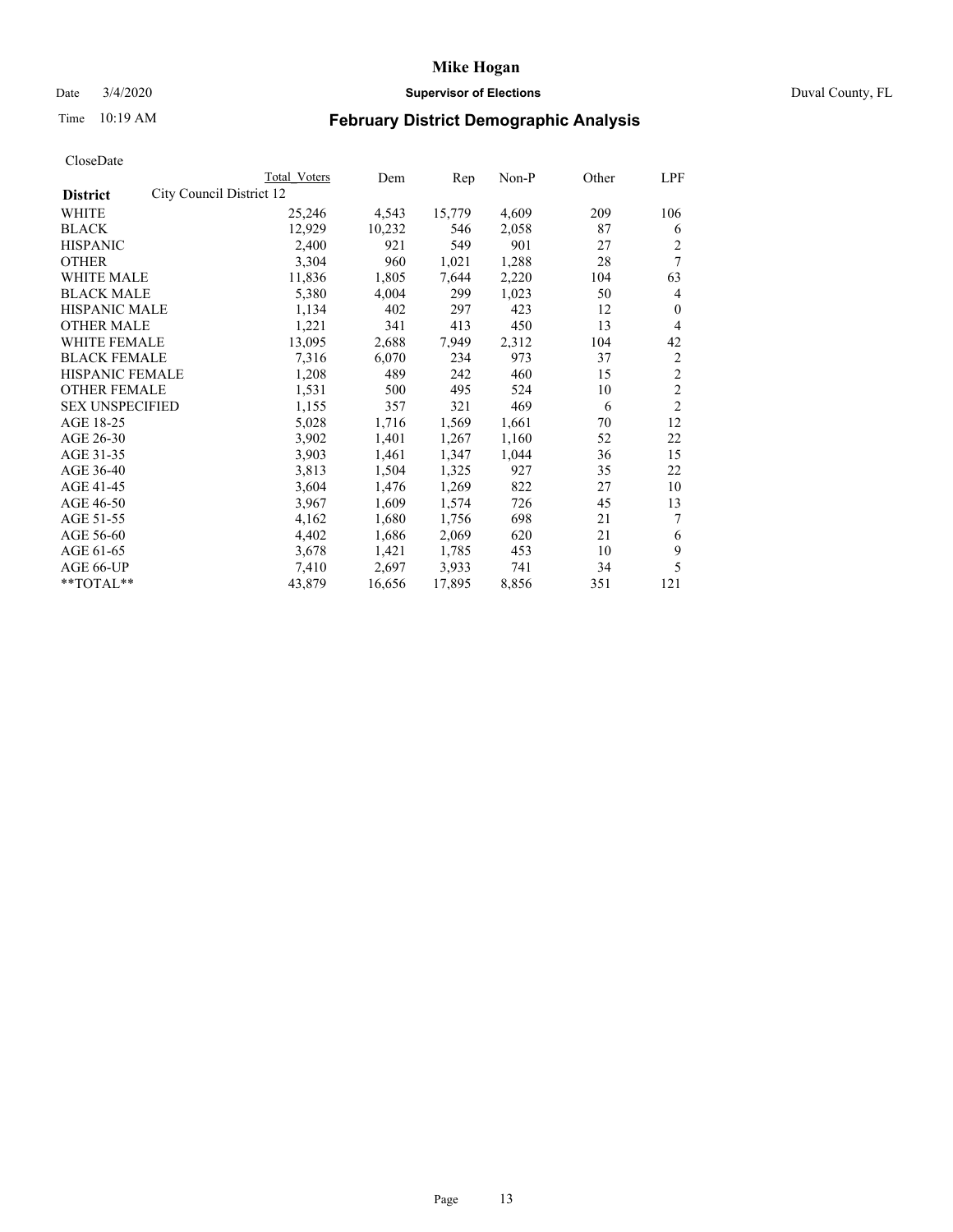## Date 3/4/2020 **Supervisor of Elections** Duval County, FL

# Time 10:19 AM **February District Demographic Analysis**

|                                             | Total Voters | Dem    | Rep    | $Non-P$ | Other | LPF            |
|---------------------------------------------|--------------|--------|--------|---------|-------|----------------|
| City Council District 13<br><b>District</b> |              |        |        |         |       |                |
| WHITE                                       | 40,676       | 10,042 | 21,026 | 9,032   | 374   | 202            |
| <b>BLACK</b>                                | 2,502        | 1,824  | 148    | 501     | 23    | 6              |
| <b>HISPANIC</b>                             | 1,507        | 545    | 459    | 485     | 13    | 5              |
| <b>OTHER</b>                                | 2,710        | 742    | 883    | 1,045   | 22    | 18             |
| <b>WHITE MALE</b>                           | 19,516       | 3,895  | 10,593 | 4,708   | 182   | 138            |
| <b>BLACK MALE</b>                           | 1,103        | 728    | 86     | 272     | 14    | 3              |
| <b>HISPANIC MALE</b>                        | 680          | 199    | 236    | 234     | 8     | 3              |
| <b>OTHER MALE</b>                           | 975          | 240    | 355    | 362     | 9     | 9              |
| <b>WHITE FEMALE</b>                         | 20,764       | 6,061  | 10,243 | 4,205   | 191   | 64             |
| <b>BLACK FEMALE</b>                         | 1,356        | 1,064  | 60     | 221     | 9     | $\overline{c}$ |
| <b>HISPANIC FEMALE</b>                      | 798          | 333    | 214    | 244     | 5     | $\overline{2}$ |
| <b>OTHER FEMALE</b>                         | 1,230        | 385    | 423    | 407     | 9     | 6              |
| <b>SEX UNSPECIFIED</b>                      | 971          | 248    | 306    | 408     | 5     | 4              |
| AGE 18-25                                   | 4,430        | 1,160  | 1,674  | 1,482   | 84    | 30             |
| AGE 26-30                                   | 4,505        | 1,187  | 1,795  | 1,425   | 64    | 34             |
| AGE 31-35                                   | 4,400        | 1,212  | 1,694  | 1,393   | 55    | 46             |
| AGE 36-40                                   | 4,245        | 1,131  | 1,718  | 1,333   | 31    | 32             |
| AGE 41-45                                   | 3,407        | 911    | 1,492  | 950     | 32    | 22             |
| AGE 46-50                                   | 3,840        | 965    | 1,862  | 952     | 35    | 26             |
| AGE 51-55                                   | 3,811        | 917    | 2,121  | 733     | 28    | 12             |
| AGE 56-60                                   | 4,419        | 1,108  | 2,489  | 781     | 28    | 13             |
| AGE 61-65                                   | 4,190        | 1,294  | 2,204  | 662     | 22    | 8              |
| AGE 66-UP                                   | 10,140       | 3,267  | 5,463  | 1,350   | 52    | 8              |
| **TOTAL**                                   | 47,395       | 13,153 | 22,516 | 11,063  | 432   | 231            |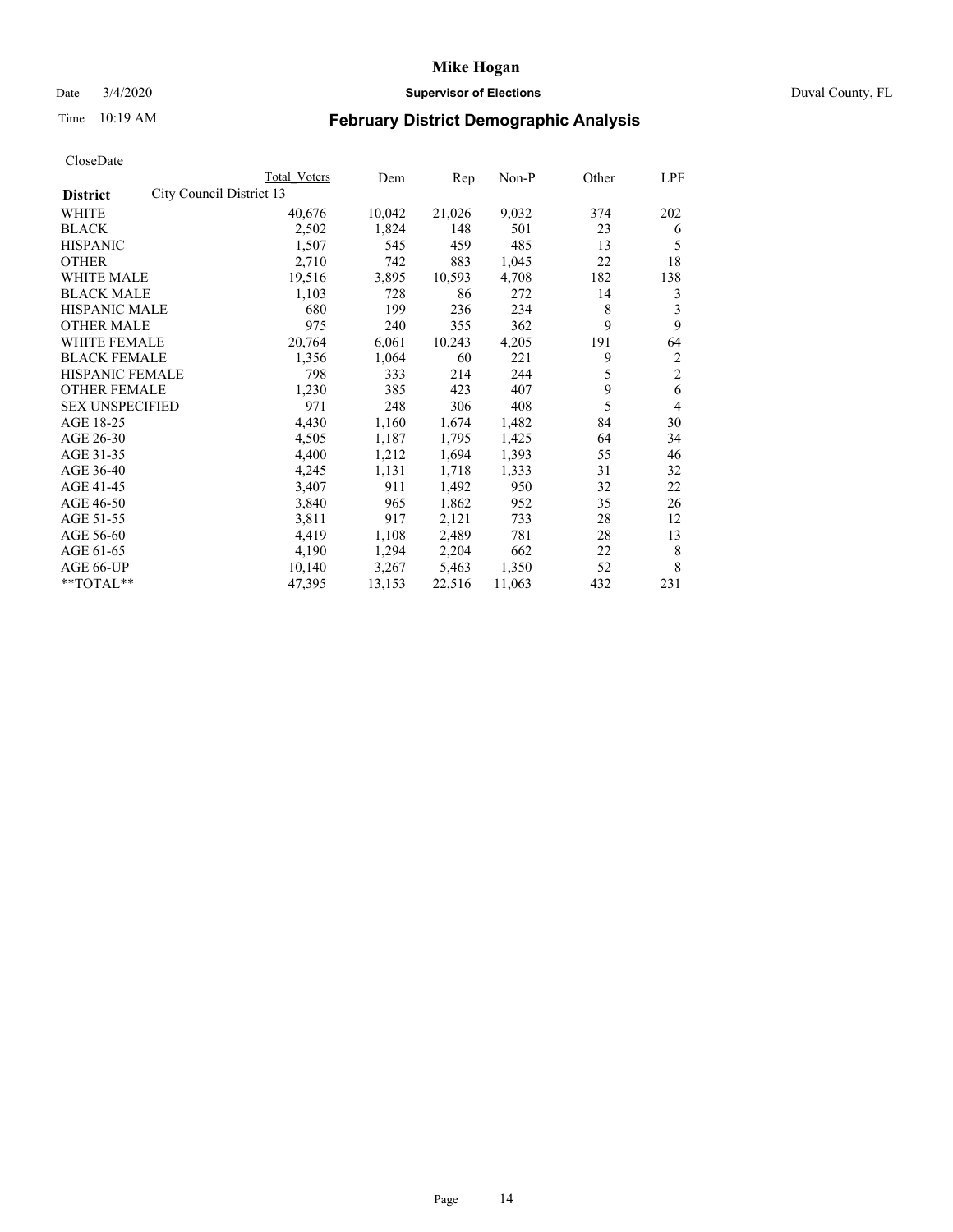## Date 3/4/2020 **Supervisor of Elections** Duval County, FL

# Time 10:19 AM **February District Demographic Analysis**

|                        |                          | Total Voters | Dem    | Rep    | $Non-P$ | Other | LPF            |
|------------------------|--------------------------|--------------|--------|--------|---------|-------|----------------|
| <b>District</b>        | City Council District 14 |              |        |        |         |       |                |
| WHITE                  |                          | 33,242       | 9,969  | 16,447 | 6,263   | 379   | 184            |
| <b>BLACK</b>           |                          | 7,207        | 5,527  | 341    | 1,287   | 48    | 4              |
| <b>HISPANIC</b>        |                          | 2,552        | 1,103  | 581    | 832     | 27    | 9              |
| <b>OTHER</b>           |                          | 3,480        | 1,083  | 989    | 1,347   | 45    | 16             |
| WHITE MALE             |                          | 15,475       | 4,001  | 8,020  | 3,154   | 185   | 115            |
| <b>BLACK MALE</b>      |                          | 2,956        | 2,091  | 182    | 655     | 26    | 2              |
| <b>HISPANIC MALE</b>   |                          | 1,161        | 465    | 300    | 380     | 12    | 4              |
| <b>OTHER MALE</b>      |                          | 1,366        | 397    | 434    | 503     | 22    | 10             |
| WHITE FEMALE           |                          | 17,419       | 5,878  | 8,256  | 3,032   | 190   | 63             |
| <b>BLACK FEMALE</b>    |                          | 4,131        | 3,354  | 150    | 603     | 22    | 2              |
| HISPANIC FEMALE        |                          | 1,337        | 613    | 268    | 437     | 15    | $\overline{4}$ |
| <b>OTHER FEMALE</b>    |                          | 1,587        | 548    | 467    | 549     | 19    | 4              |
| <b>SEX UNSPECIFIED</b> |                          | 1,049        | 335    | 281    | 416     | 8     | 9              |
| AGE 18-25              |                          | 4,338        | 1,615  | 1,187  | 1,424   | 93    | 19             |
| AGE 26-30              |                          | 4,867        | 1,931  | 1,489  | 1,341   | 73    | 33             |
| AGE 31-35              |                          | 5,055        | 2,027  | 1,568  | 1,345   | 71    | 44             |
| AGE 36-40              |                          | 4,313        | 1,730  | 1,269  | 1,209   | 60    | 45             |
| AGE 41-45              |                          | 3,466        | 1,297  | 1,203  | 895     | 48    | 23             |
| AGE 46-50              |                          | 3,578        | 1,287  | 1,516  | 735     | 27    | 13             |
| AGE 51-55              |                          | 3,699        | 1,344  | 1,622  | 696     | 27    | 10             |
| AGE 56-60              |                          | 3,991        | 1,479  | 1,876  | 596     | 29    | 11             |
| AGE 61-65              |                          | 3,885        | 1,494  | 1,871  | 489     | 23    | 8              |
| AGE 66-UP              |                          | 9,281        | 3,474  | 4,756  | 996     | 48    | 7              |
| **TOTAL**              |                          | 46,481       | 17,682 | 18,358 | 9,729   | 499   | 213            |
|                        |                          |              |        |        |         |       |                |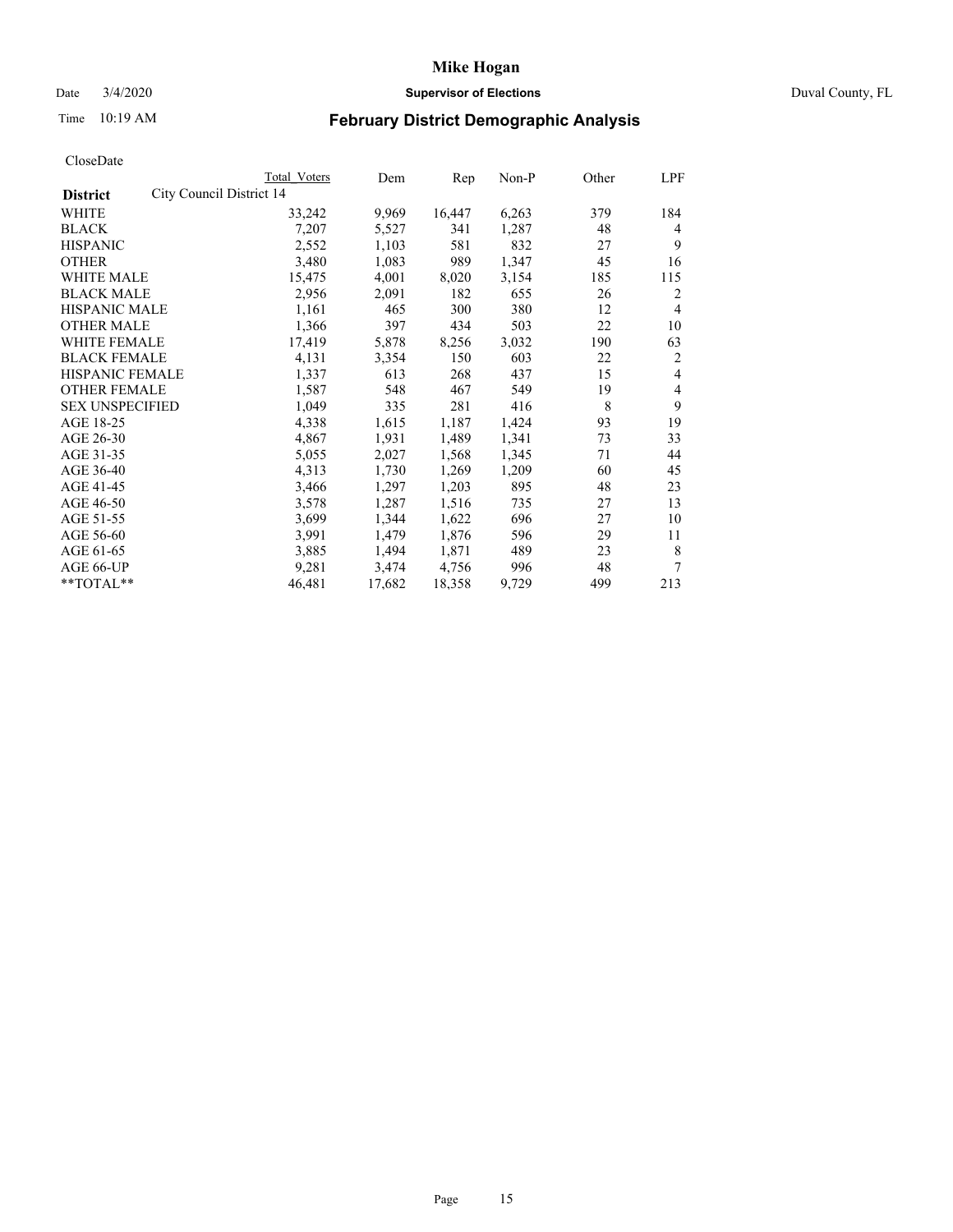## Date 3/4/2020 **Supervisor of Elections** Duval County, FL

# Time 10:19 AM **February District Demographic Analysis**

|                        |               | <b>Total Voters</b> | Dem      | Rep            | Non-P    | Other    | LPF |
|------------------------|---------------|---------------------|----------|----------------|----------|----------|-----|
| <b>District</b>        | Isle of Palms |                     |          |                |          |          |     |
| WHITE                  |               | 945                 | 120      | 670            | 150      | 4        |     |
| <b>BLACK</b>           |               | $\Omega$            | 0        | $\Omega$       | $\Omega$ | $\Omega$ | 0   |
| <b>HISPANIC</b>        |               | 15                  | 4        | 5              | 6        | 0        | 0   |
| <b>OTHER</b>           |               | 45                  | 5        | 24             | 15       |          | 0   |
| WHITE MALE             |               | 485                 | 46       | 355            | 84       | 0        | 0   |
| <b>BLACK MALE</b>      |               | 0                   | $\Omega$ | $\overline{0}$ | $\Omega$ | 0        | 0   |
| <b>HISPANIC MALE</b>   |               | 5                   | 0        | 3              | 2        | 0        | 0   |
| <b>OTHER MALE</b>      |               | 14                  |          |                | 6        | 0        | 0   |
| WHITE FEMALE           |               | 456                 | 74       | 311            | 66       | 4        |     |
| <b>BLACK FEMALE</b>    |               | $\Omega$            | 0        | $\theta$       | $\Omega$ | 0        | 0   |
| <b>HISPANIC FEMALE</b> |               | 9                   | 4        | $\overline{2}$ | 3        | 0        | 0   |
| <b>OTHER FEMALE</b>    |               | 22                  | 4        | 11             | 6        |          | 0   |
| <b>SEX UNSPECIFIED</b> |               | 14                  | $\theta$ | 10             | 4        | 0        | 0   |
| AGE 18-25              |               | 86                  | 11       | 55             | 20       | 0        | 0   |
| AGE 26-30              |               | 48                  | 2        | 35             | 11       | 0        | 0   |
| AGE 31-35              |               | 56                  | 8        | 31             | 17       | 0        | 0   |
| AGE 36-40              |               | 93                  | 7        | 59             | 24       | 2        |     |
| AGE 41-45              |               | 108                 | 11       | 73             | 23       |          | 0   |
| AGE 46-50              |               | 111                 | 13       | 76             | 21       |          | 0   |
| AGE 51-55              |               | 96                  | 13       | 66             | 17       | 0        | 0   |
| AGE 56-60              |               | 123                 | 11       | 95             | 17       | 0        | 0   |
| AGE 61-65              |               | 72                  | 8        | 57             | 7        | 0        | 0   |
| AGE 66-UP              |               | 212                 | 45       | 152            | 14       |          | 0   |
| **TOTAL**              |               | 1,005               | 129      | 699            | 171      | 5        |     |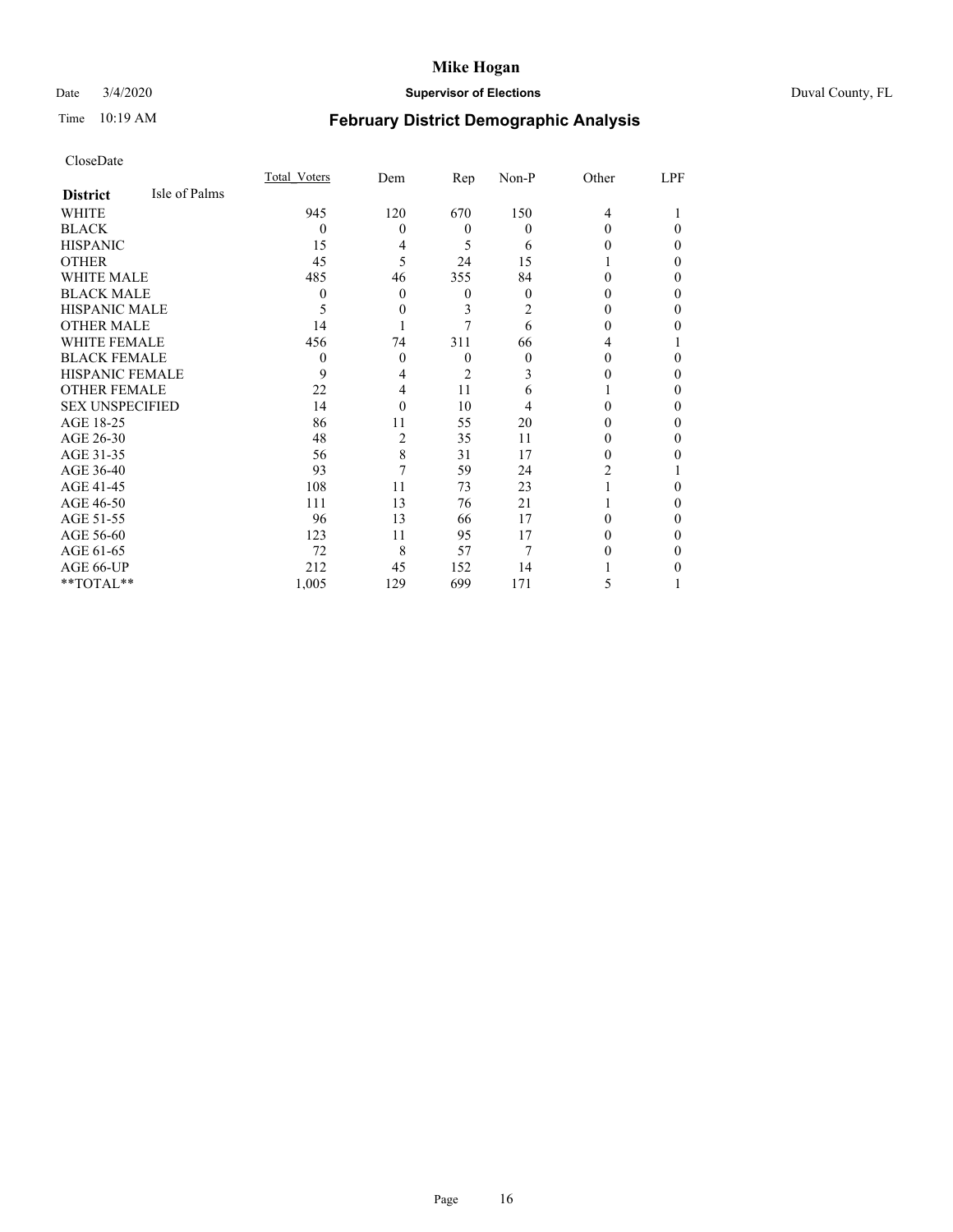## Date 3/4/2020 **Supervisor of Elections** Duval County, FL

# Time 10:19 AM **February District Demographic Analysis**

|                        |                        | <b>Total Voters</b> | Dem   | Rep   | $Non-P$ | Other          | <u>LPF</u>     |
|------------------------|------------------------|---------------------|-------|-------|---------|----------------|----------------|
| <b>District</b>        | <b>Bartram Springs</b> |                     |       |       |         |                |                |
| WHITE                  |                        | 2,030               | 409   | 1,121 | 470     | 17             | 13             |
| <b>BLACK</b>           |                        | 506                 | 377   | 35    | 92      | 2              | $\theta$       |
| <b>HISPANIC</b>        |                        | 249                 | 100   | 66    | 82      | $\theta$       |                |
| <b>OTHER</b>           |                        | 434                 | 152   | 115   | 164     | 3              | $\Omega$       |
| <b>WHITE MALE</b>      |                        | 949                 | 140   | 563   | 229     | 8              | 9              |
| <b>BLACK MALE</b>      |                        | 223                 | 148   | 23    | 50      | $\overline{2}$ | $\mathbf{0}$   |
| <b>HISPANIC MALE</b>   |                        | 120                 | 41    | 32    | 46      | $\theta$       |                |
| <b>OTHER MALE</b>      |                        | 187                 | 61    | 55    | 70      | 1              | $\theta$       |
| <b>WHITE FEMALE</b>    |                        | 1,057               | 265   | 545   | 234     | 9              | 4              |
| <b>BLACK FEMALE</b>    |                        | 280                 | 226   | 12    | 42      | $\Omega$       | $\Omega$       |
| <b>HISPANIC FEMALE</b> |                        | 125                 | 57    | 33    | 35      | $\theta$       | $\theta$       |
| <b>OTHER FEMALE</b>    |                        | 202                 | 77    | 54    | 69      | $\overline{c}$ | $\theta$       |
| <b>SEX UNSPECIFIED</b> |                        | 76                  | 23    | 20    | 33      | $\theta$       | 0              |
| AGE 18-25              |                        | 350                 | 124   | 114   | 110     | 1              |                |
| AGE 26-30              |                        | 219                 | 70    | 81    | 61      | 5              | $\overline{c}$ |
| AGE 31-35              |                        | 339                 | 101   | 120   | 116     | 1              |                |
| AGE 36-40              |                        | 397                 | 111   | 166   | 115     | 3              | 2              |
| AGE 41-45              |                        | 439                 | 126   | 176   | 125     | 6              | 6              |
| AGE 46-50              |                        | 383                 | 124   | 162   | 94      | 2              |                |
| AGE 51-55              |                        | 306                 | 94    | 152   | 59      | $\theta$       |                |
| AGE 56-60              |                        | 251                 | 95    | 120   | 36      | $\theta$       | $\theta$       |
| AGE 61-65              |                        | 178                 | 66    | 85    | 25      | $\overline{c}$ | $\Omega$       |
| AGE 66-UP              |                        | 357                 | 127   | 161   | 67      | $\overline{2}$ | $\theta$       |
| $*$ TOTAL $*$          |                        | 3,219               | 1,038 | 1,337 | 808     | 22             | 14             |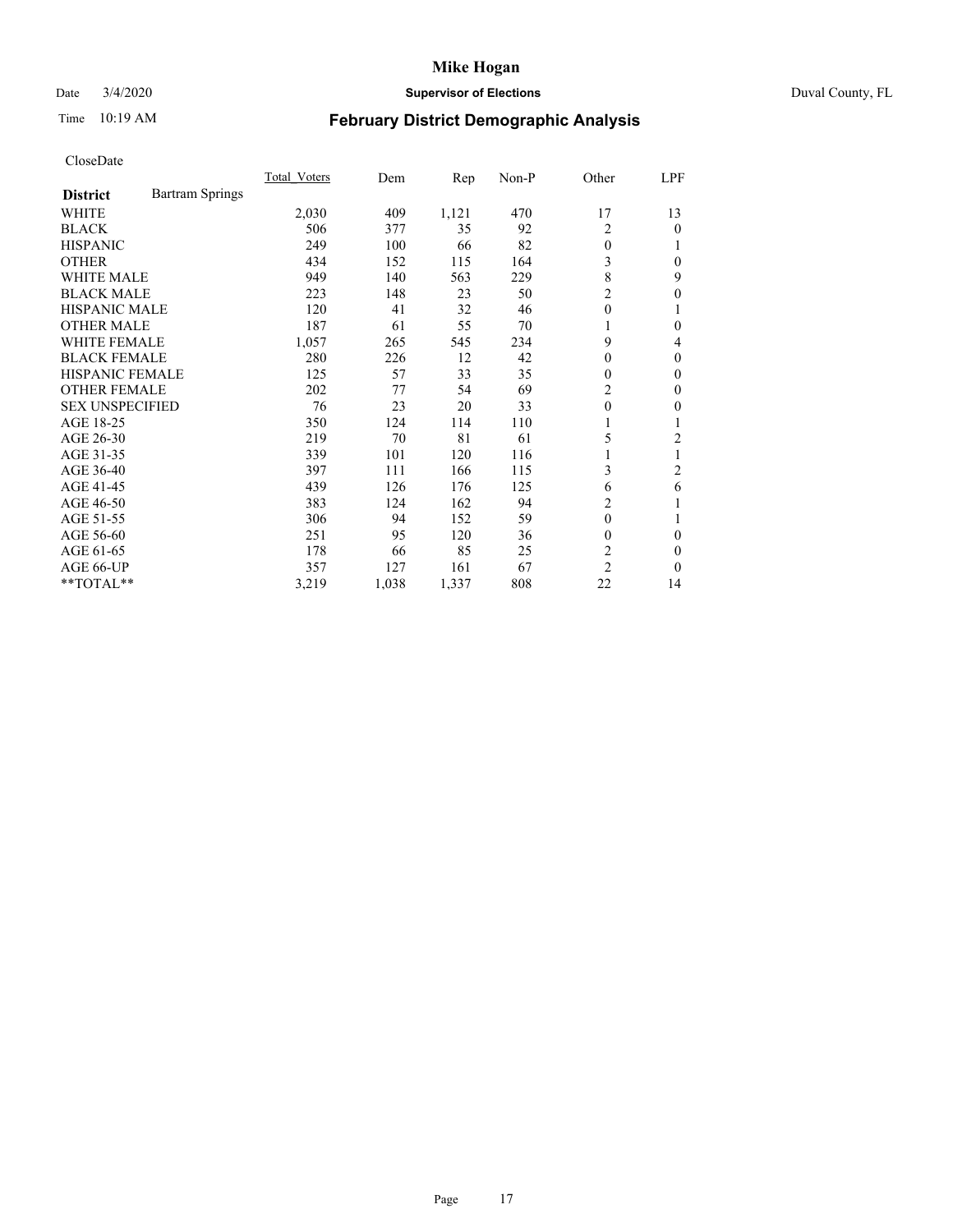## Date 3/4/2020 **Supervisor of Elections** Duval County, FL

# Time 10:19 AM **February District Demographic Analysis**

|                        |                 | <b>Total Voters</b> | Dem | Rep            | Non-P | Other          | LPF            |
|------------------------|-----------------|---------------------|-----|----------------|-------|----------------|----------------|
| <b>District</b>        | Wynnfield Lakes |                     |     |                |       |                |                |
| WHITE                  |                 | 491                 | 111 | 259            | 111   | 5              | 5              |
| <b>BLACK</b>           |                 | 130                 | 94  | 6              | 28    | $\overline{c}$ | $\theta$       |
| <b>HISPANIC</b>        |                 | 85                  | 24  | 32             | 27    | $\overline{c}$ | $\Omega$       |
| <b>OTHER</b>           |                 | 244                 | 71  | 67             | 106   | $\mathbf{0}$   | $\Omega$       |
| WHITE MALE             |                 | 216                 | 39  | 111            | 60    | 2              | 4              |
| <b>BLACK MALE</b>      |                 | 68                  | 47  | 4              | 15    | $\overline{c}$ | $\Omega$       |
| <b>HISPANIC MALE</b>   |                 | 39                  | 6   | 17             | 14    | $\overline{c}$ | 0              |
| <b>OTHER MALE</b>      |                 | 110                 | 32  | 27             | 51    | $\mathbf{0}$   | $\Omega$       |
| WHITE FEMALE           |                 | 270                 | 72  | 144            | 50    | 3              |                |
| <b>BLACK FEMALE</b>    |                 | 60                  | 45  | $\overline{c}$ | 13    | $\theta$       | $\Omega$       |
| HISPANIC FEMALE        |                 | 43                  | 17  | 13             | 13    | $\theta$       | $\Omega$       |
| <b>OTHER FEMALE</b>    |                 | 109                 | 32  | 38             | 39    | $\theta$       | $\Omega$       |
| <b>SEX UNSPECIFIED</b> |                 | 35                  | 10  | 8              | 17    | $\mathbf{0}$   | $\theta$       |
| AGE 18-25              |                 | 121                 | 39  | 36             | 44    | $\overline{c}$ | $\theta$       |
| AGE 26-30              |                 | 92                  | 27  | 35             | 29    | 1              | $\overline{0}$ |
| AGE 31-35              |                 | 121                 | 41  | 45             | 31    |                | 3              |
| AGE 36-40              |                 | 118                 | 26  | 45             | 44    | 2              |                |
| AGE 41-45              |                 | 112                 | 32  | 47             | 32    |                | 0              |
| AGE 46-50              |                 | 95                  | 29  | 42             | 23    | 1              | $\Omega$       |
| AGE 51-55              |                 | 76                  | 33  | 28             | 14    | $\theta$       |                |
| AGE 56-60              |                 | 60                  | 18  | 23             | 18    |                | $\Omega$       |
| AGE 61-65              |                 | 49                  | 16  | 17             | 16    | $\theta$       | $\Omega$       |
| AGE 66-UP              |                 | 106                 | 39  | 46             | 21    | $\theta$       | 0              |
| **TOTAL**              |                 | 950                 | 300 | 364            | 272   | 9              | 5              |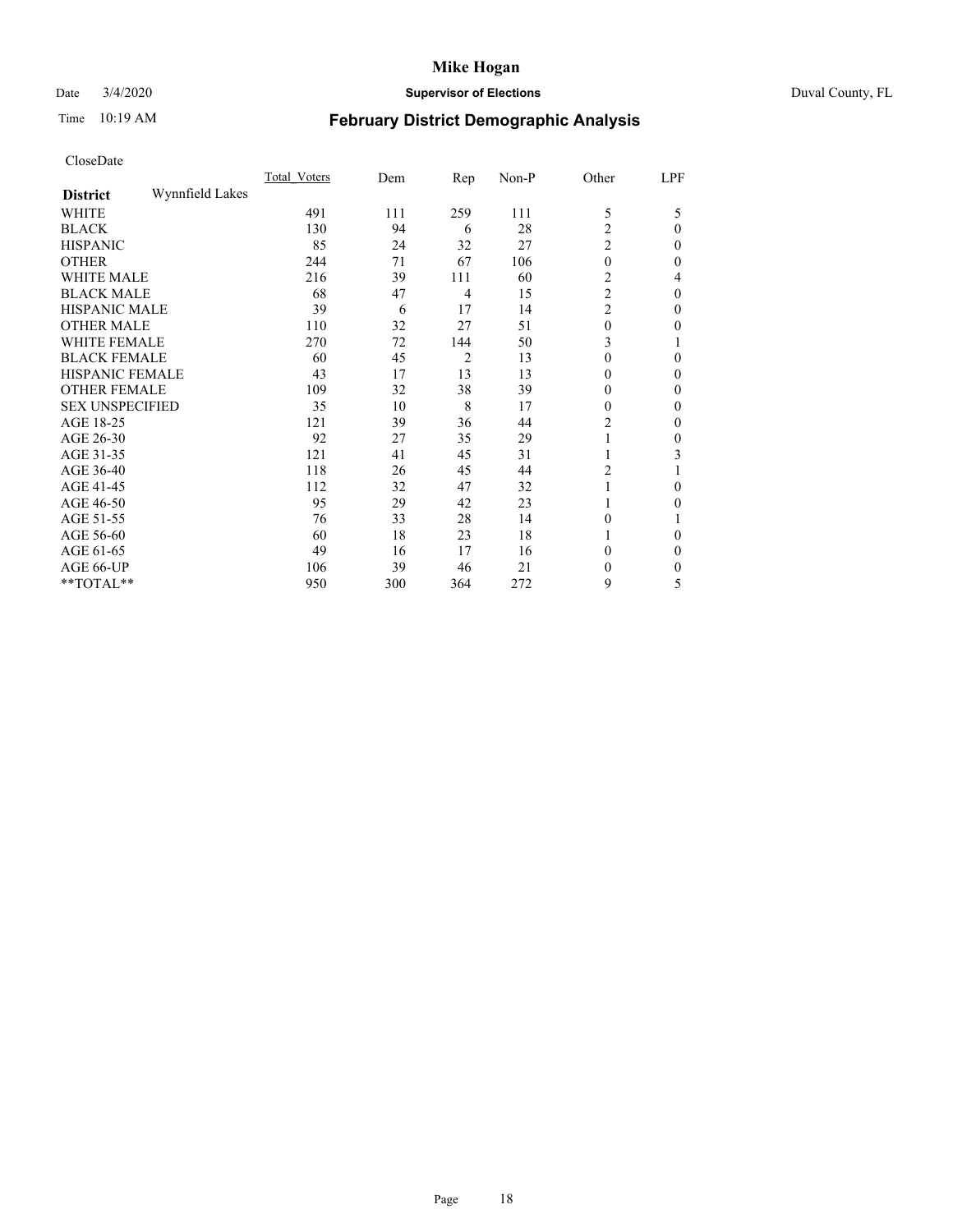# Date 3/4/2020 **Supervisor of Elections** Duval County, FL

# Time 10:19 AM **February District Demographic Analysis**

|                        |                  | <b>Total Voters</b> | Dem            | Rep      | Non-P | Other | LPF |
|------------------------|------------------|---------------------|----------------|----------|-------|-------|-----|
| <b>District</b>        | Harbour Waterway |                     |                |          |       |       |     |
| <b>WHITE</b>           |                  | 251                 | 45             | 175      | 29    |       |     |
| <b>BLACK</b>           |                  | 2                   | 2              | $\theta$ | 0     | 0     | 0   |
| <b>HISPANIC</b>        |                  | 8                   | 0              | 6        | 2     | 0     | 0   |
| <b>OTHER</b>           |                  | 16                  | 5              |          | 4     |       |     |
| WHITE MALE             |                  | 122                 | 15             | 91       | 14    |       |     |
| <b>BLACK MALE</b>      |                  |                     |                | 0        | 0     |       |     |
| <b>HISPANIC MALE</b>   |                  |                     |                |          |       |       |     |
| <b>OTHER MALE</b>      |                  |                     | 4              | 2        |       |       | 0   |
| WHITE FEMALE           |                  | 128                 | 29             | 84       | 15    |       |     |
| <b>BLACK FEMALE</b>    |                  |                     |                | $\Omega$ | 0     | 0     | 0   |
| HISPANIC FEMALE        |                  |                     |                | 5        | 2     |       |     |
| <b>OTHER FEMALE</b>    |                  |                     |                | 4        | 3     |       |     |
| <b>SEX UNSPECIFIED</b> |                  |                     | 2              |          |       |       |     |
| AGE 18-25              |                  | 21                  | $\overline{c}$ | 14       | 5     |       |     |
| AGE 26-30              |                  | 13                  |                | 6        | 2     |       | 0   |
| AGE 31-35              |                  | 9                   |                | 5        | 3     |       |     |
| AGE 36-40              |                  | 17                  | 4              | 9        | 3     |       |     |
| AGE 41-45              |                  | 13                  | 5              | 6        | 2     |       |     |
| AGE 46-50              |                  | 26                  | 4              | 18       | 4     |       |     |
| AGE 51-55              |                  | 25                  | 8              | 15       | 2     |       |     |
| AGE 56-60              |                  | 40                  | 6              | 30       | 4     |       |     |
| AGE 61-65              |                  | 32                  | 5              | 22       | 4     |       |     |
| AGE 66-UP              |                  | 80                  | 11             | 63       | 6     |       |     |
| **TOTAL**              |                  | 277                 | 52             | 188      | 35    |       |     |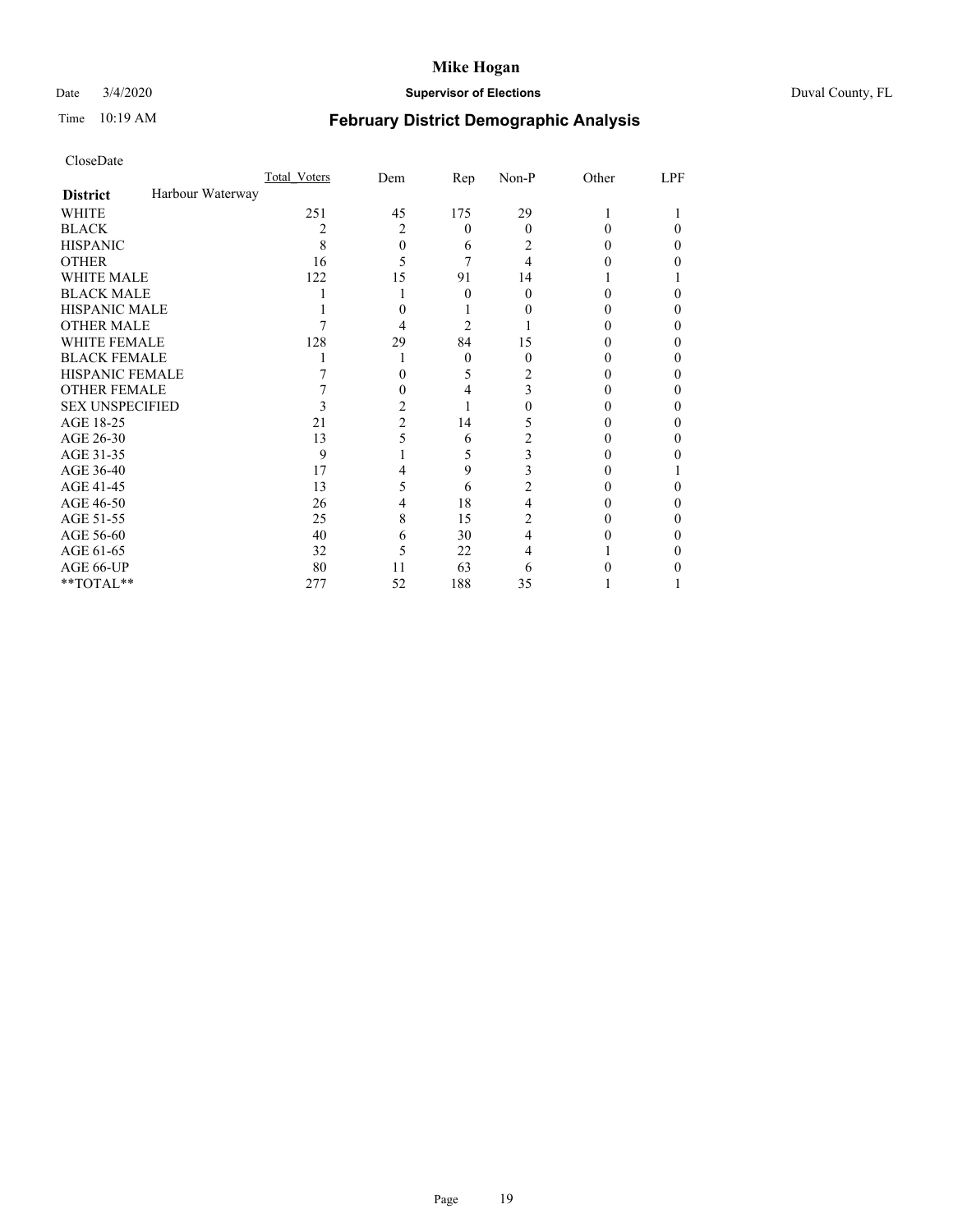## Date 3/4/2020 **Supervisor of Elections** Duval County, FL

# Time 10:19 AM **February District Demographic Analysis**

|                        |               | Total Voters | Dem            | Rep            | Non-P | Other    | LPF |
|------------------------|---------------|--------------|----------------|----------------|-------|----------|-----|
| <b>District</b>        | Principle One |              |                |                |       |          |     |
| WHITE                  |               | 276          | 55             | 128            | 88    | 4        |     |
| <b>BLACK</b>           |               | 78           | 50             | 3              | 25    | 0        | 0   |
| <b>HISPANIC</b>        |               | 47           | 16             | 15             | 16    | 0        | 0   |
| <b>OTHER</b>           |               | 61           | 19             | 11             | 31    | 0        | 0   |
| WHITE MALE             |               | 138          | 23             | 62             | 51    | 2        | 0   |
| <b>BLACK MALE</b>      |               | 35           | 17             | $\overline{2}$ | 16    | $\theta$ | 0   |
| <b>HISPANIC MALE</b>   |               | 18           | 5              | 5              | 8     | 0        | 0   |
| <b>OTHER MALE</b>      |               | 30           | 11             | 7              | 12    | 0        | 0   |
| WHITE FEMALE           |               | 135          | 32             | 66             | 34    | 2        |     |
| <b>BLACK FEMALE</b>    |               | 42           | 32             | 1              | 9     | 0        | 0   |
| <b>HISPANIC FEMALE</b> |               | 28           | 11             | 9              | 8     | 0        | 0   |
| <b>OTHER FEMALE</b>    |               | 25           | 7              | 4              | 14    | 0        | 0   |
| <b>SEX UNSPECIFIED</b> |               | 11           | $\overline{c}$ | 1              | 8     | 0        | 0   |
| AGE 18-25              |               | 54           | 19             | 15             | 18    | 2        | 0   |
| AGE 26-30              |               | 77           | 20             | 28             | 28    | $\theta$ |     |
| AGE 31-35              |               | 68           | 22             | 18             | 28    | 0        | 0   |
| AGE 36-40              |               | 32           | 8              | 11             | 13    | 0        | 0   |
| AGE 41-45              |               | 39           | 12             | 15             | 12    | 0        | 0   |
| AGE 46-50              |               | 28           | 12             | 7              | 9     | 0        | 0   |
| AGE 51-55              |               | 32           | 12             | 3              | 16    |          | 0   |
| AGE 56-60              |               | 33           | 11             | 11             | 11    | 0        | 0   |
| AGE 61-65              |               | 36           | 9              | 20             | 7     | 0        | 0   |
| AGE 66-UP              |               | 63           | 15             | 29             | 18    |          | 0   |
| **TOTAL**              |               | 462          | 140            | 157            | 160   | 4        |     |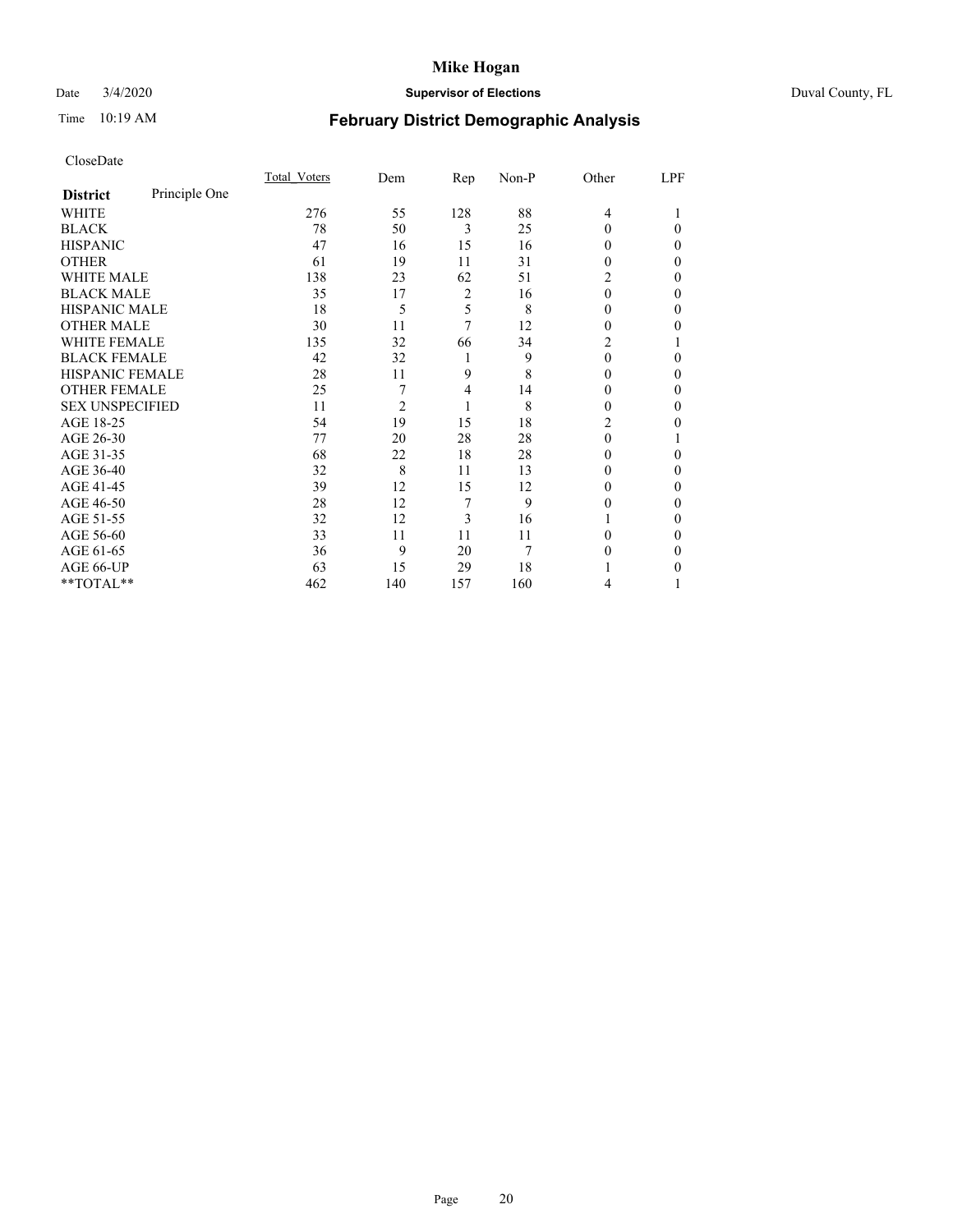## Date 3/4/2020 **Supervisor of Elections** Duval County, FL

# Time 10:19 AM **February District Demographic Analysis**

|                        |          | Total Voters | Dem | Rep | Non-P | Other    | LPF            |
|------------------------|----------|--------------|-----|-----|-------|----------|----------------|
| <b>District</b>        | Tolomato |              |     |     |       |          |                |
| WHITE                  |          | 1,536        | 340 | 889 | 273   | 28       | 6              |
| <b>BLACK</b>           |          | 81           | 53  | 10  | 17    |          | $\theta$       |
| <b>HISPANIC</b>        |          | 87           | 30  | 36  | 21    | $\theta$ | $\theta$       |
| <b>OTHER</b>           |          | 99           | 31  | 32  | 35    | 0        | 1              |
| WHITE MALE             |          | 736          | 136 | 449 | 134   | 15       | $\overline{c}$ |
| <b>BLACK MALE</b>      |          | 42           | 26  | 6   | 9     |          | $\mathbf{0}$   |
| <b>HISPANIC MALE</b>   |          | 39           | 13  | 16  | 10    | 0        | $\theta$       |
| <b>OTHER MALE</b>      |          | 38           | 14  | 8   | 15    | $\theta$ | 1              |
| <b>WHITE FEMALE</b>    |          | 792          | 203 | 435 | 137   | 13       | 4              |
| <b>BLACK FEMALE</b>    |          | 39           | 27  | 4   | 8     | $\theta$ | $\theta$       |
| HISPANIC FEMALE        |          | 47           | 17  | 20  | 10    | 0        | $\theta$       |
| <b>OTHER FEMALE</b>    |          | 49           | 15  | 21  | 13    | 0        | $\theta$       |
| <b>SEX UNSPECIFIED</b> |          | 21           | 3   | 8   | 10    | 0        | 0              |
| AGE 18-25              |          | 115          | 39  | 43  | 29    | 3        |                |
| AGE 26-30              |          | 85           | 17  | 42  | 25    | $\theta$ | 1              |
| AGE 31-35              |          | 125          | 32  | 61  | 30    | 0        | 2              |
| AGE 36-40              |          | 123          | 35  | 53  | 35    | 0        | $\mathbf{0}$   |
| AGE 41-45              |          | 108          | 24  | 48  | 34    |          |                |
| AGE 46-50              |          | 128          | 39  | 57  | 24    | 8        | $\theta$       |
| AGE 51-55              |          | 158          | 34  | 78  | 41    | 3        | 2              |
| AGE 56-60              |          | 191          | 39  | 120 | 29    | 3        | $\mathbf{0}$   |
| AGE 61-65              |          | 205          | 52  | 123 | 29    |          | $\theta$       |
| AGE 66-UP              |          | 565          | 143 | 342 | 70    | 10       | $\theta$       |
| $**TOTAL**$            |          | 1,803        | 454 | 967 | 346   | 29       | 7              |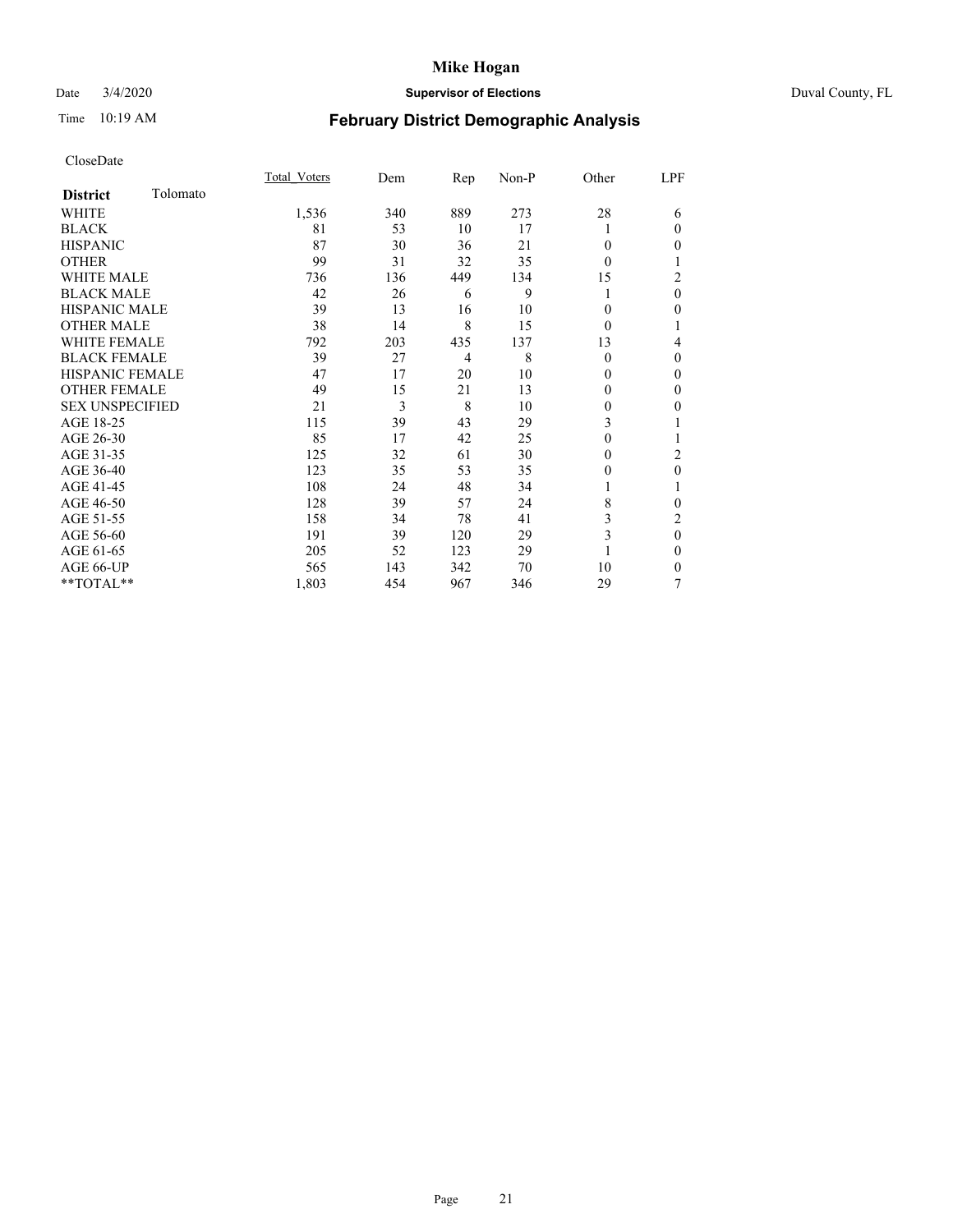## Date 3/4/2020 **Supervisor of Elections** Duval County, FL

# Time 10:19 AM **February District Demographic Analysis**

|                        |             | Total Voters | Dem | Rep            | Non-P | Other          | LPF            |
|------------------------|-------------|--------------|-----|----------------|-------|----------------|----------------|
| <b>District</b>        | Bainebridge |              |     |                |       |                |                |
| WHITE                  |             | 299          | 47  | 143            | 104   | $\overline{4}$ |                |
| <b>BLACK</b>           |             | 429          | 346 | 9              | 72    | $\overline{c}$ | $\Omega$       |
| <b>HISPANIC</b>        |             | 44           | 16  | 9              | 17    | $\overline{c}$ | 0              |
| <b>OTHER</b>           |             | 55           | 24  | 11             | 19    | $\theta$       |                |
| <b>WHITE MALE</b>      |             | 141          | 17  | 77             | 44    | 2              |                |
| <b>BLACK MALE</b>      |             | 176          | 138 | 5              | 31    | $\overline{2}$ | 0              |
| <b>HISPANIC MALE</b>   |             | 16           | 6   | 4              | 5     |                | 0              |
| <b>OTHER MALE</b>      |             | 16           | 8   | $\overline{c}$ | 5     | 0              |                |
| WHITE FEMALE           |             | 155          | 30  | 64             | 59    | 2              | 0              |
| <b>BLACK FEMALE</b>    |             | 247          | 204 | $\overline{4}$ | 39    | $\theta$       | 0              |
| HISPANIC FEMALE        |             | 28           | 10  | 5              | 12    |                | 0              |
| <b>OTHER FEMALE</b>    |             | 25           | 11  | 7              | 7     | 0              | 0              |
| <b>SEX UNSPECIFIED</b> |             | 23           | 9   | $\overline{4}$ | 10    | $\Omega$       | 0              |
| AGE 18-25              |             | 82           | 47  | 8              | 26    |                | 0              |
| AGE 26-30              |             | 103          | 33  | 27             | 41    | 2              | 0              |
| AGE 31-35              |             | 115          | 47  | 27             | 38    |                | 2              |
| AGE 36-40              |             | 121          | 62  | 22             | 36    |                | $\theta$       |
| AGE 41-45              |             | 100          | 60  | 17             | 22    |                | 0              |
| AGE 46-50              |             | 73           | 46  | 16             | 11    | 0              | 0              |
| AGE 51-55              |             | 79           | 45  | 16             | 18    | 0              | 0              |
| AGE 56-60              |             | 50           | 31  | 10             | 9     | 0              | 0              |
| AGE 61-65              |             | 41           | 25  | 12             | 4     | 0              | 0              |
| AGE 66-UP              |             | 63           | 37  | 17             | 7     | 2              | 0              |
| **TOTAL**              |             | 827          | 433 | 172            | 212   | 8              | $\overline{c}$ |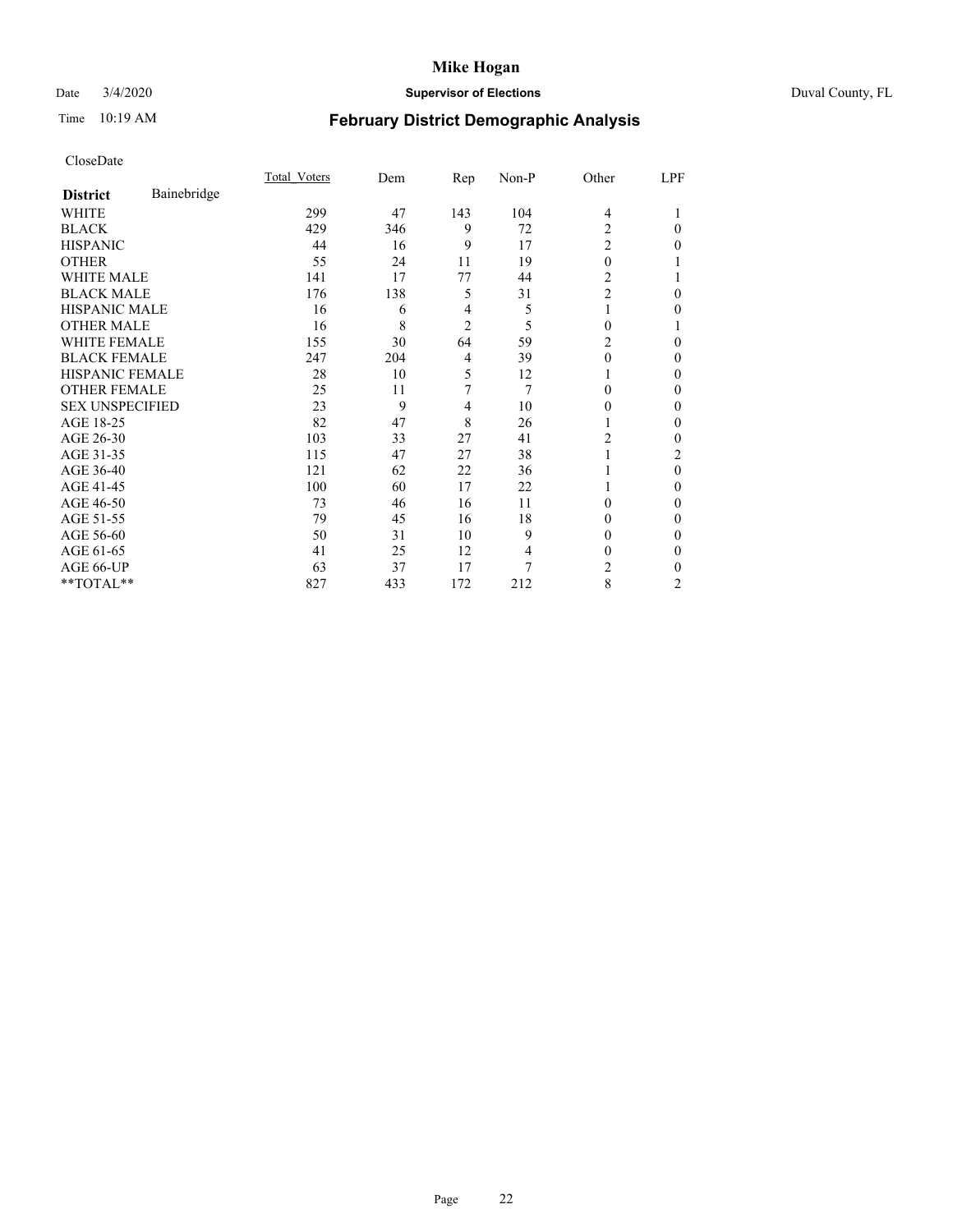### Date 3/4/2020 **Supervisor of Elections** Duval County, FL

# Time 10:19 AM **February District Demographic Analysis**

|                        | Total Voters             | Dem     | Rep     | Non-P  | Other | LPF   |
|------------------------|--------------------------|---------|---------|--------|-------|-------|
| <b>District</b>        | Congressional District 4 |         |         |        |       |       |
| WHITE                  | 268,308                  | 63,423  | 146,754 | 54,296 | 2,500 | 1,335 |
| <b>BLACK</b>           | 40,489                   | 30,557  | 1,944   | 7,600  | 349   | 39    |
| <b>HISPANIC</b>        | 19,614                   | 7,294   | 5,358   | 6,741  | 174   | 47    |
| <b>OTHER</b>           | 31,675                   | 9,208   | 9,383   | 12,725 | 258   | 101   |
| WHITE MALE             | 126,046                  | 24,972  | 71,691  | 27,309 | 1,205 | 869   |
| <b>BLACK MALE</b>      | 17,511                   | 12,184  | 1,106   | 4,006  | 191   | 24    |
| <b>HISPANIC MALE</b>   | 8,874                    | 2,982   | 2,636   | 3,138  | 88    | 30    |
| <b>OTHER MALE</b>      | 12,652                   | 3,431   | 3,990   | 5,067  | 105   | 59    |
| <b>WHITE FEMALE</b>    | 139,425                  | 37,824  | 73,717  | 26,153 | 1,280 | 451   |
| <b>BLACK FEMALE</b>    | 22,391                   | 17,964  | 811     | 3,447  | 155   | 14    |
| <b>HISPANIC FEMALE</b> | 10,307                   | 4,153   | 2,626   | 3,428  | 84    | 16    |
| <b>OTHER FEMALE</b>    | 14,511                   | 4,817   | 4,424   | 5,117  | 125   | 28    |
| <b>SEX UNSPECIFIED</b> | 8,365                    | 2,155   | 2,437   | 3,694  | 48    | 31    |
| AGE 18-25              | 37,966                   | 11,639  | 13,344  | 12,148 | 653   | 182   |
| AGE 26-30              | 34,644                   | 10,883  | 12,574  | 10,435 | 500   | 252   |
| AGE 31-35              | 34,077                   | 10,619  | 12,603  | 10,185 | 382   | 288   |
| AGE 36-40              | 31,366                   | 9,754   | 11,800  | 9,251  | 321   | 240   |
| AGE 41-45              | 27,191                   | 8,416   | 10,916  | 7,445  | 242   | 172   |
| AGE 46-50              | 29,770                   | 8,788   | 13,708  | 6,872  | 269   | 133   |
| AGE 51-55              | 30,181                   | 8,618   | 15,323  | 5,966  | 197   | 77    |
| AGE 56-60              | 32,371                   | 9,128   | 17,293  | 5,673  | 217   | 60    |
| AGE 61-65              | 29,915                   | 9,350   | 15,823  | 4,520  | 168   | 54    |
| AGE 66-UP              | 72,534                   | 23,262  | 40,034  | 8,845  | 329   | 64    |
| $*$ $TOTAL**$          | 360,086                  | 110,482 | 163,439 | 81,362 | 3,281 | 1,522 |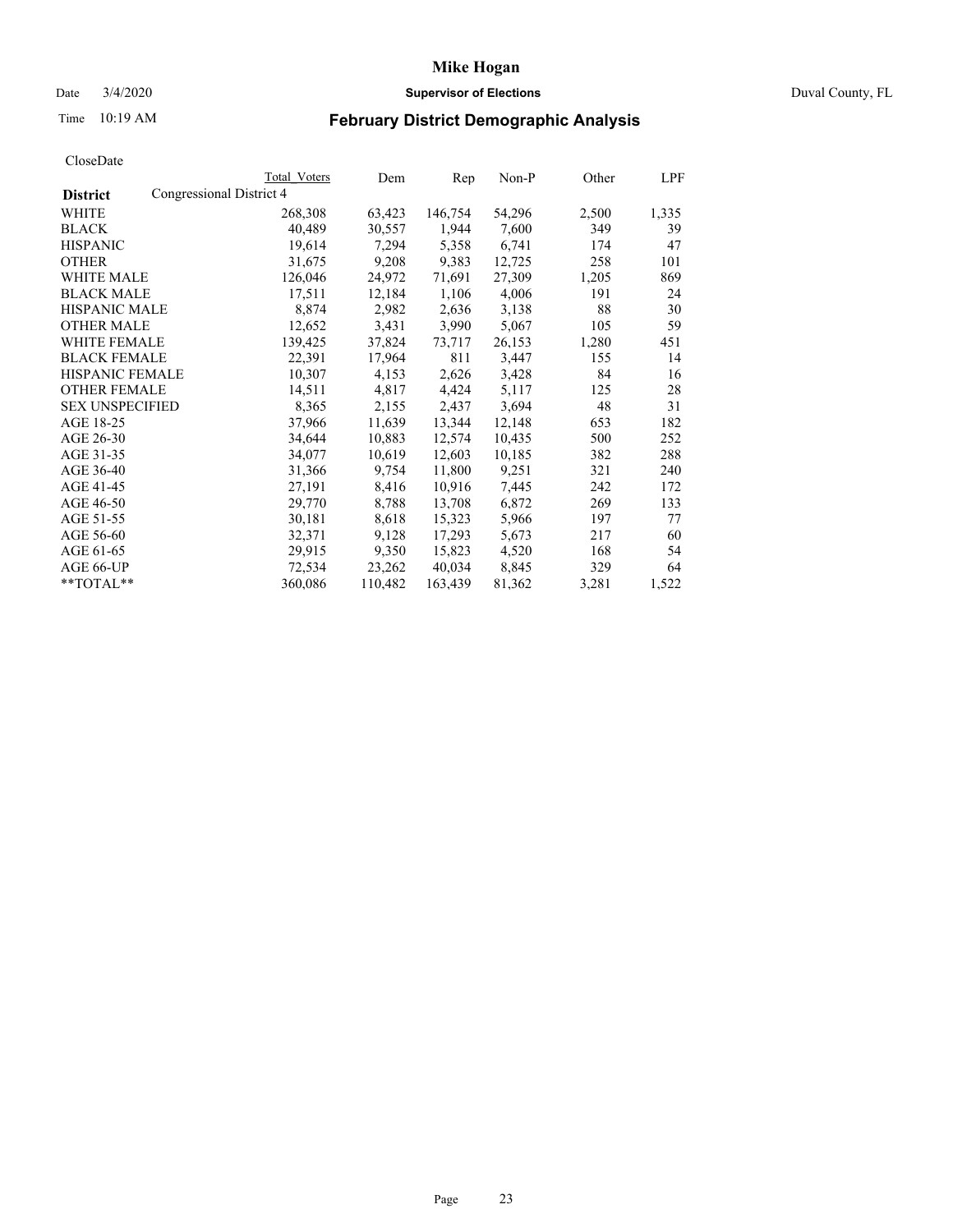## Date 3/4/2020 **Supervisor of Elections** Duval County, FL

# Time 10:19 AM **February District Demographic Analysis**

|                        |                          | Total Voters | Dem     | Rep    | Non-P  | Other | LPF |
|------------------------|--------------------------|--------------|---------|--------|--------|-------|-----|
| <b>District</b>        | Congressional District 5 |              |         |        |        |       |     |
| WHITE                  |                          | 97,280       | 24,588  | 49,679 | 21,513 | 1,032 | 468 |
| <b>BLACK</b>           |                          | 136,413      | 113,107 | 4,302  | 18,334 | 595   | 75  |
| <b>HISPANIC</b>        |                          | 14,271       | 6,069   | 2,747  | 5,295  | 128   | 32  |
| <b>OTHER</b>           |                          | 21,893       | 7,990   | 4,453  | 9,234  | 159   | 57  |
| WHITE MALE             |                          | 45,426       | 9,717   | 24,484 | 10,418 | 497   | 310 |
| <b>BLACK MALE</b>      |                          | 54,160       | 42,495  | 2,222  | 9,075  | 321   | 47  |
| <b>HISPANIC MALE</b>   |                          | 6,345        | 2,458   | 1,428  | 2,378  | 64    | 17  |
| <b>OTHER MALE</b>      |                          | 7,937        | 2,749   | 1,890  | 3,209  | 59    | 30  |
| <b>WHITE FEMALE</b>    |                          | 50,610       | 14,561  | 24,635 | 10,740 | 524   | 150 |
| <b>BLACK FEMALE</b>    |                          | 79,898       | 68,887  | 1,995  | 8,719  | 270   | 27  |
| HISPANIC FEMALE        |                          | 7,545        | 3,451   | 1,252  | 2,767  | 61    | 14  |
| <b>OTHER FEMALE</b>    |                          | 9,821        | 4,055   | 2,145  | 3,519  | 79    | 23  |
| <b>SEX UNSPECIFIED</b> |                          | 8,108        | 3,379   | 1,130  | 3,546  | 39    | 14  |
| AGE 18-25              |                          | 32,569       | 16,389  | 4,762  | 10,938 | 405   | 75  |
| AGE 26-30              |                          | 27,334       | 14,577  | 4,584  | 7,794  | 252   | 127 |
| AGE 31-35              |                          | 25,883       | 14,289  | 4,450  | 6,819  | 229   | 96  |
| AGE 36-40              |                          | 23,539       | 13,294  | 4,250  | 5,698  | 201   | 96  |
| AGE 41-45              |                          | 20,907       | 11,834  | 4,188  | 4,652  | 173   | 60  |
| AGE 46-50              |                          | 22,237       | 12,589  | 5,211  | 4,228  | 157   | 52  |
| AGE 51-55              |                          | 22,583       | 12,850  | 5,781  | 3,779  | 134   | 39  |
| AGE 56-60              |                          | 24,805       | 14,145  | 7,017  | 3,476  | 134   | 33  |
| AGE 61-65              |                          | 22,368       | 13,192  | 6,352  | 2,716  | 86    | 22  |
| AGE 66-UP              |                          | 47,563       | 28,562  | 14,582 | 4,246  | 141   | 32  |
| $*$ TOTAL $*$          |                          | 269,857      | 151,754 | 61,181 | 54,376 | 1,914 | 632 |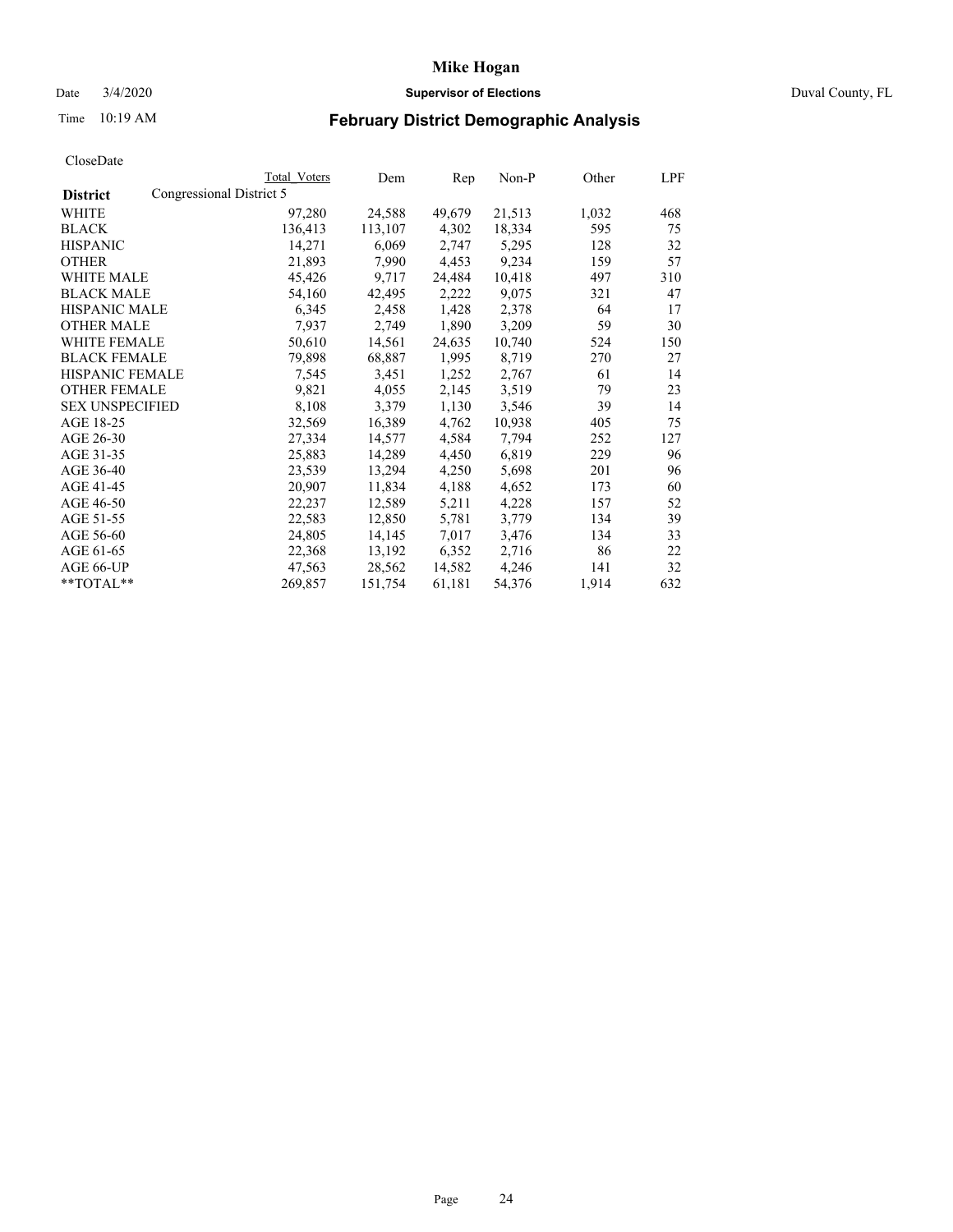## Date 3/4/2020 **Supervisor of Elections** Duval County, FL

# Time 10:19 AM **February District Demographic Analysis**

|                        |              | Total Voters | Dem     | Rep     | Non-P   | Other | LPF   |
|------------------------|--------------|--------------|---------|---------|---------|-------|-------|
| <b>District</b>        | Duval County |              |         |         |         |       |       |
| WHITE                  |              | 332,883      | 79,629  | 179,619 | 68,764  | 3,231 | 1,640 |
| <b>BLACK</b>           |              | 175,276      | 142,413 | 6,154   | 25,664  | 934   | 111   |
| <b>HISPANIC</b>        |              | 32,984       | 13,039  | 7,804   | 11,770  | 295   | 76    |
| <b>OTHER</b>           |              | 51,718       | 16,668  | 13,232  | 21,271  | 403   | 144   |
| WHITE MALE             |              | 155,854      | 31,416  | 87,787  | 34,034  | 1,555 | 1,062 |
| <b>BLACK MALE</b>      |              | 70,962       | 54,184  | 3,274   | 12,929  | 505   | 70    |
| <b>HISPANIC MALE</b>   |              | 14,828       | 5,328   | 3.913   | 5,393   | 149   | 45    |
| <b>OTHER MALE</b>      |              | 19,922       | 6,006   | 5,638   | 8,039   | 157   | 82    |
| <b>WHITE FEMALE</b>    |              | 173,269      | 47,347  | 90,080  | 33,636  | 1,651 | 555   |
| <b>BLACK FEMALE</b>    |              | 101,404      | 86,118  | 2,770   | 12,055  | 422   | 39    |
| HISPANIC FEMALE        |              | 17,355       | 7,397   | 3,734   | 6,054   | 141   | 29    |
| <b>OTHER FEMALE</b>    |              | 23,508       | 8,596   | 6,284   | 8,381   | 200   | 47    |
| <b>SEX UNSPECIFIED</b> |              | 15,750       | 5,355   | 3,328   | 6,942   | 83    | 42    |
| AGE 18-25              |              | 67,232       | 27,172  | 16,796  | 22,040  | 992   | 232   |
| AGE 26-30              |              | 58,508       | 24,565  | 15,705  | 17,179  | 704   | 355   |
| AGE 31-35              |              | 56,585       | 24,008  | 15,709  | 15,942  | 573   | 353   |
| AGE 36-40              |              | 51,713       | 22,194  | 14,729  | 13,979  | 500   | 311   |
| AGE 41-45              |              | 45,553       | 19,547  | 14,009  | 11,396  | 388   | 213   |
| AGE 46-50              |              | 49,080       | 20,656  | 17,468  | 10,391  | 403   | 162   |
| AGE 51-55              |              | 49,748       | 20,734  | 19,406  | 9,195   | 309   | 104   |
| AGE 56-60              |              | 53,687       | 22,371  | 22,343  | 8,563   | 327   | 83    |
| AGE 61-65              |              | 48,855       | 21,441  | 20,388  | 6,718   | 238   | 70    |
| AGE 66-UP              |              | 111,767      | 49,004  | 50,234  | 12,016  | 425   | 88    |
| $*$ TOTAL $*$          |              | 592,861      | 251,749 | 206,809 | 127,469 | 4,863 | 1,971 |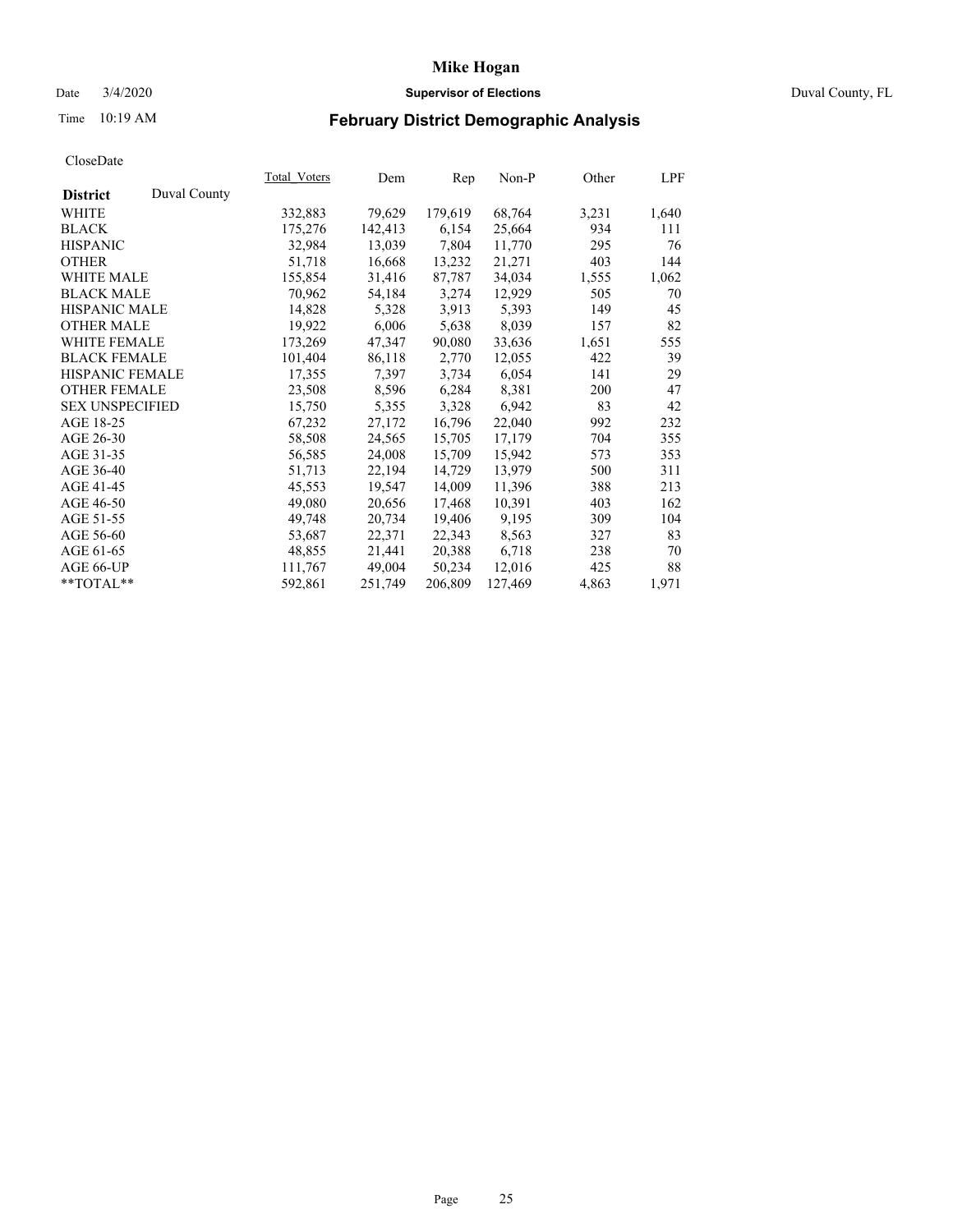## Date 3/4/2020 **Supervisor of Elections** Duval County, FL

# Time 10:19 AM **February District Demographic Analysis**

| Atlantic Beach<br><b>District</b><br>69<br>WHITE<br>9,391<br>4,561<br>2,073<br>2,644<br>3<br><b>BLACK</b><br>809<br>39<br>622<br>144<br><b>HISPANIC</b><br>300<br>87<br>122<br>91<br>$\Omega$<br>3<br>592<br><b>OTHER</b><br>181<br>180<br>222<br><b>WHITE MALE</b><br>2,282<br>1,082<br>32<br>4,433<br>1,006<br><b>BLACK MALE</b><br>352<br>2<br>247<br>25<br>78<br><b>HISPANIC MALE</b><br>135<br>45<br>46<br>44<br>$\theta$<br><b>OTHER MALE</b><br>203<br>50<br>81<br>70<br><b>WHITE FEMALE</b><br>4,872<br>37<br>1,613<br>2,243<br>966<br><b>BLACK FEMALE</b><br>443<br>13<br>366<br>62<br>HISPANIC FEMALE<br>40<br>161<br>75<br>46<br>0<br><b>OTHER FEMALE</b><br>272<br>87<br>98<br>83<br><b>SEX UNSPECIFIED</b><br>68<br>220<br>62<br>87<br>AGE 18-25<br>1,026<br>323<br>317<br>365<br>14<br>AGE 26-30<br>858<br>304<br>276<br>261<br>10<br>AGE 31-35<br>857<br>289<br>260<br>289<br>14<br>868<br>AGE 36-40<br>304<br>291<br>260<br>4<br>697<br>AGE 41-45<br>228<br>261<br>199<br>4<br>AGE 46-50<br>850<br>239<br>373<br>227<br>4 |           | <b>Total Voters</b> | Dem | Rep | Non-P | Other | LPF          |
|-------------------------------------------------------------------------------------------------------------------------------------------------------------------------------------------------------------------------------------------------------------------------------------------------------------------------------------------------------------------------------------------------------------------------------------------------------------------------------------------------------------------------------------------------------------------------------------------------------------------------------------------------------------------------------------------------------------------------------------------------------------------------------------------------------------------------------------------------------------------------------------------------------------------------------------------------------------------------------------------------------------------------------------------|-----------|---------------------|-----|-----|-------|-------|--------------|
|                                                                                                                                                                                                                                                                                                                                                                                                                                                                                                                                                                                                                                                                                                                                                                                                                                                                                                                                                                                                                                           |           |                     |     |     |       |       |              |
|                                                                                                                                                                                                                                                                                                                                                                                                                                                                                                                                                                                                                                                                                                                                                                                                                                                                                                                                                                                                                                           |           |                     |     |     |       |       | 44           |
|                                                                                                                                                                                                                                                                                                                                                                                                                                                                                                                                                                                                                                                                                                                                                                                                                                                                                                                                                                                                                                           |           |                     |     |     |       |       | 1            |
|                                                                                                                                                                                                                                                                                                                                                                                                                                                                                                                                                                                                                                                                                                                                                                                                                                                                                                                                                                                                                                           |           |                     |     |     |       |       | $\theta$     |
|                                                                                                                                                                                                                                                                                                                                                                                                                                                                                                                                                                                                                                                                                                                                                                                                                                                                                                                                                                                                                                           |           |                     |     |     |       |       | 6            |
|                                                                                                                                                                                                                                                                                                                                                                                                                                                                                                                                                                                                                                                                                                                                                                                                                                                                                                                                                                                                                                           |           |                     |     |     |       |       | 31           |
|                                                                                                                                                                                                                                                                                                                                                                                                                                                                                                                                                                                                                                                                                                                                                                                                                                                                                                                                                                                                                                           |           |                     |     |     |       |       | $\mathbf{0}$ |
|                                                                                                                                                                                                                                                                                                                                                                                                                                                                                                                                                                                                                                                                                                                                                                                                                                                                                                                                                                                                                                           |           |                     |     |     |       |       | $\mathbf{0}$ |
|                                                                                                                                                                                                                                                                                                                                                                                                                                                                                                                                                                                                                                                                                                                                                                                                                                                                                                                                                                                                                                           |           |                     |     |     |       |       |              |
|                                                                                                                                                                                                                                                                                                                                                                                                                                                                                                                                                                                                                                                                                                                                                                                                                                                                                                                                                                                                                                           |           |                     |     |     |       |       | 13           |
|                                                                                                                                                                                                                                                                                                                                                                                                                                                                                                                                                                                                                                                                                                                                                                                                                                                                                                                                                                                                                                           |           |                     |     |     |       |       |              |
|                                                                                                                                                                                                                                                                                                                                                                                                                                                                                                                                                                                                                                                                                                                                                                                                                                                                                                                                                                                                                                           |           |                     |     |     |       |       | $\mathbf{0}$ |
|                                                                                                                                                                                                                                                                                                                                                                                                                                                                                                                                                                                                                                                                                                                                                                                                                                                                                                                                                                                                                                           |           |                     |     |     |       |       | 3            |
|                                                                                                                                                                                                                                                                                                                                                                                                                                                                                                                                                                                                                                                                                                                                                                                                                                                                                                                                                                                                                                           |           |                     |     |     |       |       | 2            |
|                                                                                                                                                                                                                                                                                                                                                                                                                                                                                                                                                                                                                                                                                                                                                                                                                                                                                                                                                                                                                                           |           |                     |     |     |       |       | 7            |
|                                                                                                                                                                                                                                                                                                                                                                                                                                                                                                                                                                                                                                                                                                                                                                                                                                                                                                                                                                                                                                           |           |                     |     |     |       |       | 7            |
|                                                                                                                                                                                                                                                                                                                                                                                                                                                                                                                                                                                                                                                                                                                                                                                                                                                                                                                                                                                                                                           |           |                     |     |     |       |       | 5            |
|                                                                                                                                                                                                                                                                                                                                                                                                                                                                                                                                                                                                                                                                                                                                                                                                                                                                                                                                                                                                                                           |           |                     |     |     |       |       | 9            |
|                                                                                                                                                                                                                                                                                                                                                                                                                                                                                                                                                                                                                                                                                                                                                                                                                                                                                                                                                                                                                                           |           |                     |     |     |       |       | 5            |
|                                                                                                                                                                                                                                                                                                                                                                                                                                                                                                                                                                                                                                                                                                                                                                                                                                                                                                                                                                                                                                           |           |                     |     |     |       |       | 7            |
|                                                                                                                                                                                                                                                                                                                                                                                                                                                                                                                                                                                                                                                                                                                                                                                                                                                                                                                                                                                                                                           | AGE 51-55 | 915                 | 260 | 471 | 176   | 4     | 4            |
| $\overline{c}$<br>AGE 56-60<br>1,067<br>296<br>578<br>187                                                                                                                                                                                                                                                                                                                                                                                                                                                                                                                                                                                                                                                                                                                                                                                                                                                                                                                                                                                 |           |                     |     |     |       |       | 4            |
| 5<br>490<br>AGE 61-65<br>1,061<br>405<br>160                                                                                                                                                                                                                                                                                                                                                                                                                                                                                                                                                                                                                                                                                                                                                                                                                                                                                                                                                                                              |           |                     |     |     |       |       |              |
| 2,891<br>13<br>AGE 66-UP<br>1,014<br>1,460<br>402                                                                                                                                                                                                                                                                                                                                                                                                                                                                                                                                                                                                                                                                                                                                                                                                                                                                                                                                                                                         |           |                     |     |     |       |       | 2            |
| **TOTAL**<br>11,092<br>4,867<br>2,530<br>75<br>3,569                                                                                                                                                                                                                                                                                                                                                                                                                                                                                                                                                                                                                                                                                                                                                                                                                                                                                                                                                                                      |           |                     |     |     |       |       | 51           |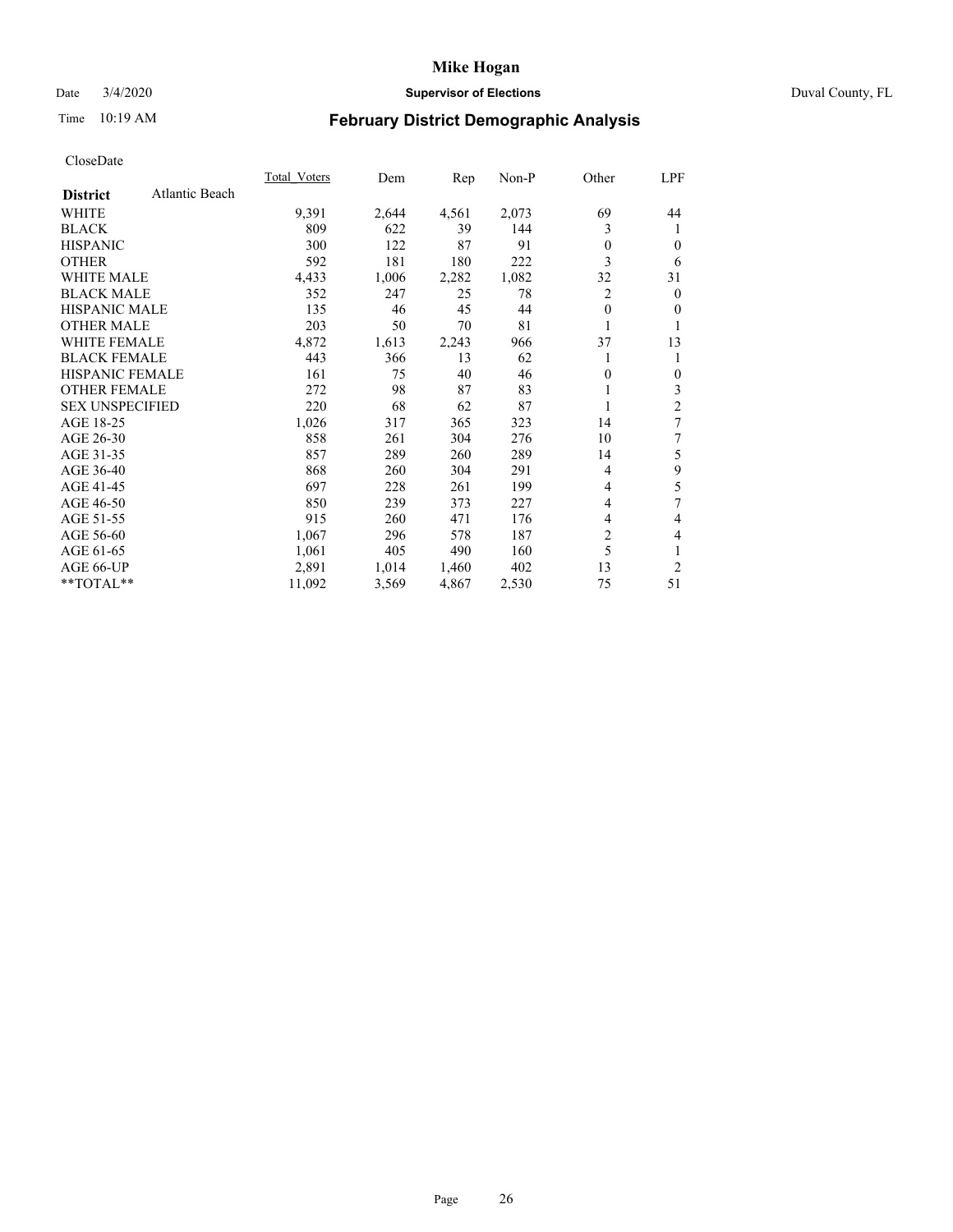## Date 3/4/2020 **Supervisor of Elections** Duval County, FL

# Time 10:19 AM **February District Demographic Analysis**

|                        |         | Total Voters | Dem            | Rep | Non-P | Other    | LPF      |
|------------------------|---------|--------------|----------------|-----|-------|----------|----------|
| <b>District</b>        | Baldwin |              |                |     |       |          |          |
| WHITE                  |         | 639          | 138            | 370 | 124   | 5        | 2        |
| <b>BLACK</b>           |         | 247          | 221            | 9   | 17    | $\Omega$ | $\theta$ |
| <b>HISPANIC</b>        |         | 14           | $\overline{2}$ | 8   | 4     | $\Omega$ | $\Omega$ |
| <b>OTHER</b>           |         | 32           | 10             | 9   | 13    | 0        | 0        |
| WHITE MALE             |         | 287          | 58             | 170 | 54    | 4        |          |
| <b>BLACK MALE</b>      |         | 92           | 79             | 6   | 7     | 0        | 0        |
| <b>HISPANIC MALE</b>   |         | 7            | $\theta$       | 4   | 3     | $_{0}$   | 0        |
| <b>OTHER MALE</b>      |         | 16           | 7              | 3   | 6     | 0        | 0        |
| WHITE FEMALE           |         | 344          | 80             | 195 | 67    |          |          |
| <b>BLACK FEMALE</b>    |         | 147          | 136            | 3   | 8     | 0        | $\Omega$ |
| <b>HISPANIC FEMALE</b> |         | 7            | 2              | 4   |       | 0        | 0        |
| <b>OTHER FEMALE</b>    |         | 11           | $\overline{c}$ | 6   | 3     | 0        | 0        |
| <b>SEX UNSPECIFIED</b> |         | 21           | 7              | 5   | 9     | 0        | 0        |
| AGE 18-25              |         | 92           | 28             | 34  | 29    | 0        |          |
| AGE 26-30              |         | 87           | 26             | 38  | 21    | 2        | 0        |
| AGE 31-35              |         | 75           | 23             | 37  | 14    | 0        |          |
| AGE 36-40              |         | 72           | 19             | 38  | 15    | 0        | 0        |
| AGE 41-45              |         | 44           | 17             | 16  | 11    | 0        | 0        |
| AGE 46-50              |         | 75           | 28             | 35  | 10    | 2        | 0        |
| AGE 51-55              |         | 70           | 28             | 29  | 13    | $\Omega$ | 0        |
| AGE 56-60              |         | 83           | 29             | 40  | 14    | 0        | 0        |
| AGE 61-65              |         | 95           | 40             | 40  | 15    | 0        | 0        |
| AGE 66-UP              |         | 239          | 133            | 89  | 16    |          | 0        |
| **TOTAL**              |         | 932          | 371            | 396 | 158   | 5        | 2        |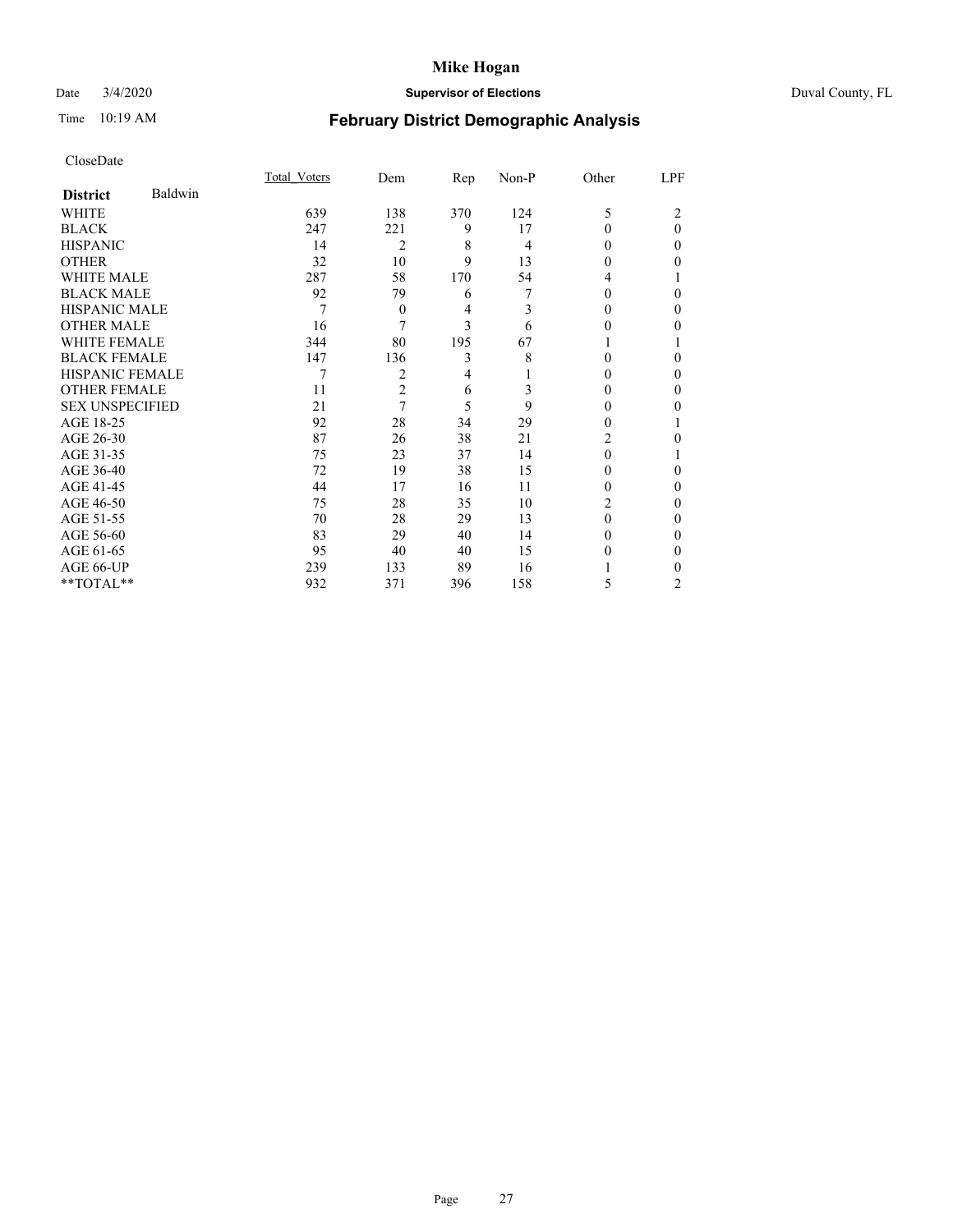## Date 3/4/2020 **Supervisor of Elections** Duval County, FL

# Time 10:19 AM **February District Demographic Analysis**

| Total Voters | Dem                | Rep   | Non-P | Other          | LPF                     |
|--------------|--------------------|-------|-------|----------------|-------------------------|
|              |                    |       |       |                |                         |
| 17,302       | 4,220              | 9,075 | 3,735 | 180            | 92                      |
| 507          | 374                | 36    | 92    | 3              | 2                       |
| 466          | 158                | 167   | 135   | $\overline{4}$ | $\overline{\mathbf{c}}$ |
| 965          | 265                | 334   | 353   | 8              | 5                       |
| 8,340        | 1,699              | 4,516 | 1,973 | 87             | 65                      |
| 231          | 151                | 19    | 58    | 2              | 1                       |
| 197          | 53                 | 83    | 59    | $\mathbf{0}$   | 2                       |
| 358          | 96                 | 136   | 117   | 5              | $\overline{4}$          |
| 8,807        | 2,490              | 4,477 | 1,721 | 92             | 27                      |
| 266          | 215                | 16    | 33    |                | 1                       |
| 262          | 102                | 81    | 75    | 4              | $\mathbf{0}$            |
| 428          | 136                | 157   | 133   | 2              | $\mathbf{0}$            |
| 351          | 75                 | 127   | 146   | $\overline{c}$ | 1                       |
| 1,660        | 396                | 697   | 516   | 37             | 14                      |
| 2,012        | 479                | 902   | 587   | 28             | 16                      |
| 1,911        | 459                | 815   | 595   | 20             | 22                      |
| 1,707        | 442                | 734   | 506   | 14             | 11                      |
| 1,365        | 332                | 630   | 375   | 19             | 9                       |
| 1,512        | 351                | 793   | 347   | 12             | 9                       |
| 1,574        | 335                | 930   | 289   | 13             | 7                       |
| 1,800        | 452                | 1,026 | 299   | 18             | 5                       |
| 1,697        | 509                | 923   | 253   | 8              | $\overline{4}$          |
| 4,000        | 1,262              | 2,161 | 547   | 26             | 4                       |
| 19,240       | 5,017              | 9,612 | 4,315 | 195            | 101                     |
|              | Jacksonville Beach |       |       |                |                         |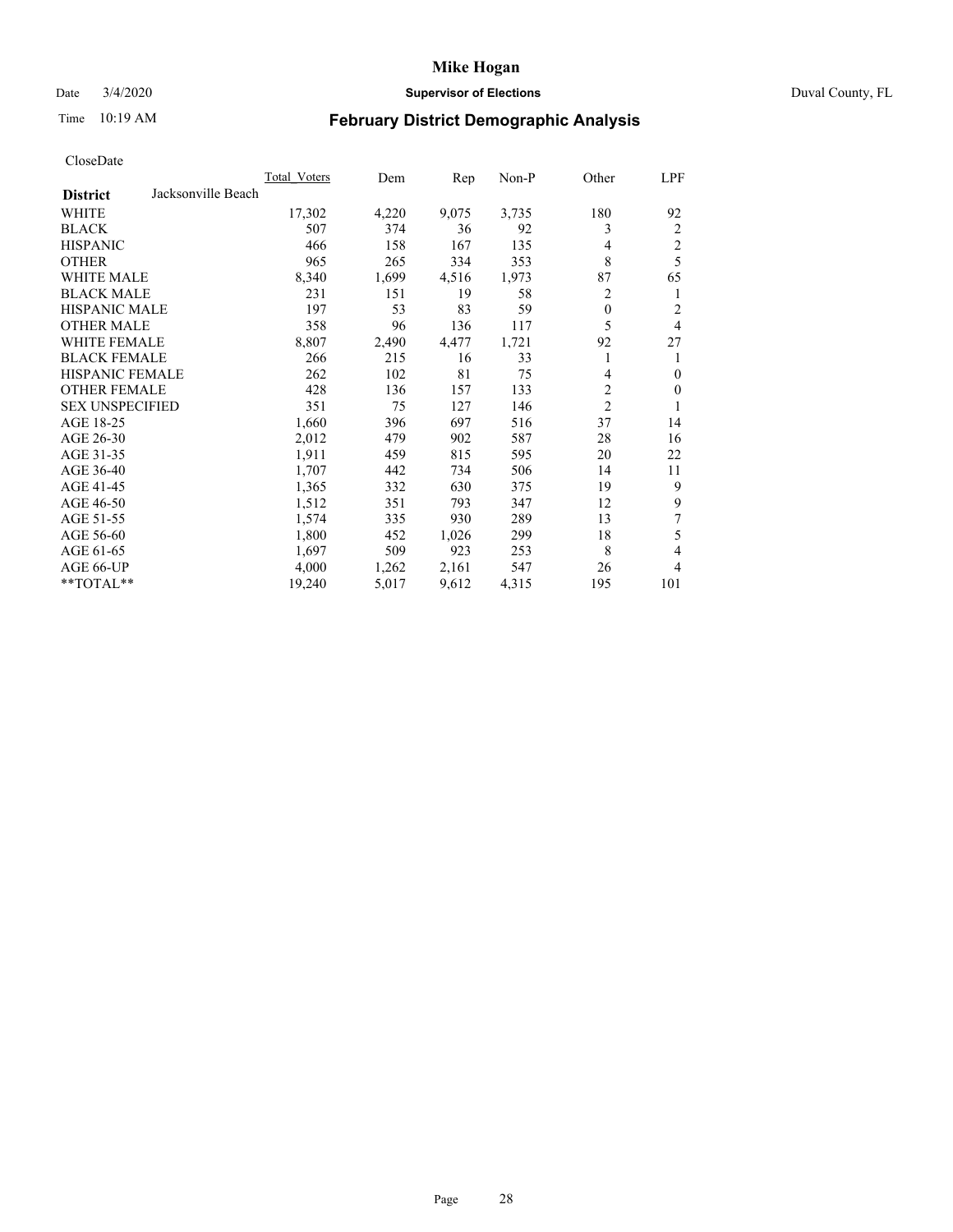# Date 3/4/2020 **Supervisor of Elections** Duval County, FL

# Time 10:19 AM **February District Demographic Analysis**

|                        |               | Total Voters | Dem   | Rep   | Non-P | Other | LPF            |
|------------------------|---------------|--------------|-------|-------|-------|-------|----------------|
| <b>District</b>        | Neptune Beach |              |       |       |       |       |                |
| WHITE                  |               | 5,373        | 1,380 | 2,808 | 1,113 | 47    | 25             |
| <b>BLACK</b>           |               | 63           | 34    | 8     | 17    | 4     | $\overline{0}$ |
| <b>HISPANIC</b>        |               | 121          | 42    | 39    | 36    | 3     |                |
| <b>OTHER</b>           |               | 261          | 74    | 81    | 100   | 3     | 3              |
| WHITE MALE             |               | 2,558        | 510   | 1,420 | 584   | 24    | 20             |
| <b>BLACK MALE</b>      |               | 34           | 18    | 4     | 9     | 3     | $\overline{0}$ |
| <b>HISPANIC MALE</b>   |               | 52           | 13    | 19    | 17    | 3     | 0              |
| <b>OTHER MALE</b>      |               | 90           | 21    | 33    | 33    |       | 2              |
| <b>WHITE FEMALE</b>    |               | 2,743        | 855   | 1,357 | 503   | 23    | 5              |
| <b>BLACK FEMALE</b>    |               | 29           | 16    | 4     | 8     |       | 0              |
| <b>HISPANIC FEMALE</b> |               | 67           | 28    | 19    | 19    | 0     | 1              |
| <b>OTHER FEMALE</b>    |               | 113          | 40    | 35    | 36    |       |                |
| <b>SEX UNSPECIFIED</b> |               | 131          | 29    | 45    | 56    |       | 0              |
| AGE 18-25              |               | 525          | 115   | 214   | 178   | 15    | 3              |
| AGE 26-30              |               | 513          | 129   | 209   | 166   | 8     | 1              |
| AGE 31-35              |               | 532          | 129   | 232   | 164   | 4     | 3              |
| AGE 36-40              |               | 545          | 133   | 245   | 158   | 4     | 5              |
| AGE 41-45              |               | 439          | 126   | 188   | 116   | 4     | 5              |
| AGE 46-50              |               | 490          | 103   | 250   | 125   | 5     | 7              |
| AGE 51-55              |               | 457          | 111   | 268   | 72    | 5     |                |
| AGE 56-60              |               | 539          | 125   | 323   | 86    | 4     |                |
| AGE 61-65              |               | 575          | 147   | 334   | 90    | 3     |                |
| AGE 66-UP              |               | 1,200        | 411   | 672   | 110   | 5     | $\overline{c}$ |
| $**TOTAL**$            |               | 5,818        | 1,530 | 2,936 | 1,266 | 57    | 29             |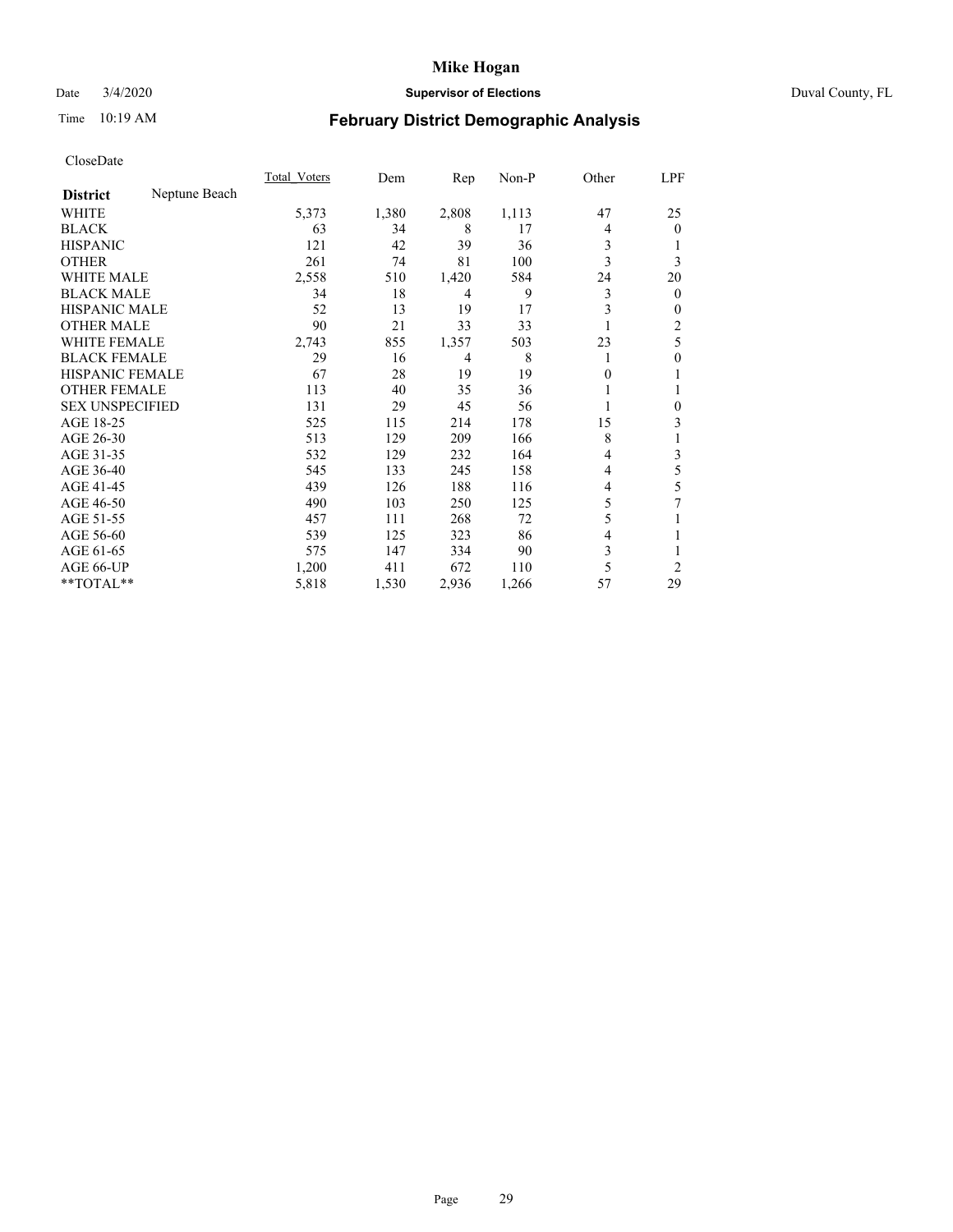## Date 3/4/2020 **Supervisor of Elections** Duval County, FL

# Time 10:19 AM **February District Demographic Analysis**

|                                      | Total Voters | Dem    | Rep    | Non-P  | Other | LPF            |
|--------------------------------------|--------------|--------|--------|--------|-------|----------------|
| House District 11<br><b>District</b> |              |        |        |        |       |                |
| WHITE                                | 55,302       | 12,739 | 30,029 | 11,799 | 483   | 252            |
| <b>BLACK</b>                         | 5,412        | 4,028  | 297    | 1,028  | 52    | 7              |
| <b>HISPANIC</b>                      | 2,411        | 846    | 763    | 779    | 17    | 6              |
| <b>OTHER</b>                         | 4,225        | 1,154  | 1,433  | 1,585  | 31    | 22             |
| WHITE MALE                           | 26,584       | 4,958  | 15,098 | 6,123  | 235   | 170            |
| <b>BLACK MALE</b>                    | 2,439        | 1,666  | 170    | 567    | 32    | 4              |
| <b>HISPANIC MALE</b>                 | 1,126        | 335    | 388    | 388    | 11    | 4              |
| <b>OTHER MALE</b>                    | 1,597        | 394    | 596    | 582    | 14    | 11             |
| <b>WHITE FEMALE</b>                  | 28,157       | 7,667  | 14,660 | 5,502  | 246   | 82             |
| <b>BLACK FEMALE</b>                  | 2,894        | 2,304  | 125    | 443    | 20    | $\overline{c}$ |
| HISPANIC FEMALE                      | 1,233        | 488    | 360    | 377    | 6     | $\overline{2}$ |
| <b>OTHER FEMALE</b>                  | 1,898        | 598    | 664    | 617    | 13    | 6              |
| <b>SEX UNSPECIFIED</b>               | 1,420        | 357    | 461    | 590    | 6     | 6              |
| AGE 18-25                            | 6,432        | 1,740  | 2,415  | 2,128  | 114   | 35             |
| AGE 26-30                            | 6,081        | 1,651  | 2,435  | 1,880  | 74    | 41             |
| AGE 31-35                            | 5,985        | 1,653  | 2,358  | 1,850  | 70    | 54             |
| AGE 36-40                            | 6,057        | 1,661  | 2,465  | 1,836  | 51    | 44             |
| AGE 41-45                            | 5,108        | 1,423  | 2,256  | 1,357  | 43    | 29             |
| AGE 46-50                            | 5,638        | 1,511  | 2,749  | 1,295  | 53    | 30             |
| AGE 51-55                            | 5,663        | 1,449  | 3,100  | 1,059  | 41    | 14             |
| AGE 56-60                            | 6,388        | 1,606  | 3,656  | 1,071  | 39    | 16             |
| AGE 61-65                            | 6,012        | 1,784  | 3,267  | 918    | 33    | 10             |
| AGE 66-UP                            | 13,969       | 4,286  | 7,814  | 1,791  | 64    | 14             |
| **TOTAL**                            | 67,350       | 18,767 | 32,522 | 15,191 | 583   | 287            |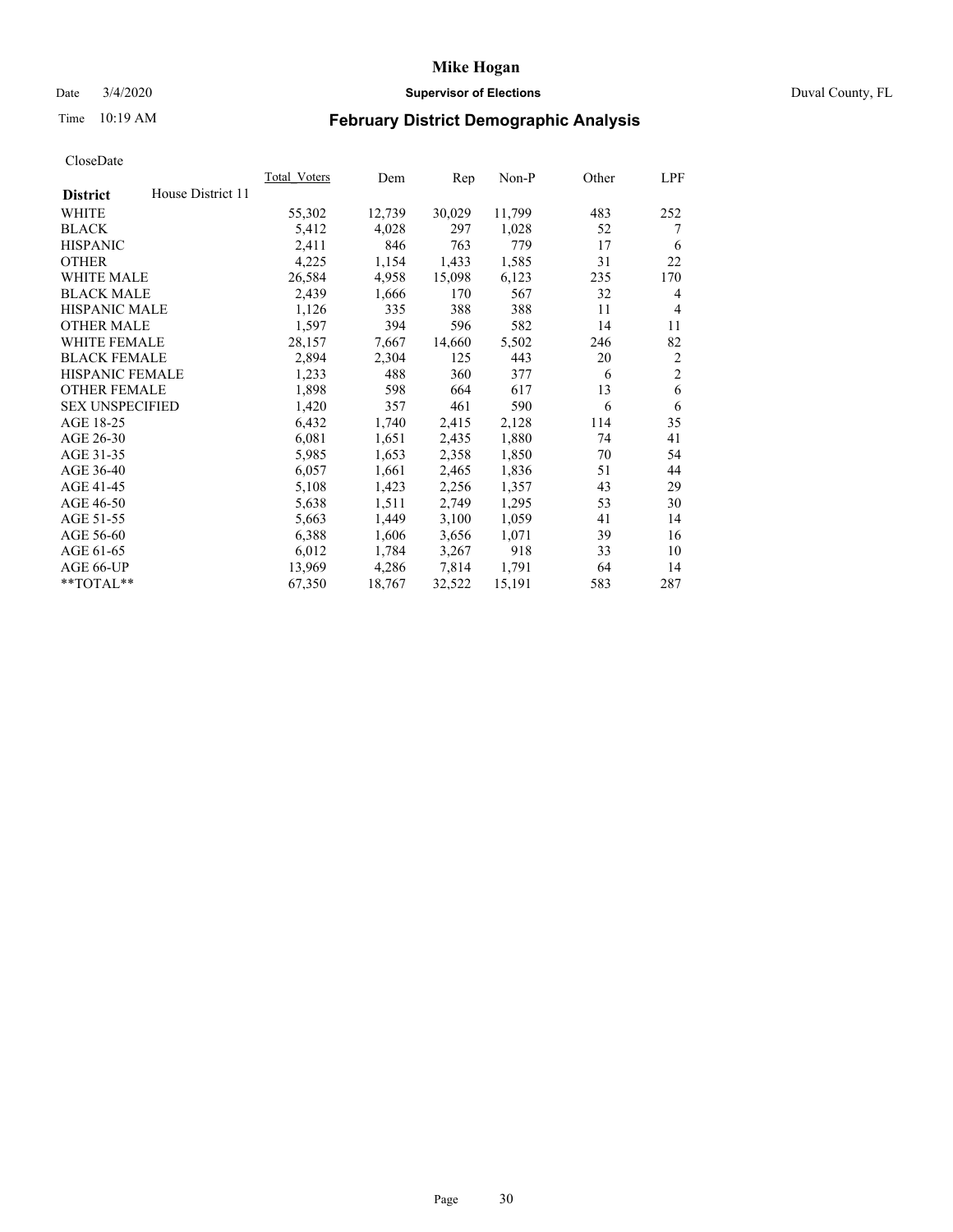## Date 3/4/2020 **Supervisor of Elections** Duval County, FL

# Time 10:19 AM **February District Demographic Analysis**

|                                      | <b>Total Voters</b> | Dem    | Rep    | $Non-P$ | Other | LPF |
|--------------------------------------|---------------------|--------|--------|---------|-------|-----|
| House District 12<br><b>District</b> |                     |        |        |         |       |     |
| WHITE                                | 73,489              | 16,636 | 39,371 | 16,379  | 711   | 392 |
| <b>BLACK</b>                         | 15,906              | 12,037 | 749    | 2,986   | 119   | 15  |
| <b>HISPANIC</b>                      | 7,987               | 3,067  | 1,998  | 2,837   | 72    | 13  |
| <b>OTHER</b>                         | 13,330              | 3,788  | 3,837  | 5,587   | 90    | 28  |
| WHITE MALE                           | 34,528              | 6,419  | 19,411 | 8,073   | 367   | 258 |
| <b>BLACK MALE</b>                    | 6,821               | 4,785  | 422    | 1,539   | 63    | 12  |
| <b>HISPANIC MALE</b>                 | 3,513               | 1,203  | 977    | 1,290   | 38    | 5   |
| <b>OTHER MALE</b>                    | 5,391               | 1,458  | 1,643  | 2,240   | 36    | 14  |
| <b>WHITE FEMALE</b>                  | 38,018              | 10,000 | 19,546 | 8,006   | 338   | 128 |
| <b>BLACK FEMALE</b>                  | 8,808               | 7,067  | 309    | 1,374   | 55    | 3   |
| HISPANIC FEMALE                      | 4,253               | 1,788  | 971    | 1,455   | 32    | 7   |
| <b>OTHER FEMALE</b>                  | 6,109               | 1,949  | 1,820  | 2,281   | 48    | 11  |
| <b>SEX UNSPECIFIED</b>               | 3,269               | 859    | 856    | 1,529   | 15    | 10  |
| AGE 18-25                            | 13,294              | 4,495  | 4,038  | 4,483   | 225   | 53  |
| AGE 26-30                            | 11,526              | 3,796  | 3,768  | 3,738   | 144   | 80  |
| AGE 31-35                            | 10,793              | 3,495  | 3,599  | 3,513   | 118   | 68  |
| AGE 36-40                            | 9,896               | 3,207  | 3,439  | 3,071   | 105   | 74  |
| AGE 41-45                            | 8,503               | 2,721  | 3,130  | 2,519   | 73    | 60  |
| AGE 46-50                            | 9,135               | 2,849  | 3,942  | 2,213   | 84    | 47  |
| AGE 51-55                            | 9,428               | 2,870  | 4,463  | 2,020   | 53    | 22  |
| AGE 56-60                            | 9,924               | 2,964  | 4,911  | 1,975   | 55    | 19  |
| AGE 61-65                            | 8,681               | 2,785  | 4,312  | 1,517   | 56    | 11  |
| AGE 66-UP                            | 19,512              | 6,335  | 10,349 | 2,736   | 78    | 14  |
| **TOTAL**                            | 110,712             | 35,528 | 45,955 | 27,789  | 992   | 448 |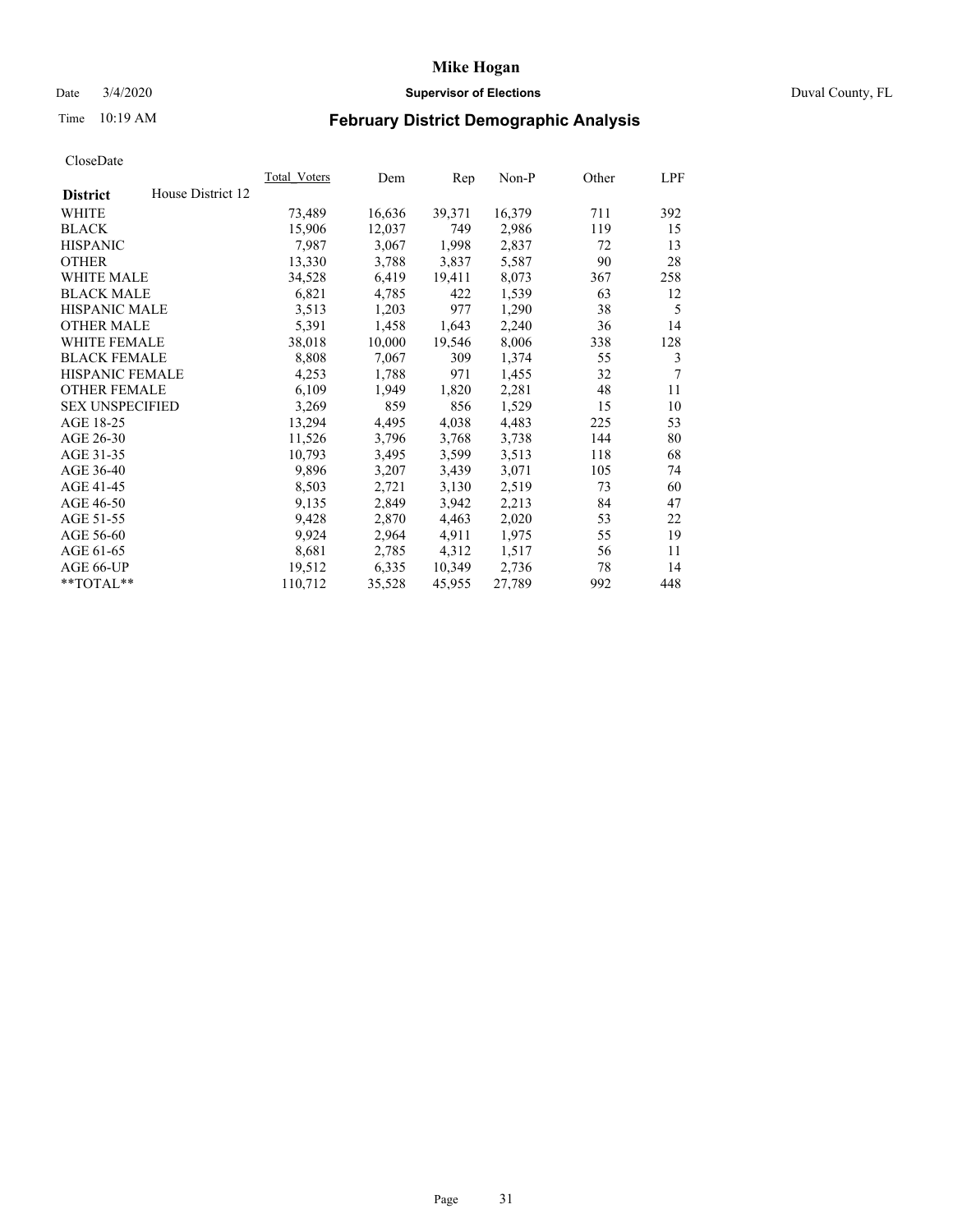## Date 3/4/2020 **Supervisor of Elections** Duval County, FL

# Time 10:19 AM **February District Demographic Analysis**

|                        |                   | <b>Total Voters</b> | Dem    | Rep    | $Non-P$ | Other | LPF |
|------------------------|-------------------|---------------------|--------|--------|---------|-------|-----|
| <b>District</b>        | House District 13 |                     |        |        |         |       |     |
| WHITE                  |                   | 38,681              | 11,045 | 18,640 | 8,395   | 402   | 199 |
| <b>BLACK</b>           |                   | 50,846              | 42,293 | 1,572  | 6,745   | 199   | 37  |
| <b>HISPANIC</b>        |                   | 4,938               | 2,126  | 982    | 1,779   | 37    | 14  |
| <b>OTHER</b>           |                   | 8,152               | 3,167  | 1,383  | 3,529   | 46    | 27  |
| WHITE MALE             |                   | 18,165              | 4,496  | 9,199  | 4,154   | 183   | 133 |
| <b>BLACK MALE</b>      |                   | 20,369              | 16,069 | 787    | 3,378   | 110   | 25  |
| <b>HISPANIC MALE</b>   |                   | 2,161               | 870    | 480    | 785     | 18    | 8   |
| <b>OTHER MALE</b>      |                   | 2,888               | 1,062  | 582    | 1,210   | 18    | 16  |
| WHITE FEMALE           |                   | 19,997              | 6,411  | 9,209  | 4,098   | 215   | 64  |
| <b>BLACK FEMALE</b>    |                   | 29,538              | 25,542 | 753    | 3,144   | 88    | 11  |
| HISPANIC FEMALE        |                   | 2,644               | 1,205  | 477    | 937     | 19    | 6   |
| <b>OTHER FEMALE</b>    |                   | 3,480               | 1,591  | 646    | 1,218   | 16    | 9   |
| <b>SEX UNSPECIFIED</b> |                   | 3,371               | 1,383  | 444    | 1,522   | 17    | 5   |
| AGE 18-25              |                   | 12,187              | 6,271  | 1,669  | 4,084   | 127   | 36  |
| AGE 26-30              |                   | 10,465              | 5,675  | 1,678  | 2,970   | 96    | 46  |
| AGE 31-35              |                   | 10,237              | 5,742  | 1,723  | 2,635   | 88    | 49  |
| AGE 36-40              |                   | 8,649               | 4,861  | 1,570  | 2,090   | 85    | 43  |
| AGE 41-45              |                   | 7,463               | 4,159  | 1,494  | 1,727   | 55    | 28  |
| AGE 46-50              |                   | 7,914               | 4,454  | 1,824  | 1,570   | 47    | 19  |
| AGE 51-55              |                   | 8,196               | 4,640  | 2,145  | 1,349   | 47    | 15  |
| AGE 56-60              |                   | 9,413               | 5,511  | 2,504  | 1,313   | 63    | 22  |
| AGE 61-65              |                   | 8,826               | 5,401  | 2,331  | 1,051   | 35    | 8   |
| AGE 66-UP              |                   | 19,245              | 11,907 | 5,639  | 1,647   | 41    | 11  |
| $*$ TOTAL $*$          |                   | 102,617             | 58,631 | 22,577 | 20,448  | 684   | 277 |
|                        |                   |                     |        |        |         |       |     |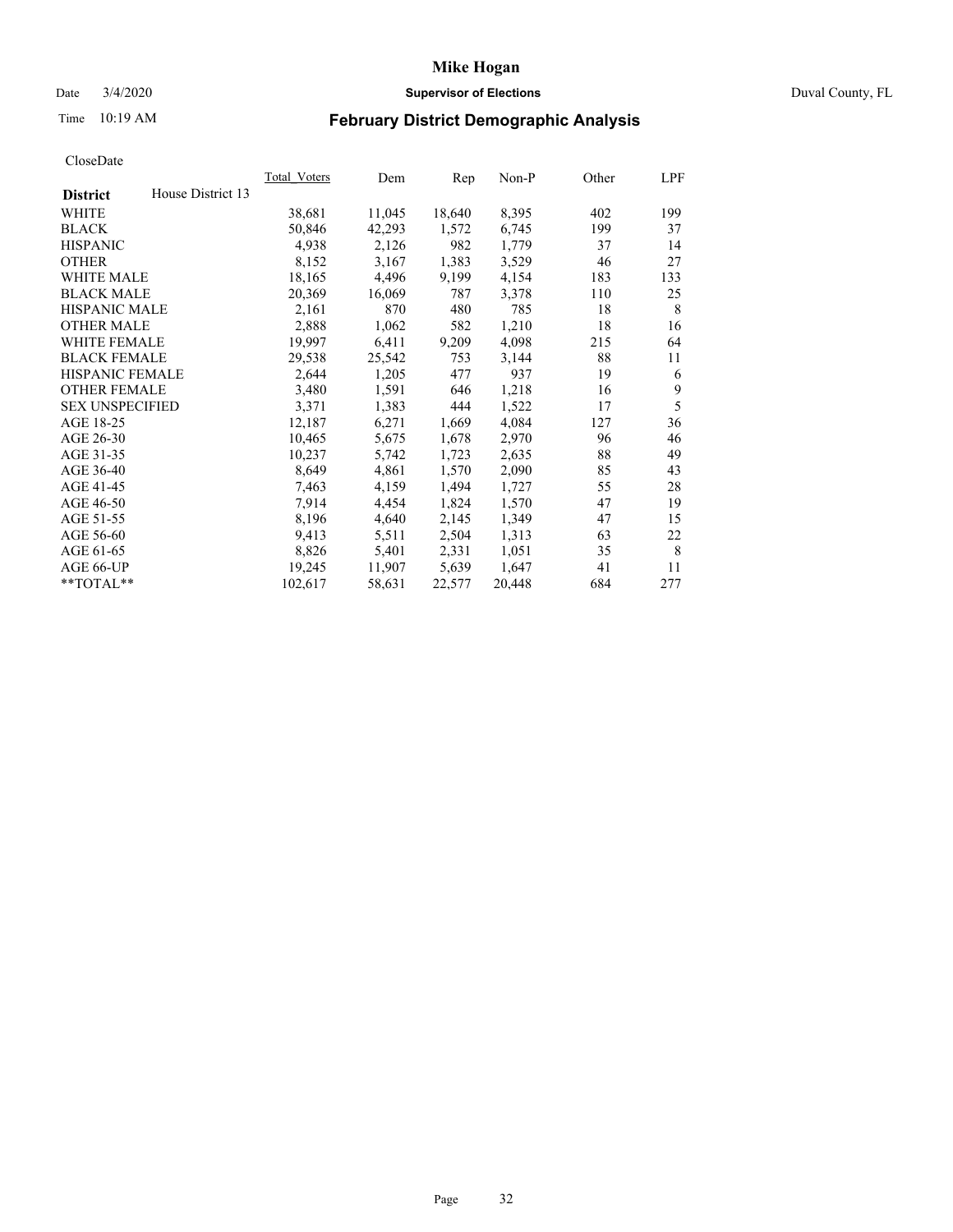## Date 3/4/2020 **Supervisor of Elections** Duval County, FL

# Time 10:19 AM **February District Demographic Analysis**

|                                      | Total Voters | Dem    | Rep    | Non-P  | Other | LPF            |
|--------------------------------------|--------------|--------|--------|--------|-------|----------------|
| House District 14<br><b>District</b> |              |        |        |        |       |                |
| <b>WHITE</b>                         | 41,174       | 10,346 | 21,455 | 8,736  | 424   | 213            |
| <b>BLACK</b>                         | 60,291       | 50,948 | 1,735  | 7.364  | 220   | 24             |
| <b>HISPANIC</b>                      | 3,959        | 1,703  | 808    | 1,404  | 35    | 9              |
| <b>OTHER</b>                         | 7.211        | 2,786  | 1,308  | 3,042  | 51    | 24             |
| WHITE MALE                           | 19,217       | 4,148  | 10,498 | 4,229  | 208   | 134            |
| <b>BLACK MALE</b>                    | 23,828       | 19,114 | 918    | 3,658  | 120   | 18             |
| <b>HISPANIC MALE</b>                 | 1,805        | 679    | 436    | 669    | 14    | 7              |
| <b>OTHER MALE</b>                    | 2,559        | 958    | 530    | 1,035  | 20    | 16             |
| <b>WHITE FEMALE</b>                  | 21,493       | 6,083  | 10,753 | 4,365  | 214   | 78             |
| <b>BLACK FEMALE</b>                  | 35,514       | 31,134 | 788    | 3,488  | 98    | 6              |
| HISPANIC FEMALE                      | 2,053        | 983    | 355    | 693    | 20    | $\overline{c}$ |
| <b>OTHER FEMALE</b>                  | 3,132        | 1,376  | 619    | 1,106  | 26    | 5              |
| <b>SEX UNSPECIFIED</b>               | 3,034        | 1,308  | 409    | 1,303  | 10    | $\overline{4}$ |
| AGE 18-25                            | 13,348       | 6,886  | 2,027  | 4,251  | 152   | 32             |
| AGE 26-30                            | 10,971       | 5,957  | 1,957  | 2,901  | 98    | 58             |
| AGE 31-35                            | 10,544       | 5,858  | 1,965  | 2,557  | 101   | 63             |
| AGE 36-40                            | 10,014       | 5,822  | 1,851  | 2,246  | 68    | 27             |
| AGE 41-45                            | 8,988        | 5,351  | 1,778  | 1,781  | 53    | 25             |
| AGE 46-50                            | 9,680        | 5,675  | 2,225  | 1,703  | 55    | 22             |
| AGE 51-55                            | 9,500        | 5,638  | 2,421  | 1,360  | 64    | 17             |
| AGE 56-60                            | 10,050       | 5,955  | 2,762  | 1,278  | 50    | 5              |
| AGE 61-65                            | 9,103        | 5,520  | 2,526  | 1,020  | 30    | 7              |
| AGE 66-UP                            | 20,399       | 13,103 | 5,793  | 1,432  | 57    | 14             |
| **TOTAL**                            | 112,635      | 65,783 | 25,306 | 20,546 | 730   | 270            |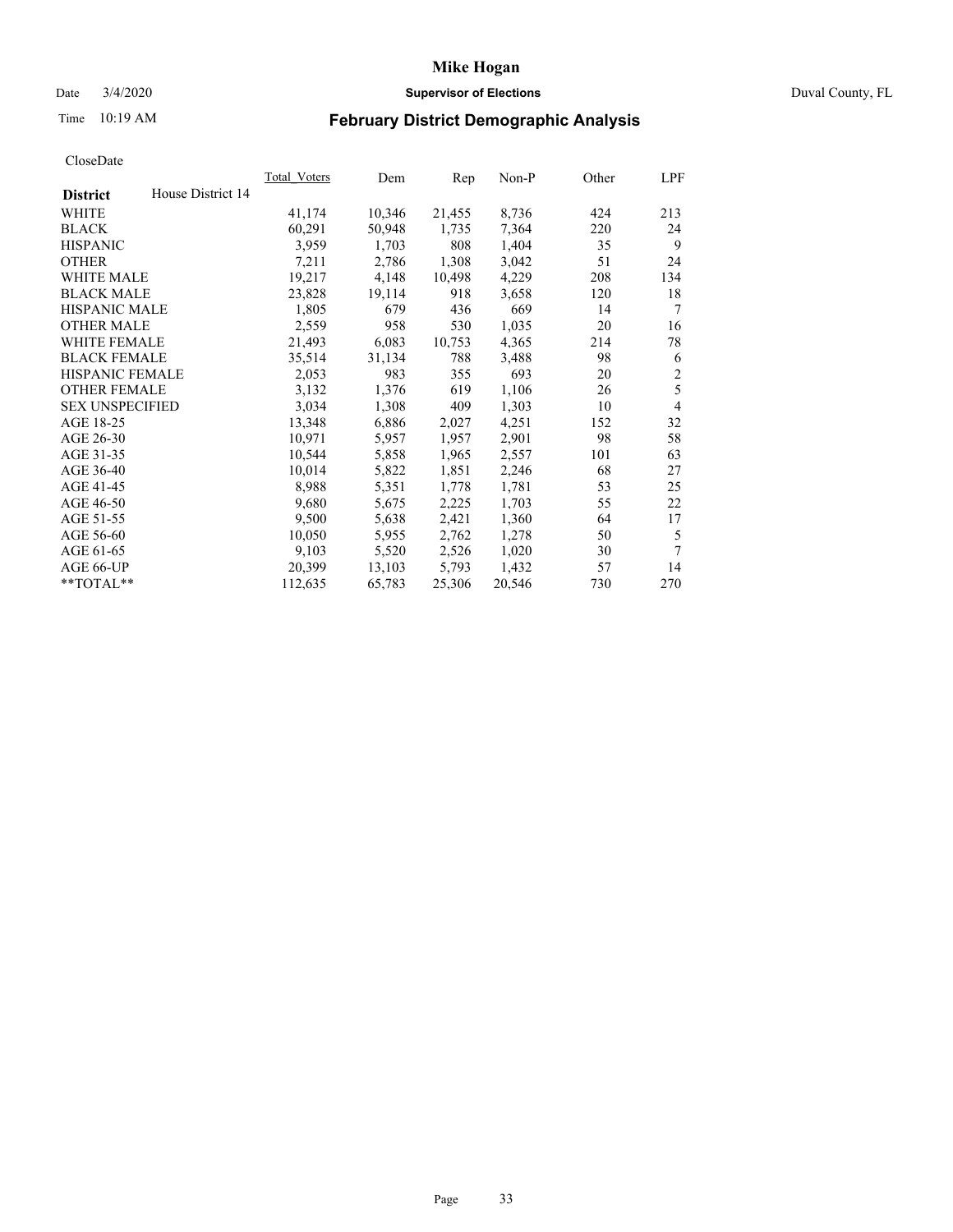### Date 3/4/2020 **Supervisor of Elections** Duval County, FL

# Time 10:19 AM **February District Demographic Analysis**

|                                      | Total Voters | Dem    | Rep    | Non-P  | Other | LPF |
|--------------------------------------|--------------|--------|--------|--------|-------|-----|
| House District 15<br><b>District</b> |              |        |        |        |       |     |
| <b>WHITE</b>                         | 64,549       | 15,239 | 36,115 | 12,230 | 655   | 310 |
| <b>BLACK</b>                         | 29,500       | 23,151 | 1,213  | 4,904  | 213   | 19  |
| <b>HISPANIC</b>                      | 6,521        | 2,626  | 1,402  | 2,408  | 71    | 14  |
| <b>OTHER</b>                         | 8,716        | 2,629  | 2,549  | 3,422  | 91    | 25  |
| WHITE MALE                           | 30,160       | 6,041  | 17,588 | 6,010  | 322   | 199 |
| <b>BLACK MALE</b>                    | 11,979       | 8,765  | 652    | 2,434  | 118   | 10  |
| <b>HISPANIC MALE</b>                 | 2,997        | 1,113  | 747    | 1,095  | 36    | 6   |
| <b>OTHER MALE</b>                    | 3,278        | 931    | 1,058  | 1,242  | 36    | 11  |
| <b>WHITE FEMALE</b>                  | 33,638       | 9,044  | 18,131 | 6,033  | 326   | 104 |
| <b>BLACK FEMALE</b>                  | 17,014       | 14,024 | 534    | 2,353  | 94    | 9   |
| <b>HISPANIC FEMALE</b>               | 3,377        | 1,444  | 627    | 1,266  | 33    | 7   |
| <b>OTHER FEMALE</b>                  | 4,107        | 1,379  | 1,252  | 1,420  | 45    | 11  |
| <b>SEX UNSPECIFIED</b>               | 2,733        | 904    | 689    | 1,109  | 20    | 11  |
| AGE 18-25                            | 11,785       | 4,436  | 3,182  | 3,925  | 205   | 37  |
| AGE 26-30                            | 10,708       | 4,274  | 3,081  | 3,141  | 144   | 68  |
| AGE 31-35                            | 10,581       | 4,322  | 3,152  | 2,928  | 124   | 55  |
| AGE 36-40                            | 9,755        | 4,105  | 2,908  | 2,558  | 111   | 73  |
| AGE 41-45                            | 8,595        | 3,604  | 2,777  | 2,082  | 98    | 34  |
| AGE 46-50                            | 9,242        | 3,810  | 3,513  | 1,806  | 84    | 29  |
| AGE 51-55                            | 9,526        | 3,886  | 3,820  | 1,740  | 60    | 20  |
| AGE 56-60                            | 10,164       | 4,011  | 4,561  | 1,505  | 69    | 18  |
| AGE 61-65                            | 9,148        | 3,687  | 4,232  | 1,170  | 40    | 19  |
| AGE 66-UP                            | 19,762       | 7,500  | 10,049 | 2,103  | 95    | 15  |
| **TOTAL**                            | 109,286      | 43,645 | 41,279 | 22,964 | 1,030 | 368 |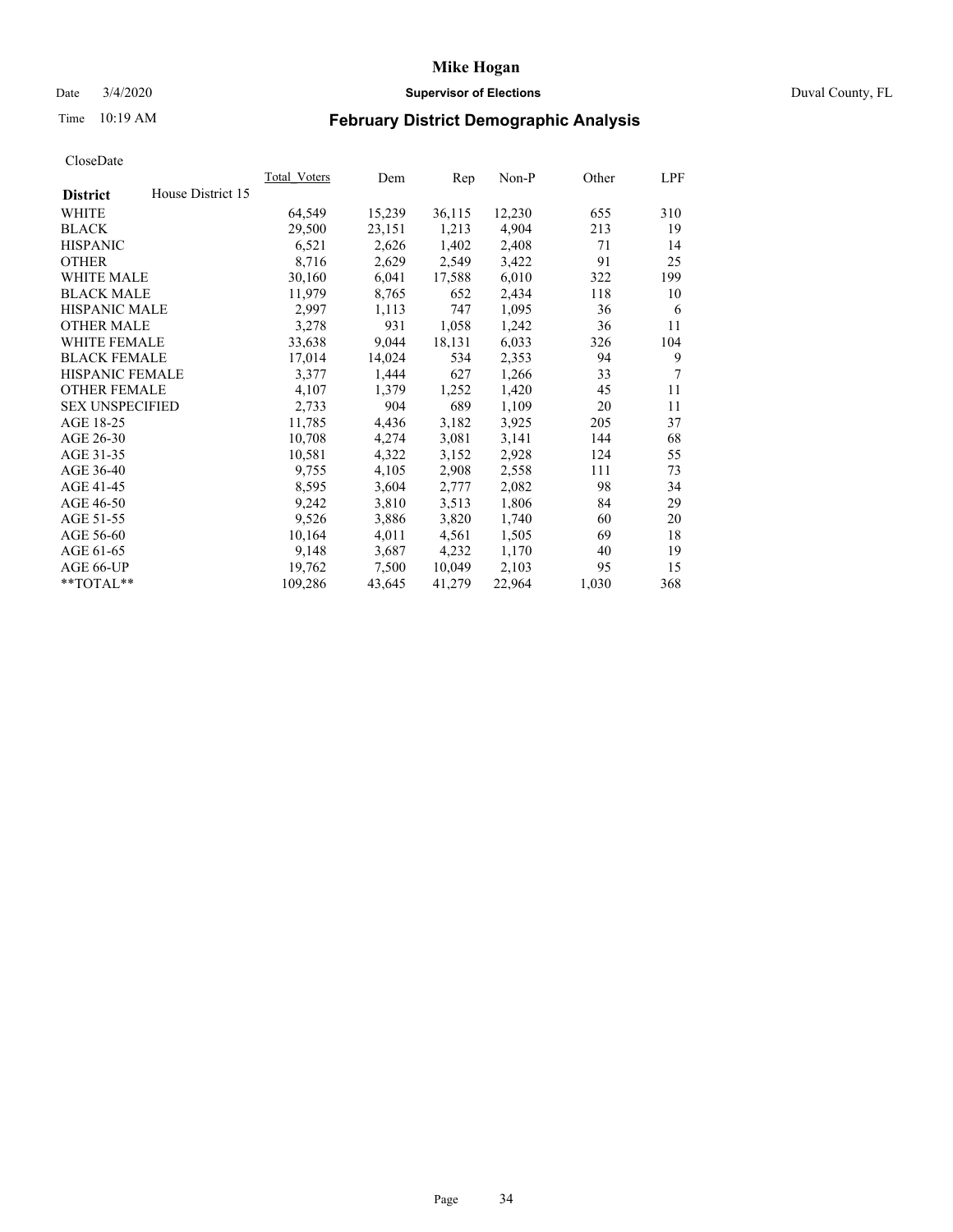## Date 3/4/2020 **Supervisor of Elections** Duval County, FL

# Time 10:19 AM **February District Demographic Analysis**

|                        |                   | Total Voters | Dem    | Rep    | Non-P  | Other | LPF |
|------------------------|-------------------|--------------|--------|--------|--------|-------|-----|
| <b>District</b>        | House District 16 |              |        |        |        |       |     |
| WHITE                  |                   | 92,393       | 22,006 | 50,823 | 18,270 | 857   | 437 |
| <b>BLACK</b>           |                   | 14,947       | 11,207 | 680    | 2,907  | 141   | 12  |
| <b>HISPANIC</b>        |                   | 8,069        | 2,995  | 2,152  | 2,829  | 70    | 23  |
| <b>OTHER</b>           |                   | 11,934       | 3,674  | 3,326  | 4,794  | 108   | 32  |
| WHITE MALE             |                   | 42,818       | 8,627  | 24,381 | 9,138  | 387   | 285 |
| <b>BLACK MALE</b>      |                   | 6,235        | 4,280  | 379    | 1,505  | 69    | 2   |
| <b>HISPANIC MALE</b>   |                   | 3,617        | 1,240  | 1,036  | 1,289  | 35    | 17  |
| <b>OTHER MALE</b>      |                   | 4,876        | 1,377  | 1,471  | 1,967  | 40    | 21  |
| <b>WHITE FEMALE</b>    |                   | 48,732       | 13,180 | 26,053 | 8,889  | 465   | 145 |
| <b>BLACK FEMALE</b>    |                   | 8,521        | 6,780  | 297    | 1,364  | 70    | 10  |
| <b>HISPANIC FEMALE</b> |                   | 4,292        | 1,696  | 1,088  | 1,467  | 35    | 6   |
| <b>OTHER FEMALE</b>    |                   | 5,606        | 1,979  | 1,568  | 1,994  | 56    | 9   |
| <b>SEX UNSPECIFIED</b> |                   | 2,646        | 723    | 708    | 1,187  | 19    | 9   |
| AGE 18-25              |                   | 13,489       | 4,200  | 4,775  | 4,215  | 235   | 64  |
| AGE 26-30              |                   | 12,227       | 4,107  | 4,239  | 3,599  | 196   | 86  |
| AGE 31-35              |                   | 11,820       | 3,838  | 4,256  | 3,521  | 110   | 95  |
| AGE 36-40              |                   | 10,534       | 3,392  | 3,817  | 3,148  | 102   | 75  |
| AGE 41-45              |                   | 9,441        | 2,992  | 3,669  | 2,631  | 93    | 56  |
| AGE 46-50              |                   | 10,398       | 3,078  | 4,666  | 2,513  | 103   | 38  |
| AGE 51-55              |                   | 10,451       | 2,985  | 5,155  | 2,217  | 66    | 28  |
| AGE 56-60              |                   | 11,237       | 3,226  | 5,916  | 2,007  | 75    | 13  |
| AGE 61-65              |                   | 10,513       | 3,365  | 5,507  | 1,560  | 60    | 21  |
| AGE 66-UP              |                   | 27,210       | 8,693  | 14,972 | 3,382  | 135   | 28  |
| **TOTAL**              |                   | 127,343      | 39,882 | 56,981 | 28,800 | 1,176 | 504 |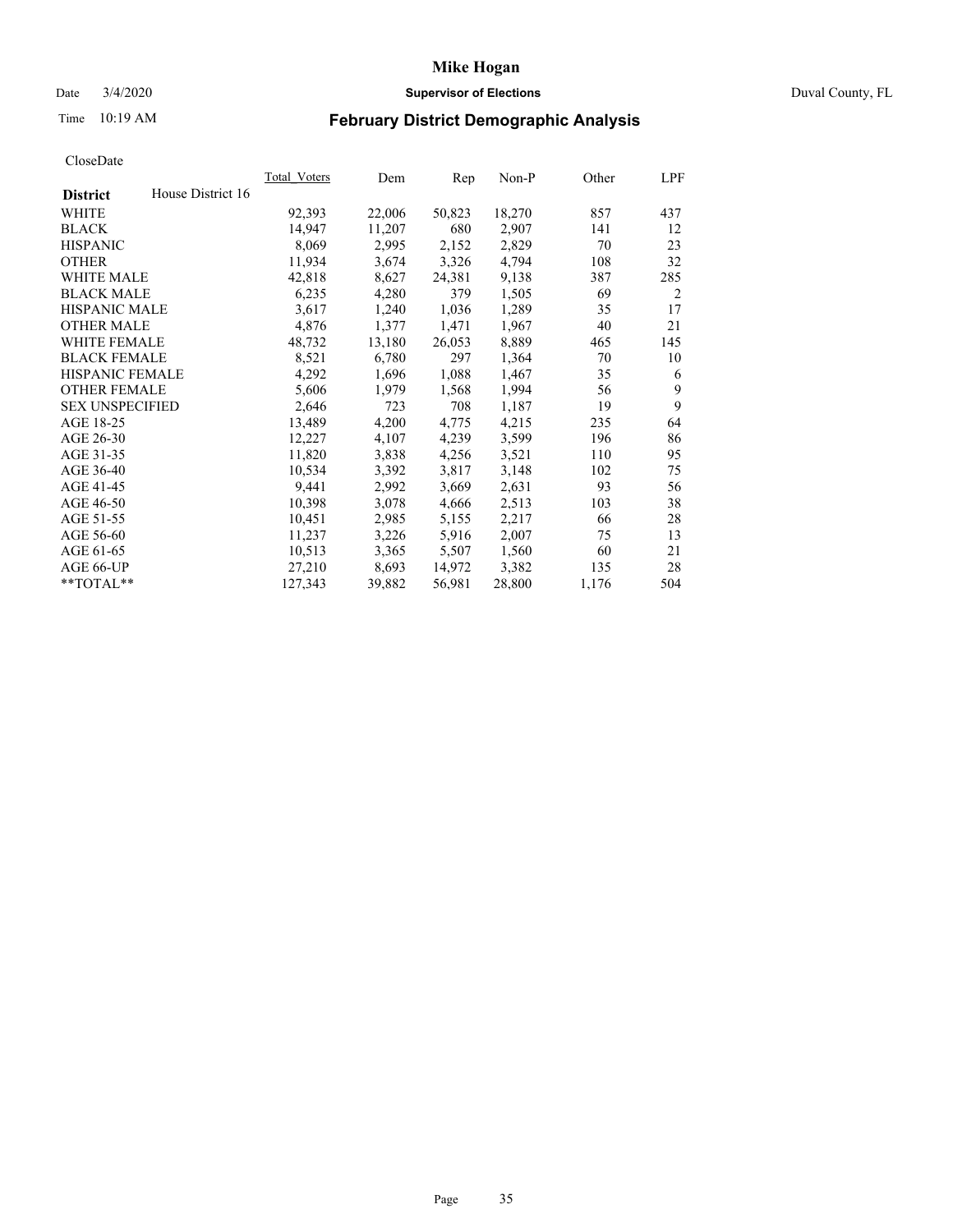## Date 3/4/2020 **Supervisor of Elections** Duval County, FL

# Time 10:19 AM **February District Demographic Analysis**

|                        |                     | <b>Total Voters</b> | Dem    | Rep    | $Non-P$ | Other | LPF            |
|------------------------|---------------------|---------------------|--------|--------|---------|-------|----------------|
| <b>District</b>        | School Board Dist 1 |                     |        |        |         |       |                |
| WHITE                  |                     | 53,777              | 11,593 | 30,676 | 10,830  | 464   | 214            |
| <b>BLACK</b>           |                     | 22,986              | 17,907 | 961    | 3,947   | 155   | 16             |
| <b>HISPANIC</b>        |                     | 5,738               | 2,255  | 1,425  | 2,010   | 41    | 7              |
| <b>OTHER</b>           |                     | 7,844               | 2,366  | 2,228  | 3,172   | 53    | 25             |
| WHITE MALE             |                     | 25,422              | 4,594  | 15,033 | 5,431   | 231   | 133            |
| <b>BLACK MALE</b>      |                     | 9,518               | 6,880  | 522    | 2,016   | 87    | 13             |
| <b>HISPANIC MALE</b>   |                     | 2,590               | 919    | 716    | 929     | 22    | 4              |
| <b>OTHER MALE</b>      |                     | 3,005               | 841    | 967    | 1,164   | 19    | 14             |
| <b>WHITE FEMALE</b>    |                     | 27,748              | 6,877  | 15,333 | 5,229   | 230   | 79             |
| <b>BLACK FEMALE</b>    |                     | 13,046              | 10,730 | 425    | 1,821   | 67    | 3              |
| HISPANIC FEMALE        |                     | 3,000               | 1,279  | 673    | 1,026   | 19    | 3              |
| <b>OTHER FEMALE</b>    |                     | 3,552               | 1,228  | 1,019  | 1,265   | 32    | 8              |
| <b>SEX UNSPECIFIED</b> |                     | 2,462               | 772    | 602    | 1,077   | 6     | 5              |
| AGE 18-25              |                     | 10,429              | 3,902  | 2,883  | 3,457   | 149   | 38             |
| AGE 26-30              |                     | 8,502               | 3,311  | 2,424  | 2,630   | 94    | 43             |
| AGE 31-35              |                     | 8,624               | 3,323  | 2,627  | 2,554   | 84    | 36             |
| AGE 36-40              |                     | 8,107               | 3,103  | 2,562  | 2,319   | 76    | 47             |
| AGE 41-45              |                     | 7,157               | 2,759  | 2,476  | 1,838   | 54    | 30             |
| AGE 46-50              |                     | 7,646               | 3,024  | 2,967  | 1,580   | 54    | 21             |
| AGE 51-55              |                     | 7,907               | 2,951  | 3,450  | 1,434   | 56    | 16             |
| AGE 56-60              |                     | 8,333               | 2,983  | 3,974  | 1,304   | 58    | 14             |
| AGE 61-65              |                     | 7,399               | 2,783  | 3,525  | 1,049   | 38    | $\overline{4}$ |
| AGE 66-UP              |                     | 16,215              | 5,971  | 8.399  | 1,782   | 50    | 13             |
| **TOTAL**              |                     | 90,345              | 34,121 | 35,290 | 19,959  | 713   | 262            |
|                        |                     |                     |        |        |         |       |                |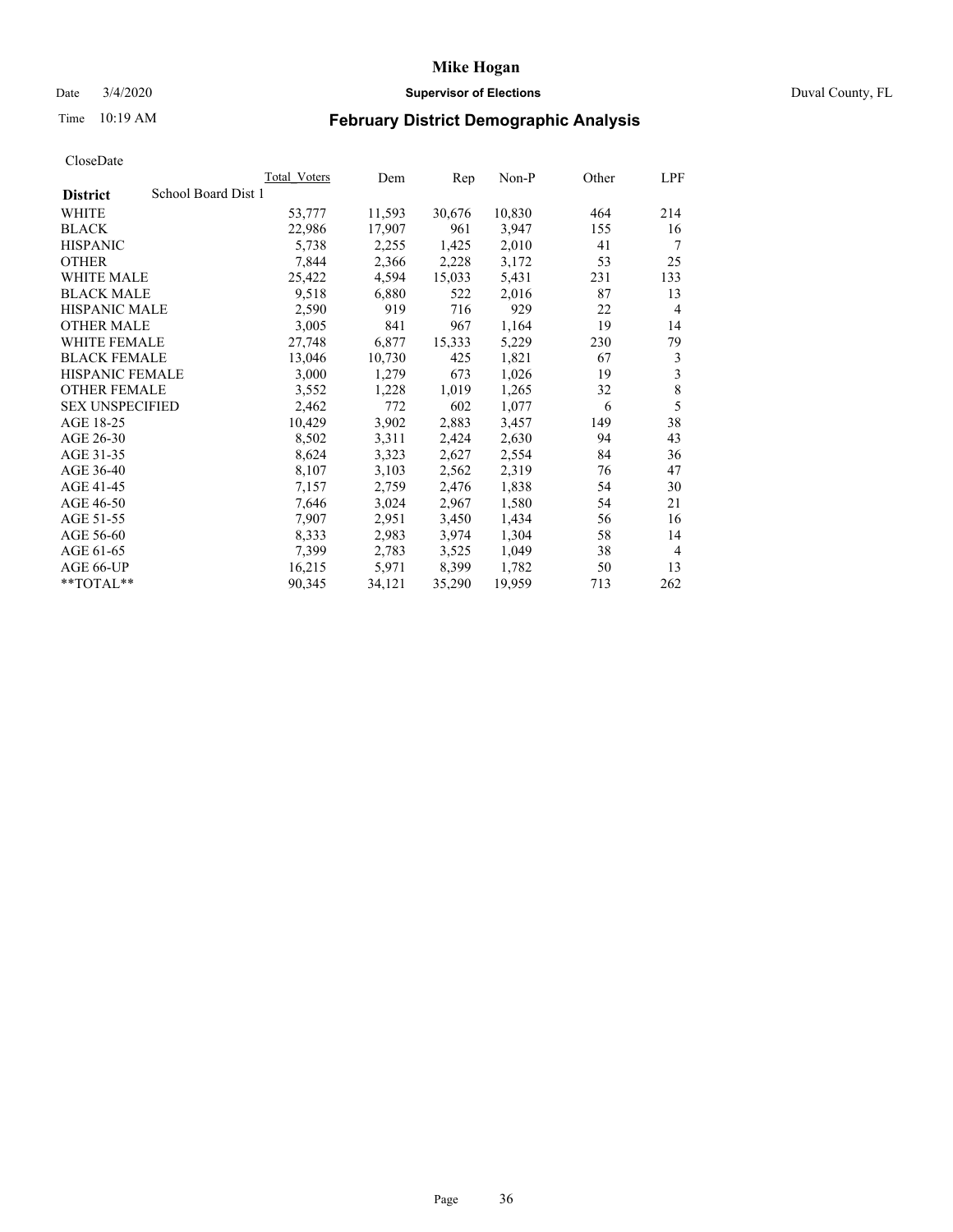## Date 3/4/2020 **Supervisor of Elections** Duval County, FL

# Time 10:19 AM **February District Demographic Analysis**

|                                        | Total Voters | Dem    | Rep    | Non-P  | Other | LPF            |
|----------------------------------------|--------------|--------|--------|--------|-------|----------------|
| School Board Dist 2<br><b>District</b> |              |        |        |        |       |                |
| WHITE                                  | 75,572       | 17,498 | 40,217 | 16,780 | 694   | 383            |
| <b>BLACK</b>                           | 7,121        | 5,276  | 387    | 1,390  | 56    | 12             |
| <b>HISPANIC</b>                        | 4,546        | 1,618  | 1,346  | 1,531  | 43    | 8              |
| <b>OTHER</b>                           | 8,664        | 2,352  | 2,797  | 3,424  | 62    | 29             |
| WHITE MALE                             | 35,904       | 6,676  | 20,106 | 8,521  | 341   | 260            |
| <b>BLACK MALE</b>                      | 3,243        | 2,203  | 230    | 769    | 33    | 8              |
| <b>HISPANIC MALE</b>                   | 2,023        | 610    | 651    | 732    | 26    | $\overline{4}$ |
| <b>OTHER MALE</b>                      | 3,397        | 860    | 1,158  | 1,338  | 26    | 15             |
| <b>WHITE FEMALE</b>                    | 38,871       | 10,646 | 19,742 | 8,013  | 351   | 119            |
| <b>BLACK FEMALE</b>                    | 3,769        | 2,999  | 150    | 594    | 23    | 3              |
| <b>HISPANIC FEMALE</b>                 | 2,418        | 970    | 673    | 756    | 15    | 4              |
| <b>OTHER FEMALE</b>                    | 4,056        | 1,235  | 1,363  | 1,421  | 28    | 9              |
| <b>SEX UNSPECIFIED</b>                 | 2,219        | 545    | 674    | 978    | 12    | 10             |
| AGE 18-25                              | 9,554        | 2,694  | 3,443  | 3,200  | 164   | 53             |
| AGE 26-30                              | 9,042        | 2,517  | 3,520  | 2,827  | 112   | 66             |
| AGE 31-35                              | 8,864        | 2,488  | 3,344  | 2,844  | 104   | 84             |
| AGE 36-40                              | 8,750        | 2,400  | 3,494  | 2,709  | 82    | 65             |
| AGE 41-45                              | 7,303        | 2,004  | 3,091  | 2,097  | 63    | 48             |
| AGE 46-50                              | 7,993        | 2,071  | 3,840  | 1,961  | 75    | 46             |
| AGE 51-55                              | 8,043        | 2,025  | 4,279  | 1,663  | 53    | 23             |
| AGE 56-60                              | 8,864        | 2,262  | 4,845  | 1,684  | 53    | 20             |
| AGE 61-65                              | 8,141        | 2,416  | 4,271  | 1,390  | 50    | 14             |
| AGE 66-UP                              | 19,334       | 5,861  | 10,614 | 2,748  | 98    | 13             |
| $*$ $TOTAL**$                          | 95,903       | 26,744 | 44,747 | 23,125 | 855   | 432            |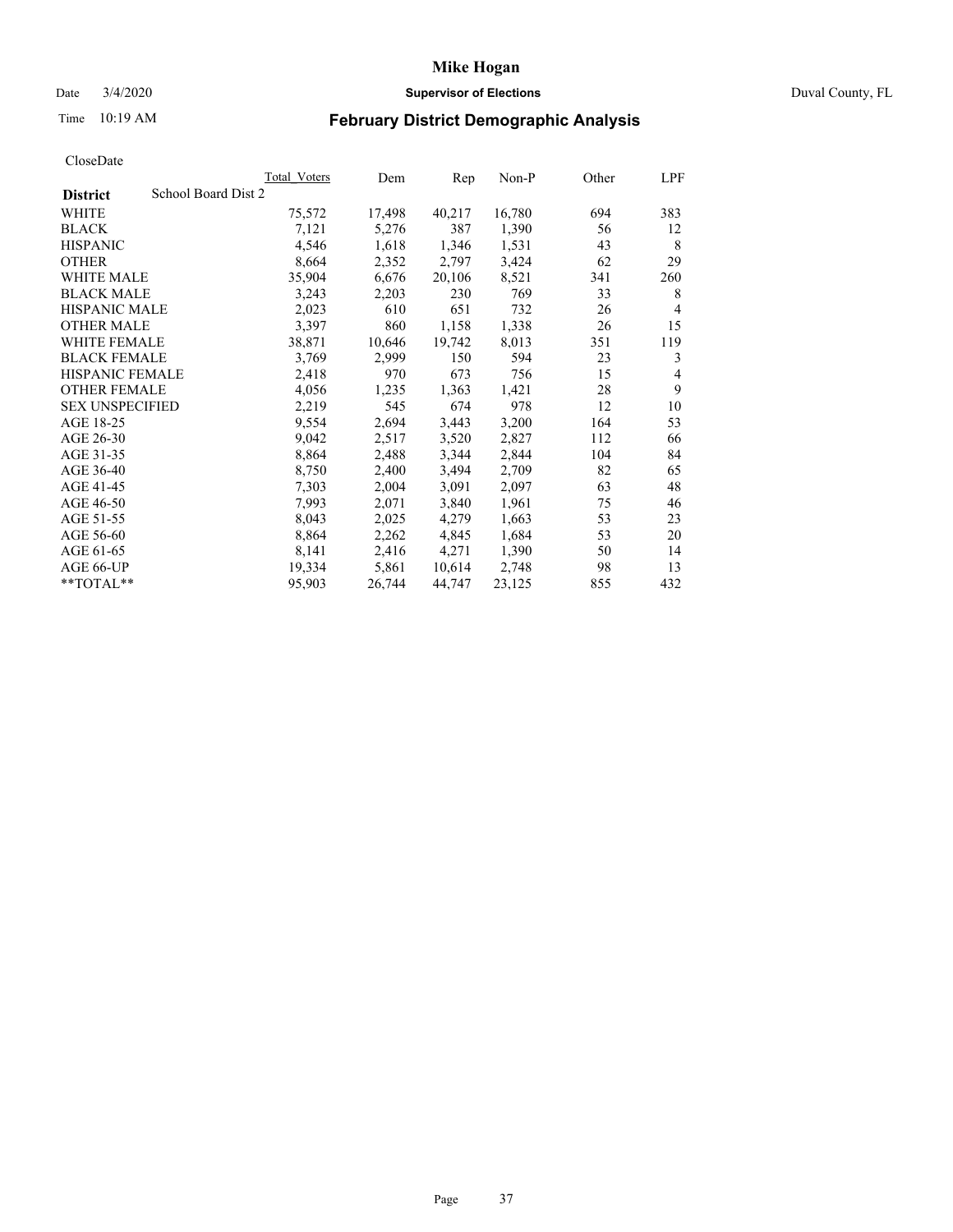## Date 3/4/2020 **Supervisor of Elections** Duval County, FL

# Time 10:19 AM **February District Demographic Analysis**

|                                        | Total Voters | Dem    | Rep    | Non-P  | Other | LPF |
|----------------------------------------|--------------|--------|--------|--------|-------|-----|
| School Board Dist 3<br><b>District</b> |              |        |        |        |       |     |
| WHITE                                  | 54,292       | 14,640 | 27,558 | 11,313 | 488   | 293 |
| <b>BLACK</b>                           | 14,063       | 10,820 | 595    | 2,537  | 95    | 16  |
| <b>HISPANIC</b>                        | 6,255        | 2,553  | 1,363  | 2,281  | 45    | 13  |
| <b>OTHER</b>                           | 8,234        | 2,589  | 2,052  | 3,519  | 56    | 18  |
| WHITE MALE                             | 25,233       | 5,866  | 13,308 | 5,624  | 243   | 192 |
| <b>BLACK MALE</b>                      | 5,766        | 4,120  | 301    | 1,285  | 48    | 12  |
| <b>HISPANIC MALE</b>                   | 2,756        | 1,050  | 689    | 990    | 20    | 7   |
| <b>OTHER MALE</b>                      | 3,253        | 956    | 908    | 1,354  | 26    | 9   |
| <b>WHITE FEMALE</b>                    | 28,412       | 8,604  | 13,978 | 5,492  | 242   | 96  |
| <b>BLACK FEMALE</b>                    | 8,083        | 6,549  | 285    | 1,199  | 46    | 4   |
| HISPANIC FEMALE                        | 3,332        | 1,447  | 636    | 1,218  | 25    | 6   |
| <b>OTHER FEMALE</b>                    | 3,648        | 1,318  | 932    | 1,368  | 23    | 7   |
| <b>SEX UNSPECIFIED</b>                 | 2,359        | 691    | 531    | 1,119  | 11    | 7   |
| AGE 18-25                              | 8,779        | 3,222  | 2,374  | 3,009  | 145   | 29  |
| AGE 26-30                              | 8,733        | 3,134  | 2,540  | 2,874  | 114   | 71  |
| AGE 31-35                              | 8,214        | 3,132  | 2,439  | 2,517  | 76    | 50  |
| AGE 36-40                              | 6,931        | 2,598  | 2,128  | 2,081  | 75    | 49  |
| AGE 41-45                              | 5,921        | 2,166  | 1,917  | 1,734  | 60    | 44  |
| AGE 46-50                              | 6,422        | 2,290  | 2,475  | 1,578  | 47    | 32  |
| AGE 51-55                              | 6,691        | 2,329  | 2,893  | 1,418  | 34    | 17  |
| AGE 56-60                              | 7,493        | 2,678  | 3,362  | 1,382  | 49    | 22  |
| AGE 61-65                              | 7,025        | 2,652  | 3,260  | 1,071  | 33    | 9   |
| AGE 66-UP                              | 16,619       | 6,392  | 8,176  | 1,984  | 50    | 17  |
| **TOTAL**                              | 82,844       | 30,602 | 31,568 | 19,650 | 684   | 340 |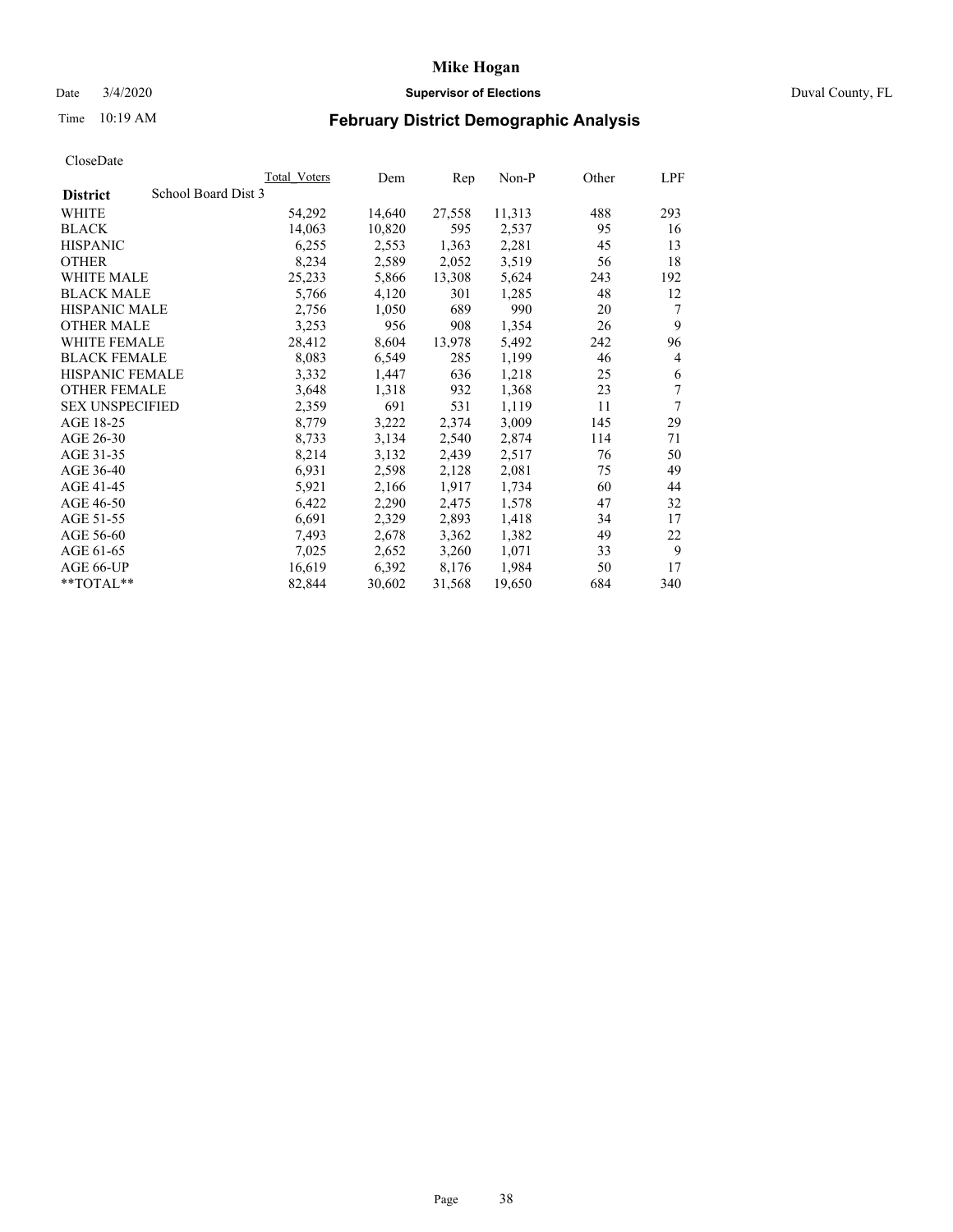## Date 3/4/2020 **Supervisor of Elections** Duval County, FL

# Time 10:19 AM **February District Demographic Analysis**

| <b>Total Voters</b> | Dem    | Rep    | Non-P  | Other | LPF            |
|---------------------|--------|--------|--------|-------|----------------|
| School Board Dist 4 |        |        |        |       |                |
| 23,591              | 5,929  | 12,262 | 5,028  | 245   | 127            |
| 53,504              | 45,572 | 1,475  | 6,253  | 179   | 25             |
| 2,140               | 946    | 406    | 757    | 21    | 10             |
| 5,175               | 2,269  | 650    | 2,212  | 26    | 18             |
| 11,386              | 2,466  | 6,221  | 2,489  | 120   | 90             |
| 21,492              | 17,430 | 786    | 3,160  | 100   | 16             |
| 980                 | 401    | 216    | 348    | 7     | 8              |
| 1,782               | 766    | 266    | 732    | 8     | 10             |
| 11,910              | 3,392  | 5,909  | 2,448  | 124   | 37             |
| 31,131              | 27,490 | 668    | 2,888  | 77    | 8              |
| 1,112               | 529    | 182    | 385    | 14    | $\overline{c}$ |
| 2,149               | 1,124  | 298    | 711    | 9     | 7              |
| 2,467               | 1,118  | 247    | 1,088  | 12    | $\overline{2}$ |
| 10,175              | 5,708  | 1,204  | 3,153  | 86    | 24             |
| 8,001               | 4,832  | 1,098  | 1,987  | 49    | 35             |
| 7,770               | 4,762  | 1,143  | 1,766  | 60    | 39             |
| 7,355               | 4,716  | 1,102  | 1,463  | 53    | 21             |
| 6,628               | 4,310  | 1,062  | 1,206  | 35    | 15             |
| 7,231               | 4,601  | 1,408  | 1,172  | 39    | 11             |
| 7,206               | 4,732  | 1,494  | 920    | 47    | 13             |
| 7,795               | 5,182  | 1,655  | 908    | 42    | 8              |
| 7,299               | 5,093  | 1,465  | 712    | 22    | 7              |
| 14,927              | 10,774 | 3,160  | 949    | 37    | 7              |
| 84,410              | 54,716 | 14,793 | 14,250 | 471   | 180            |
|                     |        |        |        |       |                |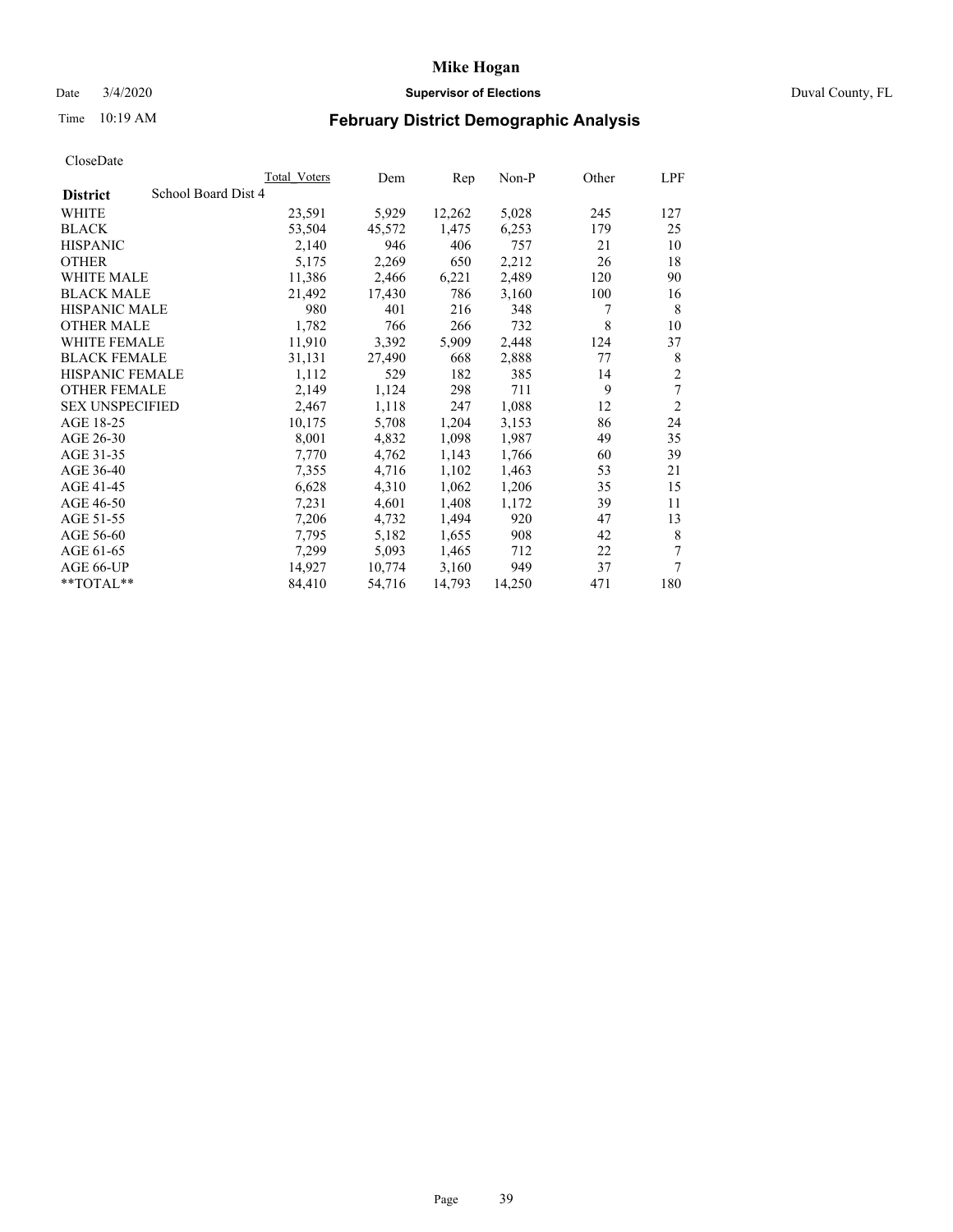## Date 3/4/2020 **Supervisor of Elections** Duval County, FL

# Time 10:19 AM **February District Demographic Analysis**

|                                        | Total Voters | Dem    | Rep    | Non-P  | Other | LPF |
|----------------------------------------|--------------|--------|--------|--------|-------|-----|
| School Board Dist 5<br><b>District</b> |              |        |        |        |       |     |
| WHITE                                  | 23,524       | 6,387  | 11,359 | 5,377  | 277   | 124 |
| <b>BLACK</b>                           | 47,575       | 39,830 | 1,390  | 6,133  | 197   | 25  |
| <b>HISPANIC</b>                        | 3,537        | 1,509  | 602    | 1,382  | 35    | 9   |
| <b>OTHER</b>                           | 6,206        | 2,330  | 1,160  | 2,653  | 50    | 13  |
| WHITE MALE                             | 10,825       | 2,534  | 5,546  | 2,526  | 135   | 84  |
| <b>BLACK MALE</b>                      | 18,478       | 14,706 | 694    | 2,960  | 103   | 15  |
| <b>HISPANIC MALE</b>                   | 1,582        | 593    | 324    | 638    | 21    | 6   |
| <b>OTHER MALE</b>                      | 2,220        | 802    | 465    | 934    | 14    | 5   |
| WHITE FEMALE                           | 12,403       | 3,768  | 5,704  | 2,754  | 138   | 39  |
| <b>BLACK FEMALE</b>                    | 28,296       | 24,525 | 665    | 3,004  | 92    | 10  |
| HISPANIC FEMALE                        | 1,861        | 875    | 266    | 706    | 11    | 3   |
| <b>OTHER FEMALE</b>                    | 2,796        | 1,174  | 586    | 998    | 32    | 6   |
| <b>SEX UNSPECIFIED</b>                 | 2,381        | 1,079  | 261    | 1,025  | 13    | 3   |
| AGE 18-25                              | 9,808        | 5,282  | 1,088  | 3,290  | 127   | 21  |
| AGE 26-30                              | 8,389        | 4,888  | 1,107  | 2,276  | 75    | 43  |
| AGE 31-35                              | 7,743        | 4,702  | 972    | 1,962  | 79    | 28  |
| AGE 36-40                              | 6,930        | 4,282  | 980    | 1,598  | 52    | 18  |
| AGE 41-45                              | 6,119        | 3,812  | 965    | 1,276  | 51    | 15  |
| AGE 46-50                              | 6,497        | 4,045  | 1,184  | 1,212  | 40    | 16  |
| AGE 51-55                              | 6,450        | 4,073  | 1,278  | 1,054  | 36    | 9   |
| AGE 56-60                              | 7,200        | 4,546  | 1,652  | 958    | 40    | 4   |
| AGE 61-65                              | 6,565        | 4,192  | 1,557  | 786    | 25    | 5   |
| AGE 66-UP                              | 15,117       | 10,220 | 3,727  | 1,125  | 33    | 12  |
| **TOTAL**                              | 80,842       | 50,056 | 14,511 | 15,545 | 559   | 171 |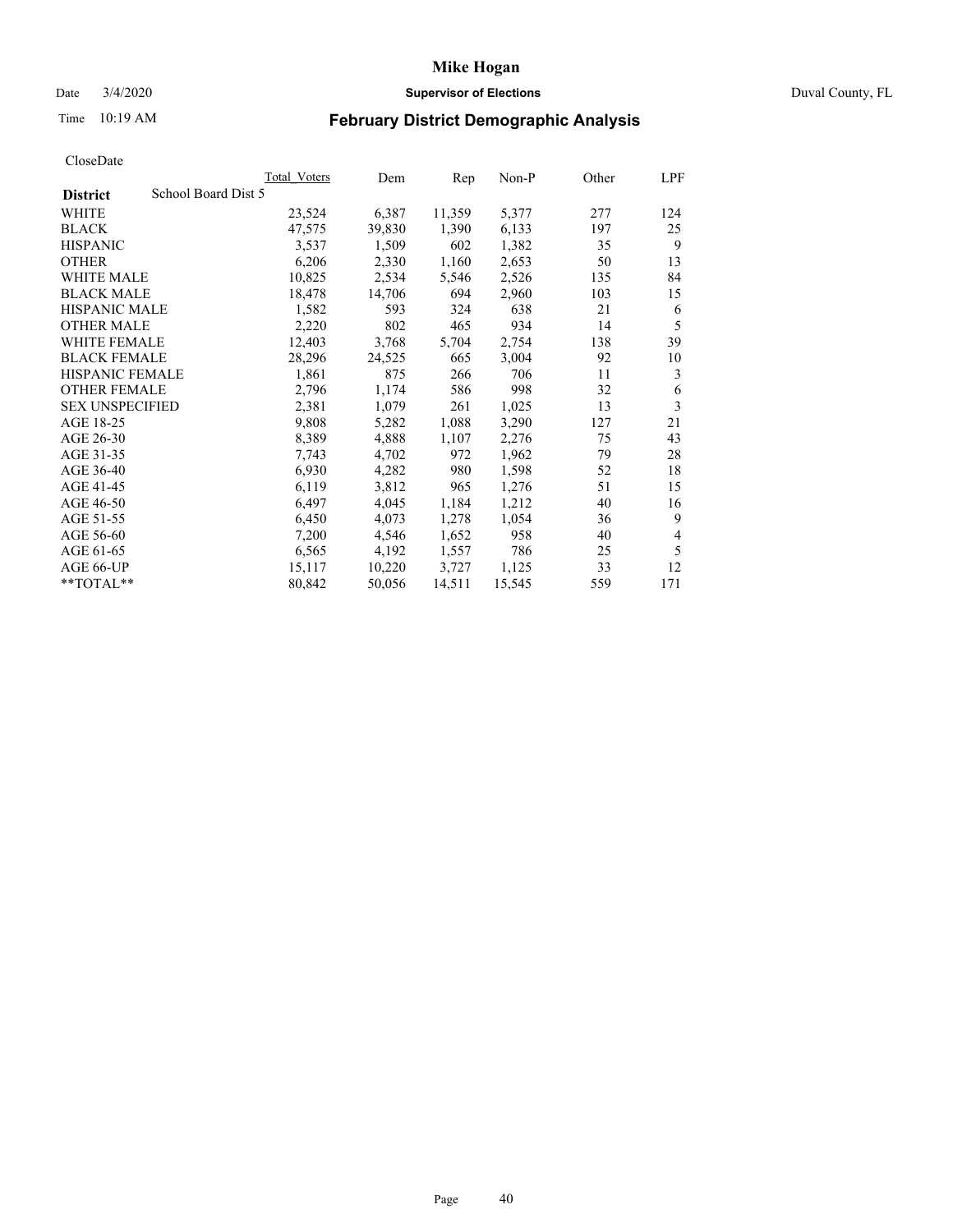## Date 3/4/2020 **Supervisor of Elections** Duval County, FL

# Time 10:19 AM **February District Demographic Analysis**

|                        |                     | Total Voters | Dem    | Rep    | $Non-P$ | Other | LPF            |
|------------------------|---------------------|--------------|--------|--------|---------|-------|----------------|
| <b>District</b>        | School Board Dist 6 |              |        |        |         |       |                |
| WHITE                  |                     | 58,488       | 14,512 | 32,226 | 10,872  | 588   | 290            |
| <b>BLACK</b>           |                     | 20,136       | 15,759 | 887    | 3,345   | 135   | 10             |
| <b>HISPANIC</b>        |                     | 4,952        | 2,024  | 1,130  | 1,733   | 54    | 11             |
| <b>OTHER</b>           |                     | 6,784        | 2,043  | 2,010  | 2,635   | 73    | 23             |
| WHITE MALE             |                     | 27,311       | 5,806  | 15,664 | 5,374   | 289   | 178            |
| <b>BLACK MALE</b>      |                     | 8,336        | 6,095  | 481    | 1,678   | 76    | 6              |
| <b>HISPANIC MALE</b>   |                     | 2,295        | 867    | 597    | 803     | 24    | $\overline{4}$ |
| <b>OTHER MALE</b>      |                     | 2,587        | 738    | 847    | 953     | 35    | 14             |
| <b>WHITE FEMALE</b>    |                     | 30,514       | 8,566  | 16,205 | 5,344   | 294   | 105            |
| <b>BLACK FEMALE</b>    |                     | 11,447       | 9,424  | 384    | 1,576   | 59    | $\overline{4}$ |
| HISPANIC FEMALE        |                     | 2,545        | 1,102  | 510    | 897     | 30    | 6              |
| <b>OTHER FEMALE</b>    |                     | 3,118        | 1,048  | 962    | 1,073   | 29    | 6              |
| <b>SEX UNSPECIFIED</b> |                     | 2,204        | 692    | 602    | 885     | 14    | 11             |
| AGE 18-25              |                     | 9,366        | 3,331  | 2,756  | 3,085   | 163   | 31             |
| AGE 26-30              |                     | 8,769        | 3,332  | 2,756  | 2,501   | 125   | 55             |
| AGE 31-35              |                     | 8,958        | 3,488  | 2,915  | 2,389   | 107   | 59             |
| AGE 36-40              |                     | 8,126        | 3,234  | 2,594  | 2,136   | 95    | 67             |
| AGE 41-45              |                     | 7,070        | 2,773  | 2,472  | 1,717   | 75    | 33             |
| AGE 46-50              |                     | 7,545        | 2,896  | 3,090  | 1,461   | 72    | 26             |
| AGE 51-55              |                     | 7,861        | 3,024  | 3,378  | 1,394   | 48    | 17             |
| AGE 56-60              |                     | 8,393        | 3,165  | 3,945  | 1,216   | 50    | 17             |
| AGE 61-65              |                     | 7,563        | 2,915  | 3,656  | 942     | 33    | 17             |
| AGE 66-UP              |                     | 16,691       | 6,171  | 8,689  | 1,737   | 82    | 12             |
| **TOTAL**              |                     | 90,360       | 34,338 | 36,253 | 18,585  | 850   | 334            |
|                        |                     |              |        |        |         |       |                |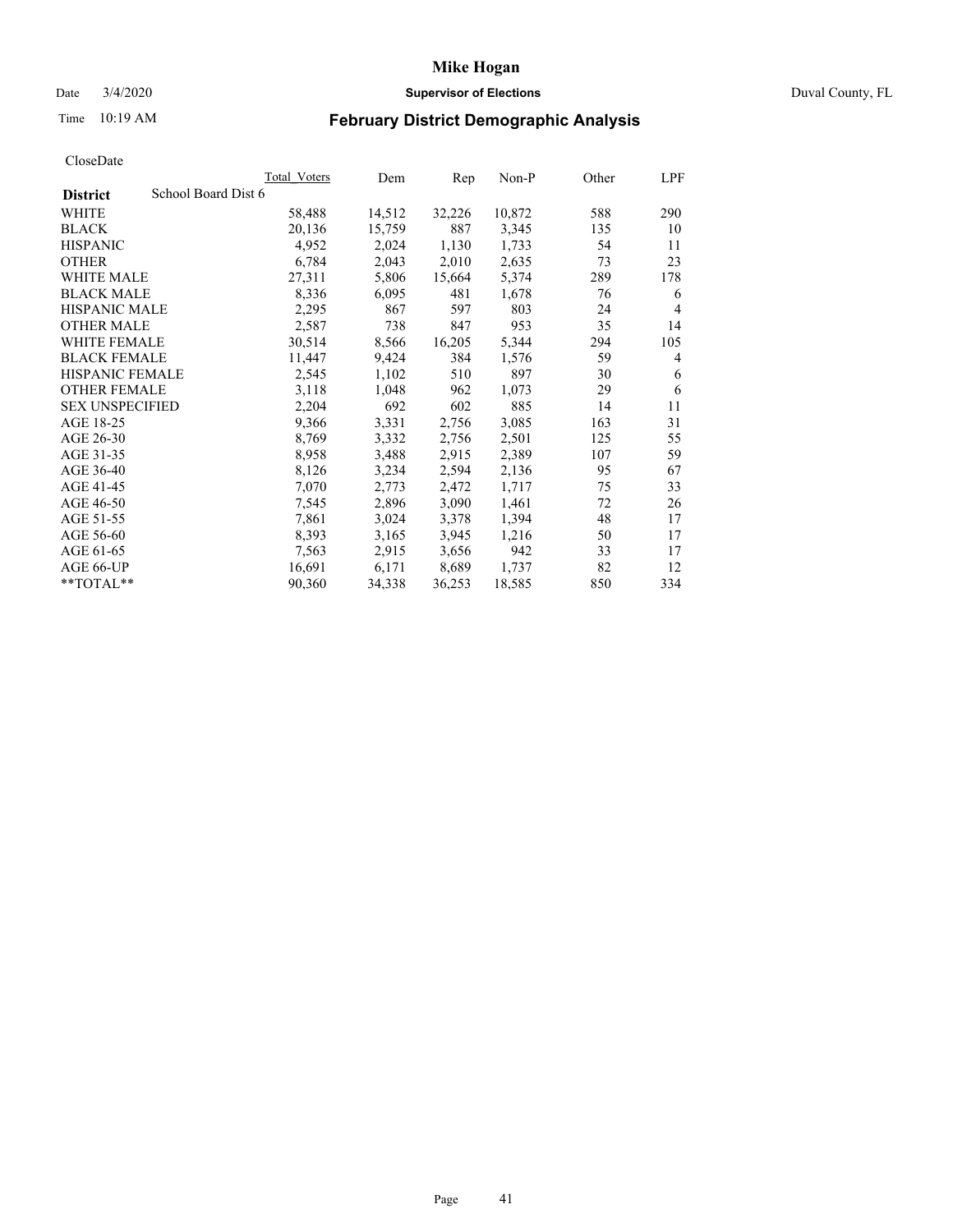## Date 3/4/2020 **Supervisor of Elections** Duval County, FL

# Time 10:19 AM **February District Demographic Analysis**

|                                        | Total Voters | Dem    | Rep    | Non-P  | Other | LPF         |
|----------------------------------------|--------------|--------|--------|--------|-------|-------------|
| School Board Dist 7<br><b>District</b> |              |        |        |        |       |             |
| WHITE                                  | 76,344       | 17,452 | 42,135 | 15,609 | 776   | 372         |
| <b>BLACK</b>                           | 11,517       | 8,500  | 551    | 2,329  | 127   | 10          |
| <b>HISPANIC</b>                        | 6,717        | 2,458  | 1,833  | 2,342  | 63    | 21          |
| <b>OTHER</b>                           | 10,661       | 3,249  | 2,939  | 4,344  | 97    | 32          |
| WHITE MALE                             | 35,391       | 6,747  | 20,297 | 7.762  | 343   | 242         |
| <b>BLACK MALE</b>                      | 4,838        | 3,245  | 314    | 1,213  | 65    | 1           |
| <b>HISPANIC MALE</b>                   | 2,993        | 1,000  | 871    | 1,076  | 32    | 14          |
| <b>OTHER MALE</b>                      | 4,345        | 1,217  | 1,269  | 1,801  | 36    | 22          |
| <b>WHITE FEMALE</b>                    | 40,177       | 10,532 | 21,481 | 7,613  | 425   | 126         |
| <b>BLACK FEMALE</b>                    | 6,517        | 5,134  | 229    | 1,084  | 61    | 9           |
| HISPANIC FEMALE                        | 3,584        | 1,402  | 938    | 1,207  | 31    | 6           |
| <b>OTHER FEMALE</b>                    | 5,013        | 1,745  | 1,409  | 1,800  | 51    | $\,$ 8 $\,$ |
| <b>SEX UNSPECIFIED</b>                 | 2,381        | 637    | 650    | 1,068  | 19    | 7           |
| AGE 18-25                              | 12,424       | 3,889  | 4,358  | 3,892  | 224   | 61          |
| AGE 26-30                              | 10,542       | 3,446  | 3,713  | 3,134  | 183   | 66          |
| AGE 31-35                              | 9,787        | 3,013  | 3,613  | 2,972  | 101   | 88          |
| AGE 36-40                              | 8,706        | 2,715  | 3,190  | 2,643  | 89    | 69          |
| AGE 41-45                              | 7,900        | 2,426  | 3,121  | 2,229  | 77    | 47          |
| AGE 46-50                              | 8,673        | 2,450  | 3,955  | 2,136  | 99    | 33          |
| AGE 51-55                              | 8,606        | 2,334  | 4,332  | 1,862  | 57    | 21          |
| AGE 56-60                              | 9,098        | 2,457  | 4,877  | 1,697  | 59    | 8           |
| AGE 61-65                              | 8,291        | 2,491  | 4,441  | 1,286  | 53    | 20          |
| AGE 66-UP                              | 21,194       | 6,435  | 11,851 | 2,766  | 120   | 22          |
| **TOTAL**                              | 105,239      | 31,659 | 47,458 | 24,624 | 1,063 | 435         |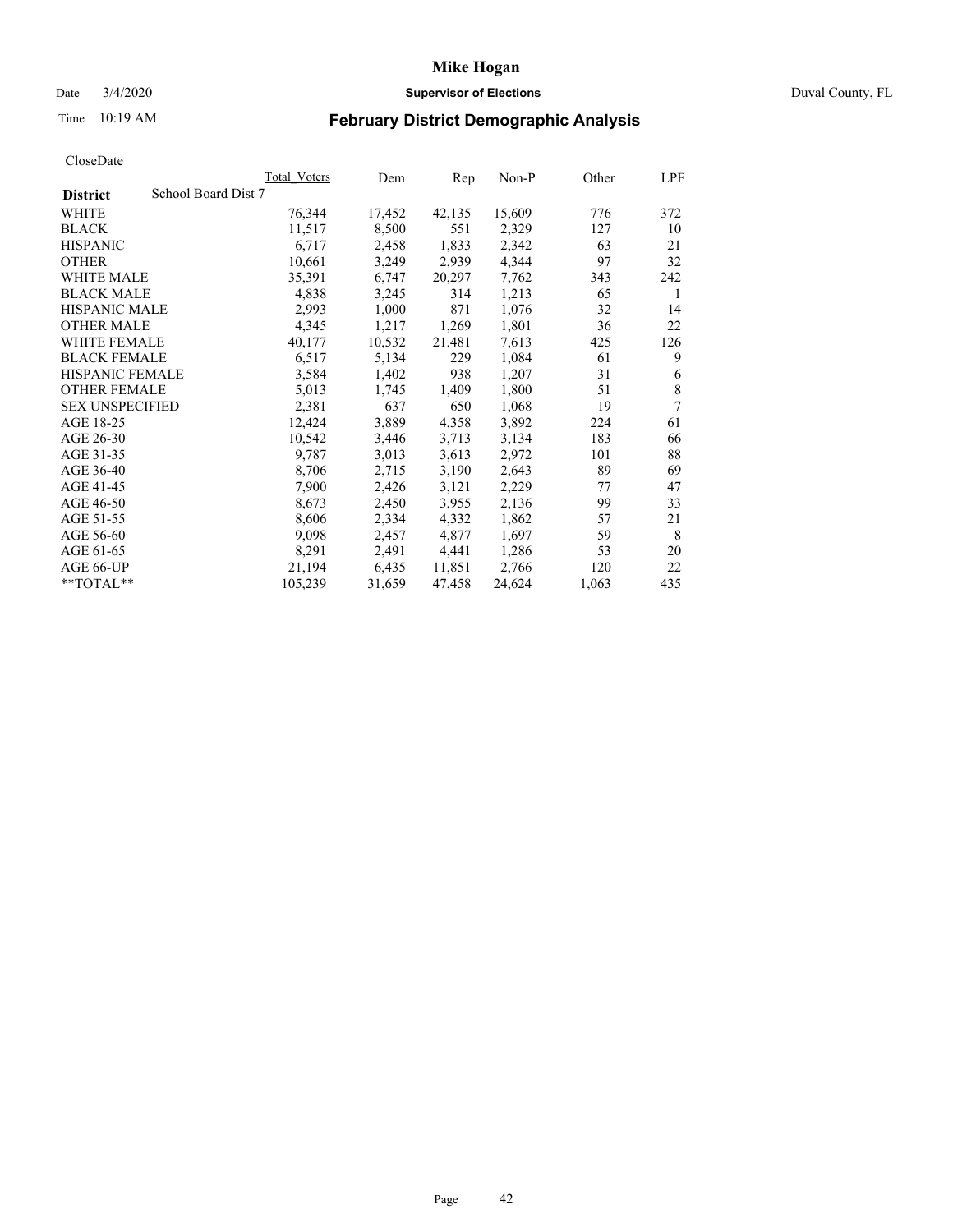### Date 3/4/2020 **Supervisor of Elections** Duval County, FL

# Time 10:19 AM **February District Demographic Analysis**

|                        |                       | <b>Total Voters</b> | Dem    | Rep     | $Non-P$ | Other | LPF   |
|------------------------|-----------------------|---------------------|--------|---------|---------|-------|-------|
| <b>District</b>        | Florida Senate Dist 4 |                     |        |         |         |       |       |
| WHITE                  |                       | 225,864             | 50,538 | 125,543 | 46,611  | 2,095 | 1,077 |
| <b>BLACK</b>           |                       | 39,464              | 29,945 | 1,857   | 7,305   | 327   | 30    |
| <b>HISPANIC</b>        |                       | 17,710              | 6,514  | 4,873   | 6,128   | 155   | 40    |
| <b>OTHER</b>           |                       | 28,548              | 8,227  | 8,581   | 11,430  | 222   | 88    |
| <b>WHITE MALE</b>      |                       | 106,459             | 19,685 | 61,635  | 23,429  | 1,010 | 700   |
| <b>BLACK MALE</b>      |                       | 17,110              | 11,982 | 1,071   | 3,864   | 177   | 16    |
| HISPANIC MALE          |                       | 7,989               | 2,632  | 2,391   | 2,855   | 84    | 27    |
| <b>OTHER MALE</b>      |                       | 11,388              | 3,061  | 3,658   | 4,529   | 91    | 49    |
| <b>WHITE FEMALE</b>    |                       | 117,031             | 30,364 | 62,748  | 22,480  | 1,075 | 364   |
| <b>BLACK FEMALE</b>    |                       | 21,796              | 17,582 | 761     | 3,293   | 147   | 13    |
| HISPANIC FEMALE        |                       | 9,320               | 3,736  | 2,393   | 3,110   | 69    | 12    |
| <b>OTHER FEMALE</b>    |                       | 13,238              | 4,331  | 4,082   | 4,688   | 109   | 28    |
| <b>SEX UNSPECIFIED</b> |                       | 7,252               | 1,851  | 2,115   | 3,223   | 37    | 26    |
| AGE 18-25              |                       | 33,843              | 10,387 | 11,789  | 10,933  | 577   | 157   |
| AGE 26-30              |                       | 29,279              | 9,019  | 10,700  | 8,949   | 408   | 203   |
| AGE 31-35              |                       | 28,748              | 8,808  | 10,666  | 8,746   | 300   | 228   |
| AGE 36-40              |                       | 27,198              | 8,381  | 10,203  | 8,157   | 267   | 190   |
| AGE 41-45              |                       | 24,008              | 7,497  | 9,595   | 6,565   | 208   | 143   |
| AGE 46-50              |                       | 26,382              | 7,920  | 12,035  | 6,074   | 245   | 108   |
| AGE 51-55              |                       | 26,666              | 7,679  | 13,435  | 5,313   | 173   | 66    |
| AGE 56-60              |                       | 28,443              | 8,031  | 15,159  | 5,035   | 173   | 45    |
| AGE 61-65              |                       | 25,787              | 8,062  | 13,564  | 3,971   | 149   | 41    |
| AGE 66-UP              |                       | 61,164              | 19,417 | 33,688  | 7,710   | 295   | 54    |
| $*$ TOTAL $*$          |                       | 311,586             | 95,224 | 140,854 | 71,474  | 2,799 | 1,235 |
|                        |                       |                     |        |         |         |       |       |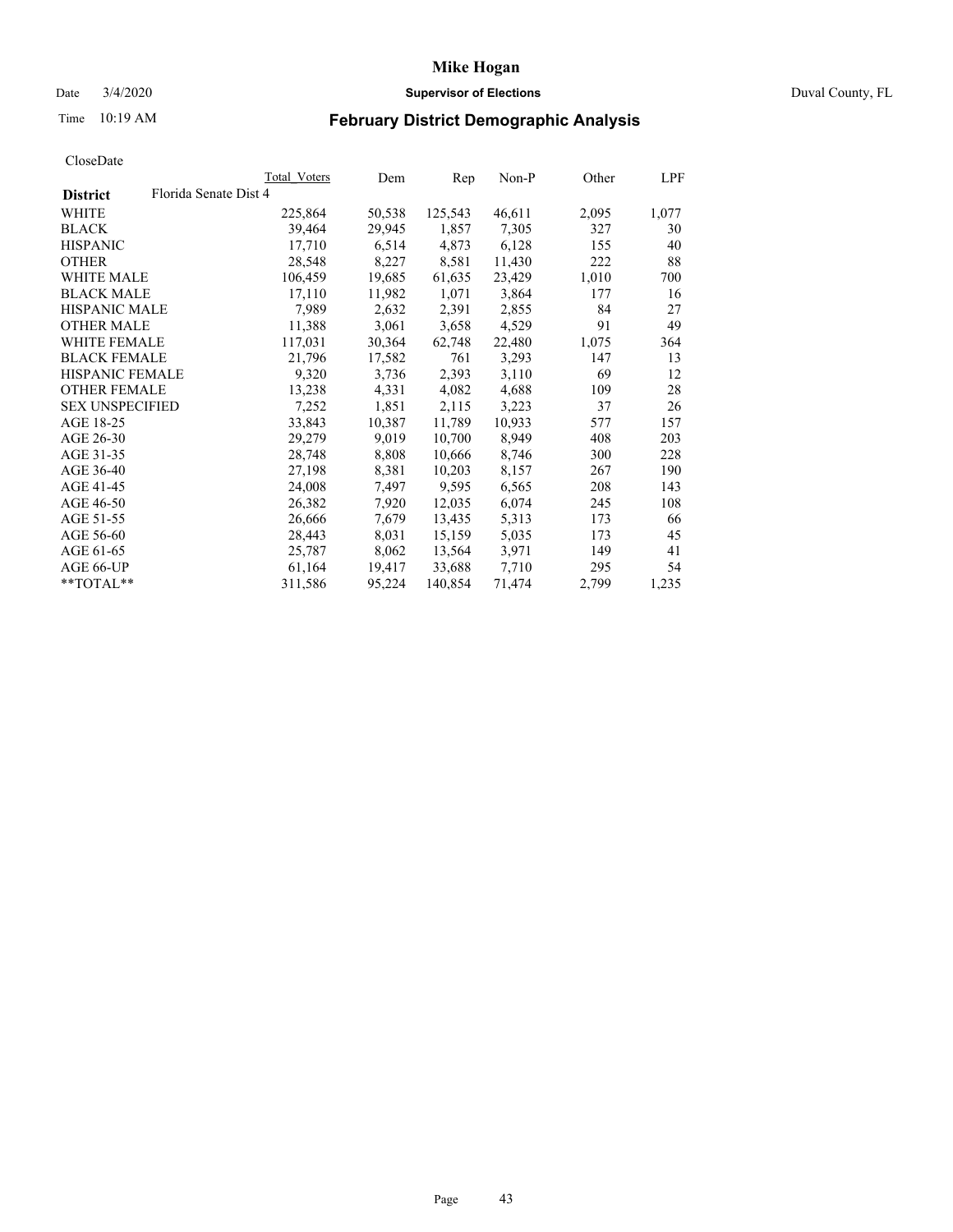## Date 3/4/2020 **Supervisor of Elections** Duval County, FL

# Time 10:19 AM **February District Demographic Analysis**

|                        | Total Voters          | Dem     | Rep    | $Non-P$ | Other | LPF  |
|------------------------|-----------------------|---------|--------|---------|-------|------|
| <b>District</b>        | Florida Senate Dist 6 |         |        |         |       |      |
| WHITE                  | 139,724               | 37,473  | 70,890 | 29,198  | 1,437 | 726  |
| <b>BLACK</b>           | 137,438               | 113,719 | 4,389  | 18,629  | 617   | 84   |
| <b>HISPANIC</b>        | 16,175                | 6,849   | 3,232  | 5,908   | 147   | 39   |
| <b>OTHER</b>           | 25,020                | 8,971   | 5,255  | 10,529  | 195   | 70   |
| WHITE MALE             | 65,013                | 15,004  | 34,540 | 14,298  | 692   | 479. |
| <b>BLACK MALE</b>      | 54,561                | 42,697  | 2,257  | 9,217   | 335   | 55   |
| <b>HISPANIC MALE</b>   | 7,230                 | 2,808   | 1,673  | 2,661   | 68    | 20   |
| <b>OTHER MALE</b>      | 9,201                 | 3,119   | 2,222  | 3,747   | 73    | 40   |
| WHITE FEMALE           | 73,004                | 22,021  | 35,604 | 14,413  | 729   | 237  |
| <b>BLACK FEMALE</b>    | 80,493                | 69,269  | 2,045  | 8,873   | 278   | 28   |
| <b>HISPANIC FEMALE</b> | 8,532                 | 3,868   | 1,485  | 3,085   | 76    | 18   |
| <b>OTHER FEMALE</b>    | 11,094                | 4,541   | 2,487  | 3,948   | 95    | 23   |
| <b>SEX UNSPECIFIED</b> | 9,221                 | 3,683   | 1,452  | 4,017   | 50    | 19   |
| AGE 18-25              | 36,692                | 17,641  | 6,317  | 12,153  | 481   | 100  |
| AGE 26-30              | 32,699                | 16,441  | 6,458  | 9,280   | 344   | 176  |
| AGE 31-35              | 31,212                | 16,100  | 6,387  | 8,258   | 311   | 156  |
| AGE 36-40              | 27,707                | 14,667  | 5,847  | 6,792   | 255   | 146  |
| AGE 41-45              | 24,090                | 12,753  | 5,509  | 5,532   | 207   | 89   |
| AGE 46-50              | 25,625                | 13,457  | 6,884  | 5,026   | 181   | 77   |
| AGE 51-55              | 26,098                | 13,789  | 7,669  | 4,432   | 158   | 50   |
| AGE 56-60              | 28,733                | 15,242  | 9,151  | 4,114   | 178   | 48   |
| AGE 61-65              | 26,496                | 14,480  | 8,611  | 3,265   | 105   | 35   |
| AGE 66-UP              | 58,933                | 32,407  | 20,928 | 5,381   | 175   | 42   |
| $*$ TOTAL $*$          | 318,357               | 167,012 | 83,766 | 64,264  | 2,396 | 919  |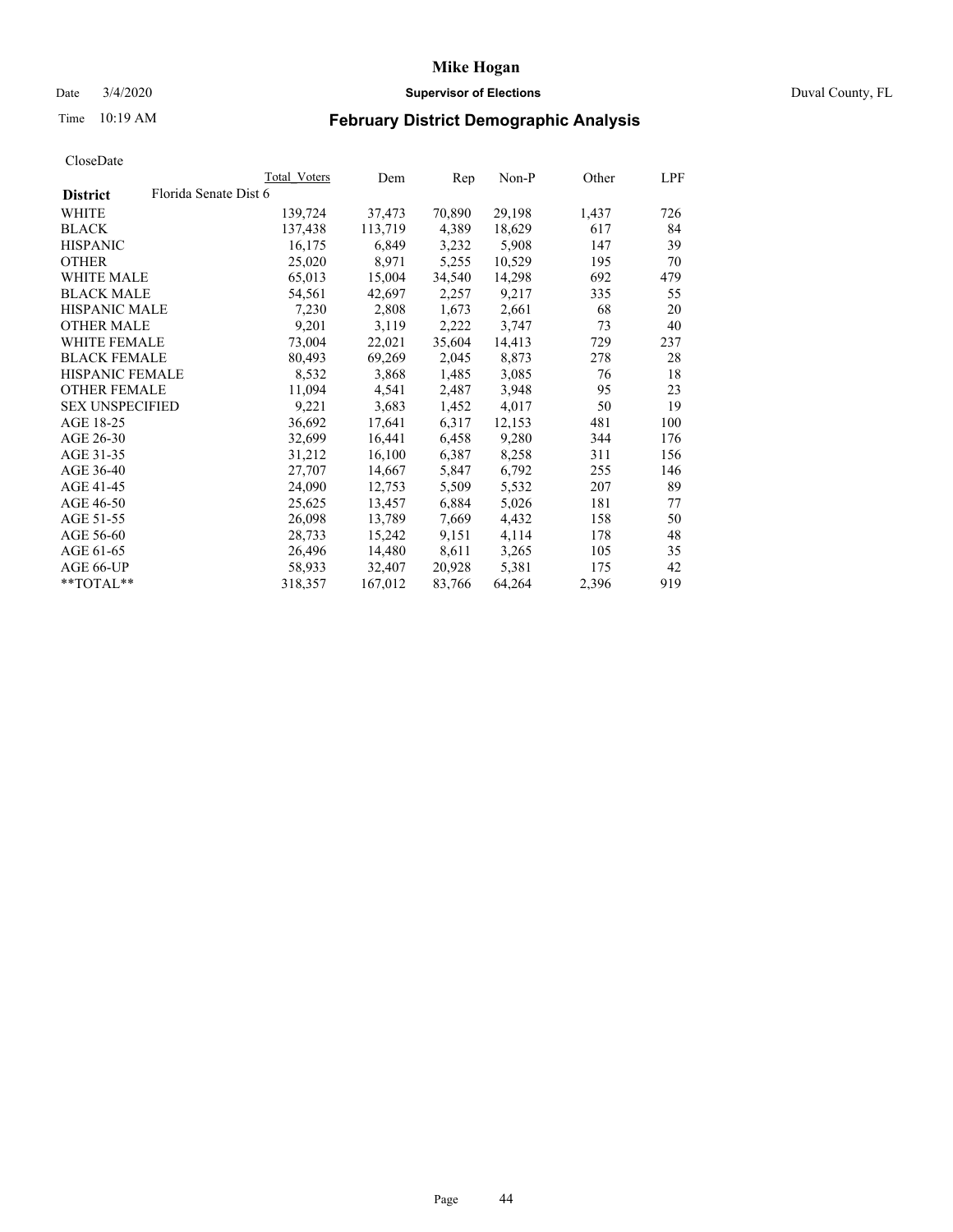## Date 3/4/2020 **Supervisor of Elections** Duval County, FL

# Time 10:19 AM **February District Demographic Analysis**

| CloseDate |
|-----------|
|-----------|

|                                          | Total Voters | Dem | Rep | Non-P | Other | LPF |
|------------------------------------------|--------------|-----|-----|-------|-------|-----|
| Florida Senate Dist 9<br><b>District</b> |              |     |     |       |       |     |
| WHITE                                    | 0            | 0   | 0   | 0     |       | 0   |
| <b>BLACK</b>                             |              |     | 0   |       |       |     |
| <b>HISPANIC</b>                          |              |     | 0   |       |       |     |
| <b>OTHER</b>                             |              |     |     |       |       |     |
| <b>WHITE MALE</b>                        |              |     |     |       |       |     |
| <b>BLACK MALE</b>                        |              |     |     |       |       |     |
| <b>HISPANIC MALE</b>                     |              |     |     |       |       |     |
| <b>OTHER MALE</b>                        |              |     |     |       |       |     |
| <b>WHITE FEMALE</b>                      |              |     |     |       |       |     |
| <b>BLACK FEMALE</b>                      |              |     |     |       |       |     |
| <b>HISPANIC FEMALE</b>                   |              |     |     |       |       |     |
| <b>OTHER FEMALE</b>                      |              |     |     |       |       |     |
| <b>SEX UNSPECIFIED</b>                   |              |     |     |       |       |     |
| AGE 18-25                                |              |     |     |       |       |     |
| AGE 26-30                                |              |     |     |       |       |     |
| AGE 31-35                                |              |     |     |       |       |     |
| AGE 36-40                                |              |     |     |       |       |     |
| AGE 41-45                                |              |     |     |       |       |     |
| AGE 46-50                                |              |     |     |       |       |     |
| AGE 51-55                                |              |     |     |       |       |     |
| AGE 56-60                                |              |     |     |       |       |     |
| AGE 61-65                                |              |     |     |       |       |     |
| AGE 66-UP                                |              |     |     |       |       |     |
| **TOTAL**                                |              |     |     |       |       |     |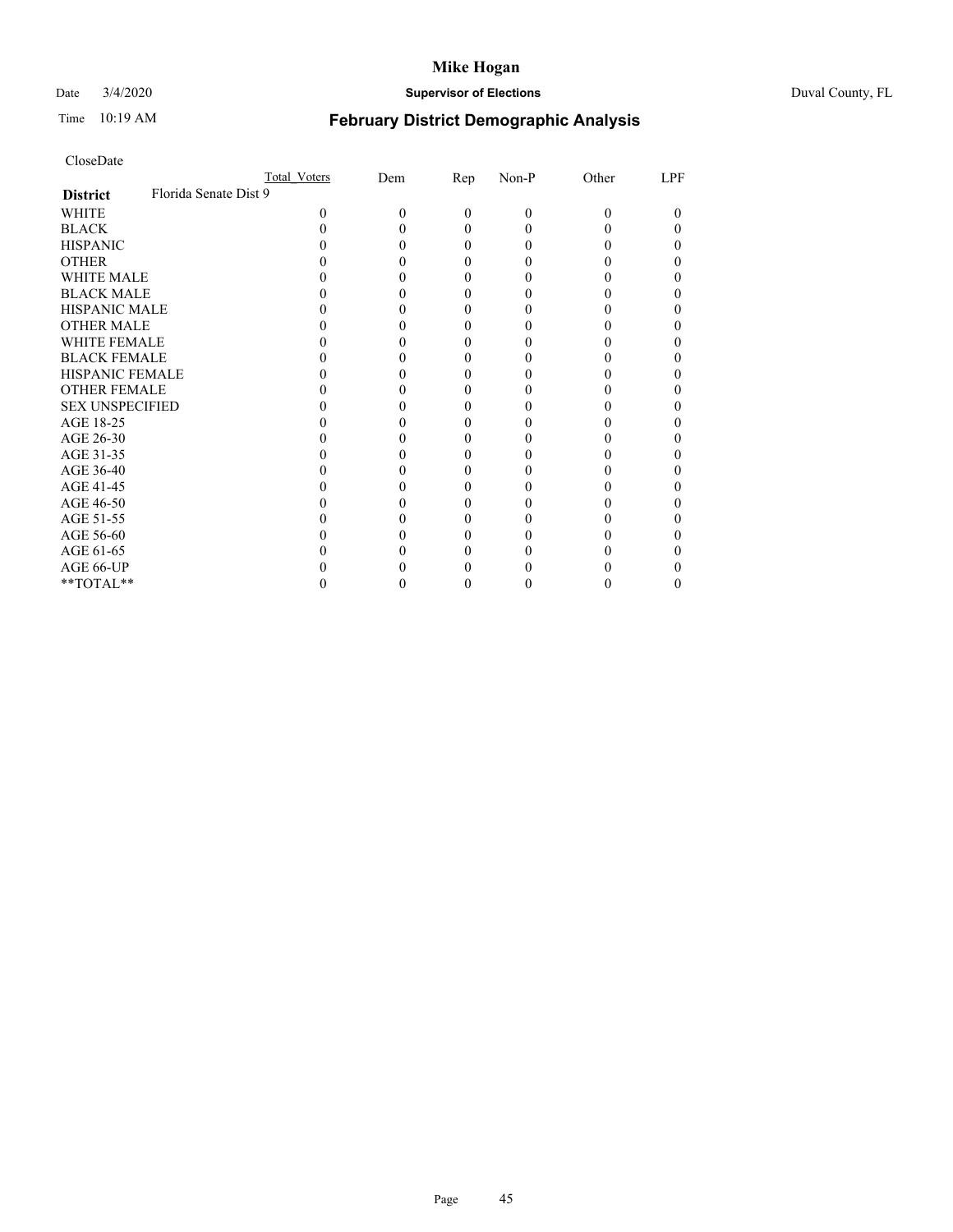# Date 3/4/2020 **Supervisor of Elections** Duval County, FL

# Time 10:19 AM **February District Demographic Analysis**

|                        | Total Voters                  | Dem   | Rep   | Non-P | Other          | LPF            |
|------------------------|-------------------------------|-------|-------|-------|----------------|----------------|
| <b>District</b>        | Jacksonville Beach District 1 |       |       |       |                |                |
| WHITE                  | 5,178                         | 1,295 | 2,569 | 1,228 | 60             | 26             |
| <b>BLACK</b>           | 345                           | 264   | 18    | 60    | 2              | 1              |
| <b>HISPANIC</b>        | 188                           | 63    | 65    | 57    | $\overline{c}$ |                |
| <b>OTHER</b>           | 323                           | 82    | 106   | 132   | $\overline{2}$ | 1              |
| WHITE MALE             | 2,518                         | 530   | 1,286 | 648   | 33             | 21             |
| <b>BLACK MALE</b>      | 136                           | 92    | 8     | 34    |                | 1              |
| <b>HISPANIC MALE</b>   | 84                            | 19    | 37    | 27    | 0              | 1              |
| <b>OTHER MALE</b>      | 111                           | 27    | 41    | 40    | $\overline{c}$ | 1              |
| WHITE FEMALE           | 2,625                         | 758   | 1,263 | 572   | 27             | 5              |
| <b>BLACK FEMALE</b>    | 203                           | 166   | 10    | 26    |                | $\mathbf{0}$   |
| <b>HISPANIC FEMALE</b> | 99                            | 41    | 26    | 30    | $\overline{c}$ | $\mathbf{0}$   |
| <b>OTHER FEMALE</b>    | 150                           | 45    | 52    | 53    | $\theta$       | $\theta$       |
| <b>SEX UNSPECIFIED</b> | 108                           | 26    | 35    | 47    | $\theta$       | $\mathbf{0}$   |
| AGE 18-25              | 564                           | 160   | 205   | 183   | 11             | 5              |
| AGE 26-30              | 804                           | 207   | 344   | 237   | 12             | 4              |
| AGE 31-35              | 628                           | 169   | 239   | 209   | 6              | 5              |
| AGE 36-40              | 574                           | 145   | 237   | 181   | 6              | 5              |
| AGE 41-45              | 400                           | 100   | 163   | 128   | 8              | 1              |
| AGE 46-50              | 438                           | 111   | 220   | 102   | 3              | 2              |
| AGE 51-55              | 438                           | 108   | 230   | 93    | 4              | 3              |
| AGE 56-60              | 505                           | 142   | 263   | 93    | 6              |                |
| AGE 61-65              | 455                           | 154   | 228   | 69    | 3              | 1              |
| AGE 66-UP              | 1,228                         | 408   | 629   | 182   | 7              | $\overline{c}$ |
| **TOTAL**              | 6,034                         | 1,704 | 2,758 | 1,477 | 66             | 29             |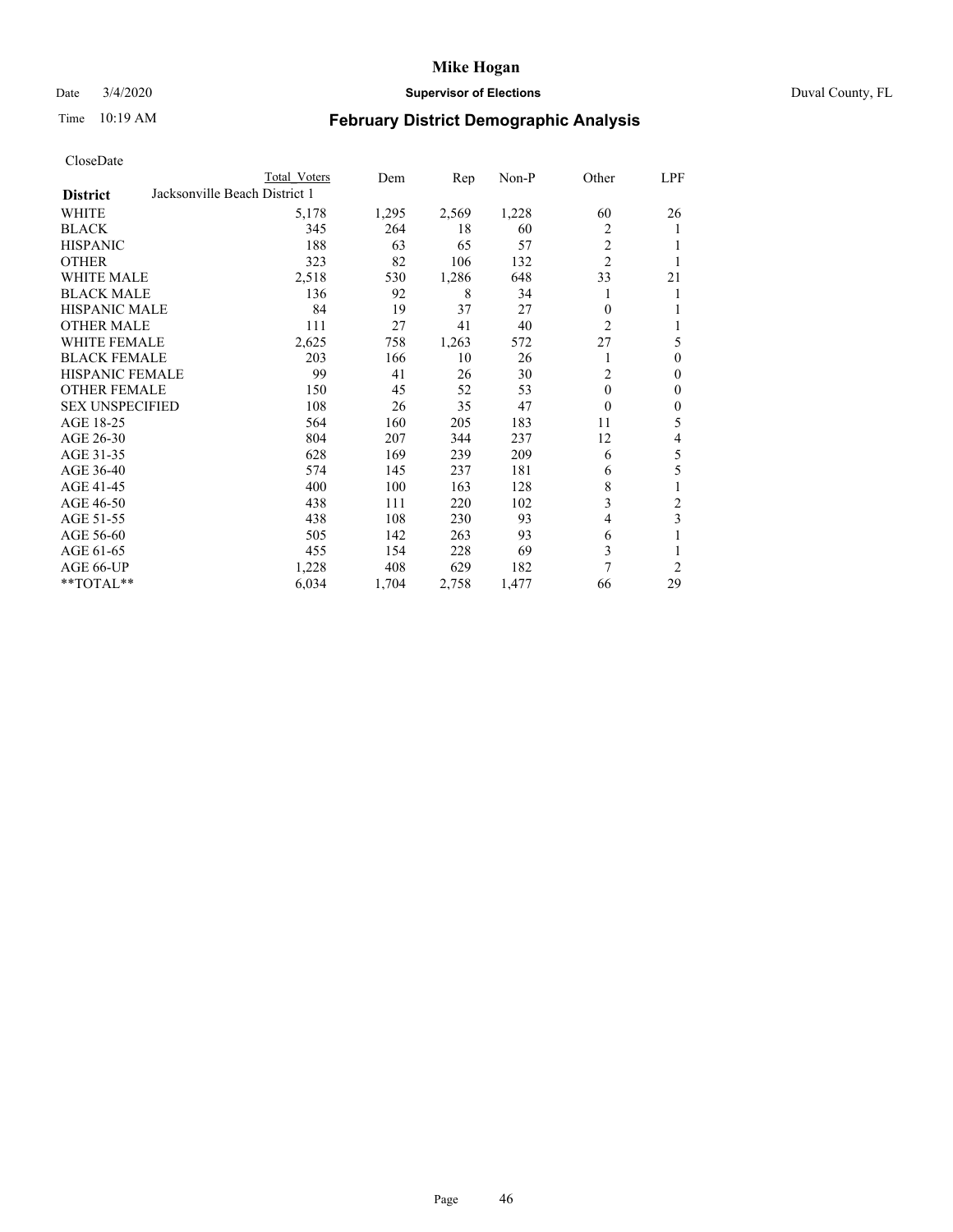## Date 3/4/2020 **Supervisor of Elections** Duval County, FL

# Time 10:19 AM **February District Demographic Analysis**

|  | CloseDate |
|--|-----------|
|  |           |

|                        |                               | <b>Total Voters</b> | Dem   | Rep   | Non-P | Other          | LPF            |
|------------------------|-------------------------------|---------------------|-------|-------|-------|----------------|----------------|
| <b>District</b>        | Jacksonville Beach District 2 |                     |       |       |       |                |                |
| WHITE                  |                               | 6,329               | 1,514 | 3,437 | 1,277 | 65             | 36             |
| <b>BLACK</b>           |                               | 100                 | 72    | 10    | 17    | 0              | 1              |
| <b>HISPANIC</b>        |                               | 142                 | 53    | 47    | 41    |                | $\theta$       |
| <b>OTHER</b>           |                               | 335                 | 102   | 119   | 109   | 3              | 2              |
| WHITE MALE             |                               | 2,975               | 579   | 1,696 | 651   | 29             | 20             |
| <b>BLACK MALE</b>      |                               | 59                  | 40    | 6     | 13    | 0              | $\mathbf{0}$   |
| <b>HISPANIC MALE</b>   |                               | 53                  | 16    | 21    | 16    | 0              | $\mathbf{0}$   |
| <b>OTHER MALE</b>      |                               | 126                 | 37    | 52    | 34    |                | $\overline{c}$ |
| <b>WHITE FEMALE</b>    |                               | 3,293               | 921   | 1,711 | 610   | 35             | 16             |
| <b>BLACK FEMALE</b>    |                               | 40                  | 31    | 4     | 4     | 0              | 1              |
| <b>HISPANIC FEMALE</b> |                               | 87                  | 37    | 25    | 24    |                | $\theta$       |
| <b>OTHER FEMALE</b>    |                               | 160                 | 54    | 56    | 48    | 2              | $\theta$       |
| <b>SEX UNSPECIFIED</b> |                               | 113                 | 26    | 42    | 44    |                | $\mathbf{0}$   |
| AGE 18-25              |                               | 559                 | 117   | 258   | 168   | 12             | 4              |
| AGE 26-30              |                               | 554                 | 128   | 256   | 153   | 8              | 9              |
| AGE 31-35              |                               | 605                 | 119   | 278   | 194   | 6              | 8              |
| AGE 36-40              |                               | 555                 | 152   | 237   | 161   | $\overline{c}$ | 3              |
| AGE 41-45              |                               | 482                 | 122   | 232   | 117   | 6              | 5              |
| AGE 46-50              |                               | 588                 | 118   | 326   | 132   |                | 5              |
| AGE 51-55              |                               | 606                 | 114   | 382   | 105   | 3              | $\overline{c}$ |
| AGE 56-60              |                               | 676                 | 166   | 392   | 107   | 8              | 3              |
| AGE 61-65              |                               | 700                 | 207   | 405   | 83    | 5              | $\mathbf{0}$   |
| AGE 66-UP              |                               | 1,579               | 498   | 846   | 223   | 12             | $\theta$       |
| **TOTAL**              |                               | 6,906               | 1,741 | 3,613 | 1,444 | 69             | 39             |